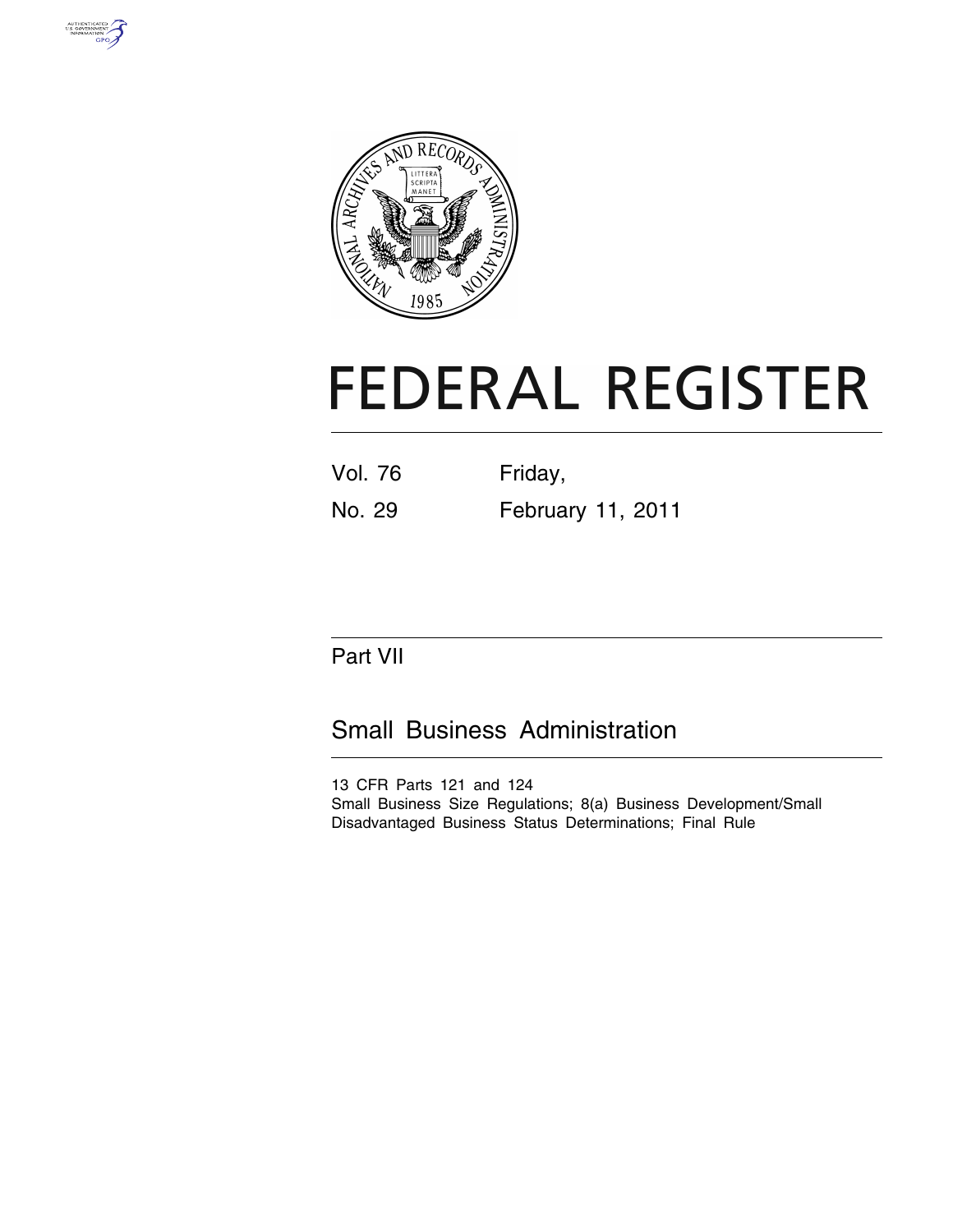#### **SMALL BUSINESS ADMINISTRATION**

#### **13 CFR Parts 121 and 124**

#### **RIN 3245–AF53**

#### **Small Business Size Regulations; 8(a) Business Development/Small Disadvantaged Business Status Determinations**

**AGENCY:** U.S. Small Business Administration. **ACTION:** Final rule.

**SUMMARY:** This rule makes changes to the regulations governing the section 8(a) Business Development (8(a) BD) program, the U.S. Small Business Administration's (SBA or Agency) size regulations, and the regulations affecting Small Disadvantaged Businesses (SDBs). It is the first comprehensive revision to the 8(a) BD program in more than ten years. Some of the changes involve technical issues such as changing the term ''SIC code'' to "NAICS code" to reflect the national conversion to the North American Industry Classification System (NAICS). **DATES:** *Effective Date:* This rule is effective March 14, 2011.

*Compliance Dates:* Except for 13 CFR 124.604, the revisions to 13 CFR part 124 apply to all applications for the 8(a) BD program pending as of March 14, 2011 and all 8(a) procurement requirements accepted by SBA on or after March 14, 2011. These rules do not apply to any 8(a) BD appeals pending before SBA's Office of Hearings and Appeals. The requirements of § 124.604 apply to all 8(a) BD program participants as of September 9, 2011, unless SBA further delays implementation through a Notice in the **Federal Register**. The amendments to 13 CFR part 121 apply with respect to all solicitations issued and all certifications as to size made after March 14, 2011.

**FOR FURTHER INFORMATION CONTACT:**  LeAnn Delaney, Deputy Associate Administrator, Office of Business Development, at (202) 205–5852, or *[leann.delaney@sba.gov](mailto:leann.delaney@sba.gov)*.

**SUPPLEMENTARY INFORMATION:** On October 28, 2009, SBA published in the **Federal Register** a comprehensive proposal to revise the 8(a) BD program and several proposed revisions to SBA's size regulations. 74 FR 55694. Some of the proposed changes involve technical issues. Others are more substantive and result from SBA's experience in implementing the current regulations. In addition, SBA has made changes in this final rule in response to comments received to its notice of proposed rulemaking. SBA has learned through

experience that certain of its rules governing the 8(a) BD program are too restrictive and serve to unduly preclude firms from being admitted to the program. In other cases, SBA determined that a rule is too expansive or indefinite and sought to restrict or clarify those rules. In one case, SBA made wording changes to correct past public or agency misinterpretation. Additionally, this rule makes changes to address situations that were not contemplated when the previous revisions to the 8(a) BD program were made. The proposed rule called for a 60 day comment period, with comments required to be received by SBA by December 28, 2009. The overriding comment SBA received in the first few weeks after the publication was to extend the comment period. Commenters felt that the nature of the issues raised in the rule and the timing of comments during the holiday season required more time for affected businesses to adequately review the proposal and prepare their comments. In response to these comments, SBA published a notice in the **Federal Register** on December 9, 2009, extending the comment period an additional 30 days to January 28, 2010. 74 FR 65040. In addition to providing a 90-day comment period, SBA also solicited the public's views regarding the proposal through a series of listening sessions held throughout the country. SBA held listening sessions in Washington, DC on December 10 and 11, 2009; in New York, New York on December 16, 2009; in Seattle, Washington on December 17, 2009; in Boston, Massachusetts on December 18, 2009; in Dallas, Texas on January 11, 2010; in Atlanta, Georgia on January 12, 2010; in Albuquerque, New Mexico and Miami, Florida on January 14, 2010; and in Chicago, Illinois and Los Angeles, California on January 19, 2010.

Additionally, SBA conducted Tribal consultations pursuant to Executive Order 13175, Tribal Consultations, on December 16, 2009 in Seattle, Washington; on January 14, 2010 in Albuquerque, New Mexico; and on January 27, 2010 for Anchorage, Alaska in Vienna, Virginia via a video teleconference with representatives located in Anchorage, Alaska.

In addition to the many comments received from those testifying at the various public forums and Tribal consultations conducted around the country, SBA received 231 timely written comments during the 90-day comment period, with a high percentage of commenters favoring the proposed changes. A substantial number of commenters applauded SBA's effort to

clarify and address misinterpretations of the rules. For the most part, the comments supported the substantive changes proposed by SBA. Additionally, in response to specific requests for information, SBA received comments with alternative approaches on many aspects of the proposed rule.

The proposed rule contained changes to SBA's size regulations (part 121) and the regulations governing SBA's 8(a) BD program (part 124). SBA received substantive comments on the proposed changes to both of these program areas. With the exception of comments which did not set forth any rationale or make suggestions, SBA discusses and responds fully to all the comments below.

#### **Summary of Comments and SBA's Responses**

#### *Part 121*

SBA received a substantial number of comments addressing the proposed changes to the size rules.

#### **Production Pools**

In response to the proposed changes on affiliation, one commenter noted that § 121.103(b) was not entirely consistent with the statutory authority regarding exclusions from affiliation for certain types of small business pools. Specifically, section 9(d) of the Small Business Act (the Act), 15 U.S.C. 638(d), authorizes an exclusion from affiliation for research and development pools. Similarly, section 11 of the Act, 15 U.S.C. 640, authorizes an exclusion from affiliation for defense production pools. SBA's current regulation set forth in § 121.103(b)(3) inadvertently omitted the reference to defense production pools. It was never SBA's intent to exclude defense production pools from the exception to affiliation. The words ''or for defense production'' were inadvertently omitted from  $\S 121.102(b)(3)$  after the words "joint" program of research and development.'' Accordingly, this final rule corrects this omission.

#### **Exception to Affiliation for Mentor/ Prote´ge´ Programs**

The proposed rule intended to clarify when SBA would consider a protégé firm not to be affiliated with its mentor based on assistance received from the mentor through a mentor/protégé agreement. In practice, the former regulation was at times misconstrued by other Federal agencies that believed they could establish mentor/protégé programs and exempt protégés from SBA's size affiliation rules on their own. That was never SBA's intent. The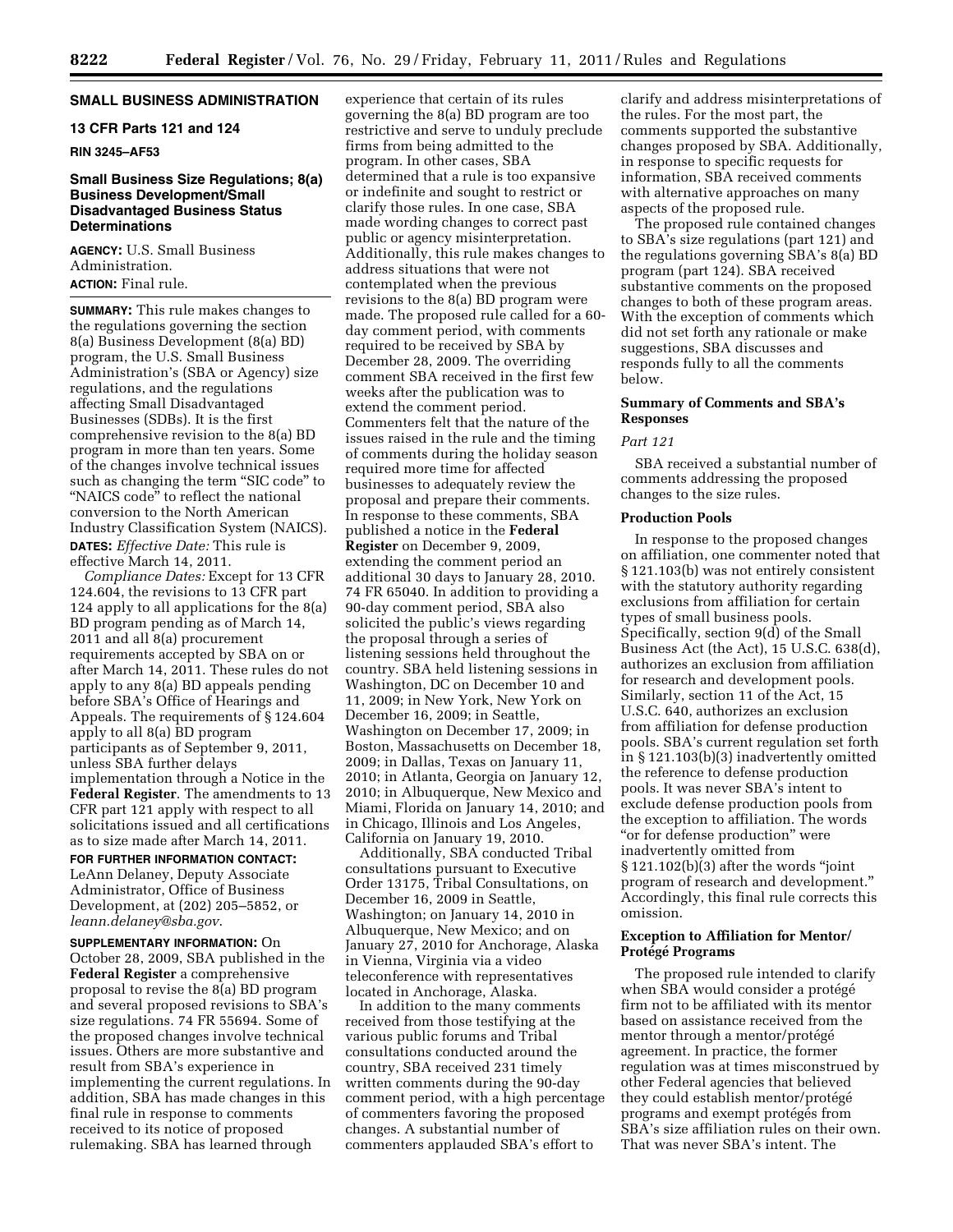exception to affiliation contained in § 121.103(b)(6) is meant to apply to SBA's 8(a) BD mentor/protégé program and other Federal mentor/protégé programs that specifically authorize an exception to affiliation in their authorizing statute. Because of the business development purposes of the 8(a) BD program, SBA administratively established an exception to affiliation for protégé firms. Specifically, protégé firms are not affiliated with their mentors based on assistance received from their mentors through an SBAapproved 8(a) BD mentor/protégé agreement. That exception exists in the current rule and remained in the rule as proposed. The proposed rule also clarified that an exception to affiliation for protégés in other Federal mentor/ protégé programs will be recognized by SBA only where specifically authorized by statute (*e.g.,* the Department of Defense mentor/protégé program) or where SBA has authorized an exception to affiliation for a mentor/protégé program of another Federal agency under the procedures set forth in § 121.903. The Supplementary Information to the proposed rule noted that SBA did not anticipate approving exceptions to affiliation to agencies seeking to have such an exception for their mentor/protégé programs except in limited circumstances. SBA reasoned that the 8(a) BD program is a unique business development program that is unlike other Federal programs.

SBA received a number of comments in response to this proposal. Several comments supported the current requirement, that was not amended in the proposed rule, that SBA would not find affiliation between a protégé firm and its mentor based solely on the assistance received under a mentor/ protégé agreement. SBA does not change that provision in this final rule.

SBA received comments both in support and of and in opposition to the clarification contained in the proposed rule that other agencies could create mentor/protégé programs containing an exclusion to affiliation only where authorized by statute or by SBA after requesting such an exception under § 121.903 of SBA's size regulations. Those supporting the proposal recognized that were agencies able to waive SBA's affiliation rules whenever they thought it to be appropriate (*i.e.,*  without requesting or receiving approval from SBA), legitimate small businesses could be adversely affected. Several commenters stated that other agencies should be able to construct mentor/protégé programs for their purposes as they see fit. Specifically, these commenters believed that if

another agency wanted to allow an exclusion from affiliation for a joint venture between a protégé firm and its mentor for a program of that other agency, the agency should be able to do so. By statute, SBA is the agency authorized to determine size, specifically including whether a firm qualifies as a small business for any Federal program. *See* 15 U.S.C. 632(a). In particular, the Act specifies that ''[u]nless authorized by statute, no Federal department or agency may prescribe a size standard for categorizing a business concern as a small business concern, unless such proposed size standard \* \* \* is [among other things] approved by the [SBA] Administrator.'' 15 U.S.C. 632(a)(2)(C). SBA firmly believes that another agency should not be able to exempt firms from SBA's affiliation rules (and in effect make program-specific size rules) without SBA's approval. SBA's regulations set forth a formal process that a Federal department or agency must follow in order to request, and possibly receive SBA's approval, to deviate from SBA's size rules, including those relating to affiliation. *See* 13 CFR 121.903.

The 8(a) BD program is a unique Federal program. It is not a contracting program, but rather a business development program. The program is designed to assist in the business development of disadvantaged small businesses through management and technical assistance, contractual assistance, and other means. Requiring mentors to provide business development assistance to protégé firms in order for a mentor/protégé relationship to receive an exclusion from affiliation is merely one tool to assist in the business development of 8(a) firms. SBA's size regulations generally aggregate the receipts/ employees of joint venture partners for size purposes, and SBA believes that is the correct approach since the combined resources of the partners are available to the joint venture. The exclusion to affiliation for mentor/protégé relationships approved for the 8(a) BD program is designed to encourage the business development purposes of the 8(a) BD program. Where a mentor/ protégé program of another agency is also intended to promote the business development of specified small business concerns, SBA would be inclined to approve the agency's request for an exclusion from affiliation because it would serve the same purpose as the exclusion from affiliation for 8(a) mentor/protégé relationships. As such, the final rule continues to allow

exclusions from affiliation for mentor/ protégé relationships of other agencies only where specifically authorized by statute or where the agency asks for and SBA grants such an exclusion.

#### **Joint Ventures**

The proposed rule also amended the size rules pertaining to joint ventures. Under current § 121.103(h), a joint venture is an entity with limited duration. Specifically, the current regulation limits a specific joint venture to submitting no more than three offers over a two-year period. The proposed rule changed this requirement to allow a specific joint venture to be awarded three contracts over a two-year period. It also clarified that the partners to a joint venture could form a second joint venture and be awarded three additional contracts, and a third joint venture to be awarded three more. At some point, however, such a longstanding relationship or contractual dependence could lead to a finding of general affiliation, even in the 8(a) mentor/ protégé joint venture context. The proposed rule also asked for comments on other alternatives, including limiting the number of contract awards that the same partners to one or more joint ventures could receive without the partners being deemed affiliates for all purposes.

Many commenters supported the proposed change from three offers over two years to three contract awards over two years, noting that this change would provide more certainty to offerors. One commenter asked for more clarity regarding what constitutes a contract. That commenter was concerned that a contract could be awarded and then ultimately not performed due to a protest or otherwise and that such an award would still count against the three contract award limit for that joint venture. SBA does not see this as a significant problem. As previously noted, two partners could form an additional joint venture entity and that new entity could be awarded three additional contracts. The fact that one of the three contracts awarded to the first joint venture entity was not performed in no way inhibits the ability of the two firms from forming a new joint venture and receiving additional contracts. As such, SBA does not adopt the comment that recommended the word contract to mean only a contract that was kept and performed by the joint venture.

The majority of comments received also preferred limiting one joint venture to three contract awards (and allowing the firms to form additional joint venture entities for additional contract awards) rather than limiting the overall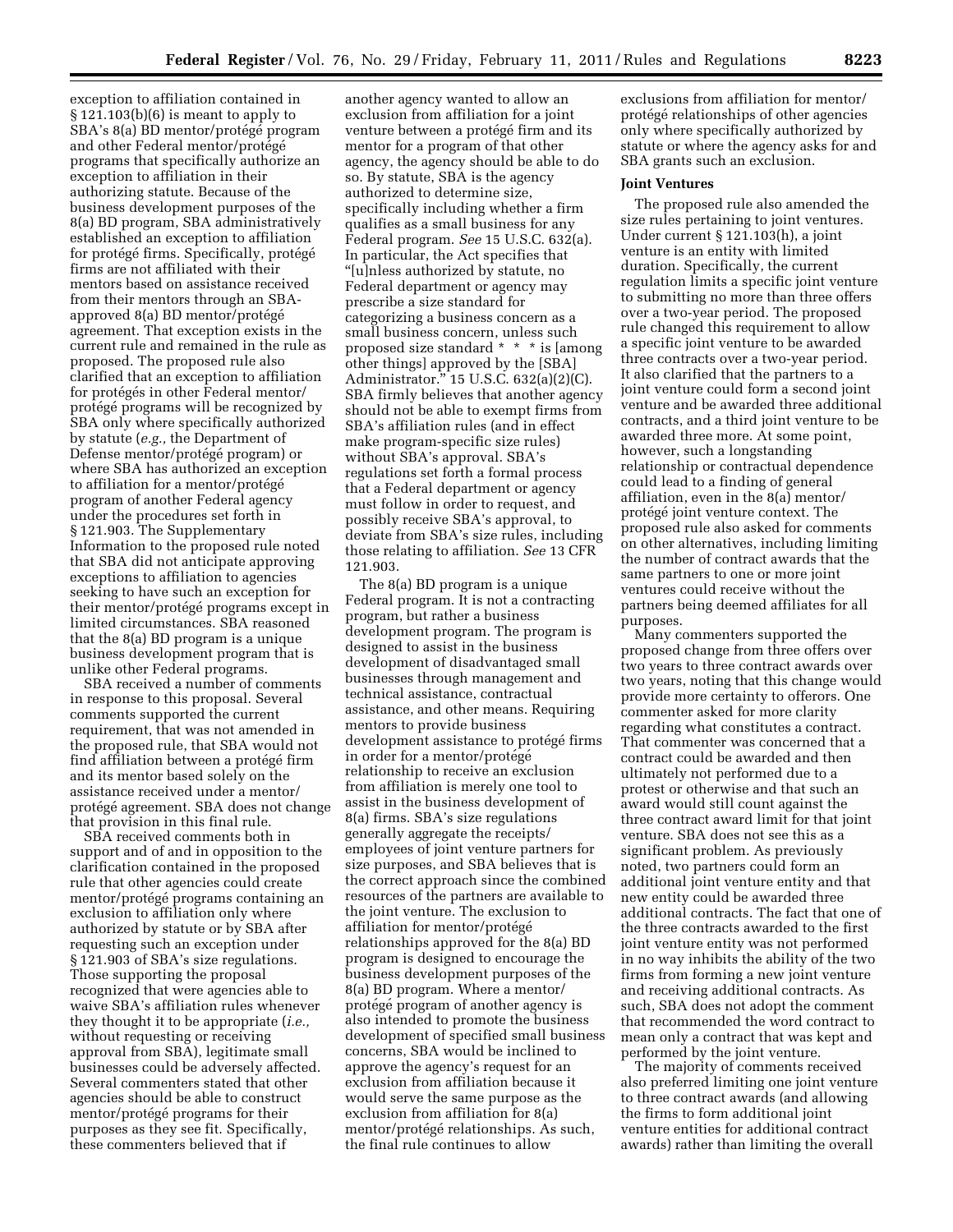number of contracts that two (or more) firms acting as a joint venture could receive. Several commenters contended that they often go after and are awarded many small dollar projects through joint venture relationships. Even though the combined value of the contracts awarded could be very small, the alternative option, which would prohibit no more than five total awards to two firms acting through a joint venture, would prohibit them from seeking and being awarded additional contracts. They felt that such a prohibition would adversely affect their overall business development. Other commenters observed that limiting the total number of contract awards to a specific number (*e.g.,* five) would make mentor/protégé relationships short term, which would encourage less business development assistance to protégé firms in the long term. SBA concurs with these comments and does not adopt this alternative in this final rule.

The proposed rule also clarified when SBA will determine whether the three contract awards in two years requirement has been met. The proposal set the time at which compliance with the three awards in two years rule should be determined as of the date a concern submits a written selfcertification that it is small as part of its initial offer including price. This point in time coincides with the time at which size is determined and SBA believed that consistency dictated this approach. Commenters supported this approach, particularly favoring allowing joint venture offerors the flexibility to ultimately be awarded more than three contracts if they had not yet received three awards as of the date they submitted several offers and happened to win more than one of the awards pertaining to those offers. A few commenters specifically supported the example contained in the supplementary information to the proposed rule and suggested that it be included in the actual regulatory text. SBA sees no reason not to include the example in the regulation if that will help further clarify SBA's intent. As such, SBA has added the example to the regulatory text for § 121.103(h) in this final rule.

The proposed rule also clarified that while a joint venture may or may not be a separate legal entity (*e.g.,* a limited liability company (LLC)), it must exist through a written document. Thus, even an ''informal'' joint venture must have a written agreement between the partners. In addition, the rule clarified SBA's longstanding policy that a joint venture may or may not be populated (*i.e.,* have its own separate employees). The

supplementary information to the proposed rule indicated that whether a joint venture needs to be populated or have separate employees would depend upon the legal structure of the joint venture. If a joint venture is a separate legal entity, SBA thought that it must have its own employees. If a joint venture merely exists through a written agreement between two or more individual business entities, then SBA felt that it need not have its own separate employees and employees of each of the individual business entities may perform work for the joint venture. SBA received several comments on this interpretative language. A few commenters asked SBA to clearly delineate what ''populated'' means in the regulatory text. The final rule adopts this comment and has identified that a populated joint venture is joint venture formed as a separate legal entity that has its own separate employees.

The majority of comments on the provision addressing the population of joint ventures believed that any regulation that required a populated joint venture would unintentionally deprive joint venture partners of the opportunity to structure joint ventures as LLCs because of the requirements contained in other regulatory provisions. For example, in an 8(a) joint venture,  $\S 124.513(c)(2)$  requires an employee of the 8(a) Participant to be the project manager. If an LLC was populated, so that it hired its own employees to perform an 8(a) contract, the project manager hired by the LLC to oversee the project (even if he/she came from the 8(a) Participant) would not be an employee of the 8(a) Participant. Similarly, § 124.513(d) requires the 8(a) Participant to a joint venture to perform a specific percentage of work (''a significant portion" in the regulations prior to this final rule, and at least 40% of the work done by the joint venture in this final rule). If an LLC is populated, the LLC is performing the work; the work is not being performed individually by the two (or more) partners to the joint venture. SBA understands these concerns and has made several changes in this final rule in response to them. SBA believes that the individual businesses involved in the joint venture should determine whether to form a separate legal entity for the joint venture (*e.g.,* LLC) and, if they do, whether or not to populate the new entity. SBA will not require any joint venture to be populated, and will not find a joint venture ineligible merely because it is or is not populated. In addition, SBA believes clarifications need to be made in the substantive 8(a)

rules between populated and unpopulated joint ventures. The requirement contained in § 124.513(d) that an 8(a) Participant must perform at least 40% of the work done by a joint venture, and the requirement contained in  $\S 124.513(c)(2)$  that the project manager be an employee of the 8(a) Participant, make sense only for unpopulated joint ventures or joint ventures populated only with administrative personnel. For joint ventures populated with individuals intended to perform any awarded contracts, the joint venture must demonstrate that the 8(a) Participant to the joint venture controls the joint venture, is responsible for the books and records of the joint venture, owns at least 50% of the joint venture, and receives profits commensurate with its ownership interest. SBA has made these clarifications in § 124.513 of the final rule. A detailed description of these changes is included below in the discussion of the comments on Part 124.

A few commenters questioned SBA's application of the ostensible subcontractor rule in § 121.103(h)(4). Specifically, they sought clarification as to whether SBA applied the ostensible subcontractor rule only at the time of size certification (as part of the firm's offer for a particular contract) or if it also applied after contract performance. SBA believes that it would not make sense to allow a firm to submit an offer proposing how it will perform a contract in which it will perform the primary and vital portions of a contract, and thus qualify individually as a small business, and then subcontract out the entire contract after award and have the contract count as an award to small business. SBA believes that if options are exercised on such a contract, the options should not count as a small business award if the aggregate size of the contractor and its ostensible subcontractor exceeds the applicable size standard. The final rule adds clarifying language to a new § 121.404(g)(4).

#### **Exclusion From Affiliation for Mentor/ Prote´ge´ Joint Ventures**

The proposed rule also attempted to clarify that any joint venture seeking to use the  $8(a)$  mentor/protégé status as a basis for an exception to affiliation requirements must follow the 8(a) requirements (*i.e.,* it must meet the content requirements set forth in § 124.513(c) and the performance of work requirements set forth in § 124.513(d)). Although SBA does not approve joint venture agreements for procurements outside the 8(a) program, if the size of a joint venture claiming an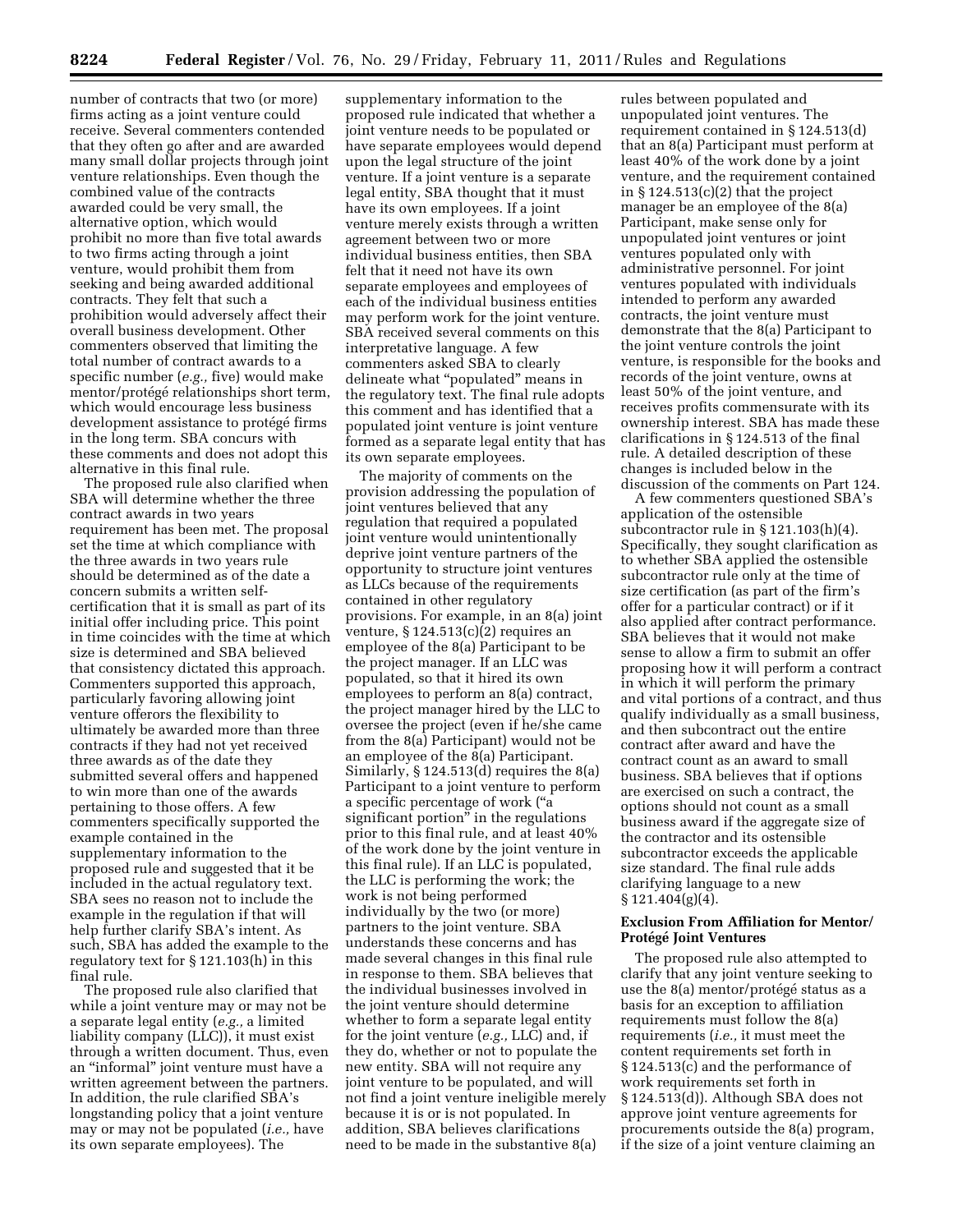exception to affiliation is protested, the requirements of § 124.513(c) and (d) must be met in order for the exception to affiliation to apply. For purposes of clarification § 124.513(d) references the percentage of work requirements of § 124.510 which include the percentage of work requirements set forth in § 125.6.

In connection with a size protest, one commenter opposed requiring the 8(a) joint venture rules to be met in order for a mentor/protégé joint venture to receive an exclusion from affiliation for a non-8(a) contract. This commenter did not believe it was appropriate to apply 8(a) rules to non-8(a) contracts, thinking that such a requirement would impose an undue burden on 8(a) firms seeking non-8(a) contracts. SBA disagrees. Receiving an exclusion from affiliation for any non-8(a) contract is a substantial benefit that only SBA-approved mentor/ protégé relationships can receive. The intent behind the exclusion generally is to promote business development assistance to protégé firms from their mentors. Without a requirement that a protégé firm must be the project manager and take an active and substantial role in contract performance on a non-8(a) joint venture with its mentor, the entire small business contract could otherwise be performed by an otherwise large business.

Overall, however, SBA received many favorable comments to this proposed change. Commenters noted that without such a clarification, a joint venture between an 8(a) protégé firm and its large business mentor on a non-8(a) small business contract could perform the contract with minimal work being performed by the protégé 8(a) firm. The commenters believed such a scenario was inappropriate. SBA agrees. SBA recognized this potential abuse of small business contracting programs and has not changed the requirement in this final rule that a mentor/protégé joint venture seeking an exception to affiliation on a non-8(a) contract must follow the 8(a) requirements regarding control and performance by the 8(a) protégé firm.

SBA also requested comments on whether to continue to allow the exclusion to affiliation for mentor/ protégé joint ventures on non-8(a) contracts, or whether the exclusion to affiliation should apply only to 8(a) contracts. Related to this inquiry was the proposed change that would allow the exclusion to apply not just to Federal prime contracts, but to subcontracts as well. This change was particularly important to the Department of Energy, which has a significant amount of contracting

activity go through government owned contractor operated (GOCO) facilities, and the contracts between the GOCO and a contractor technically are government subcontracts. The overwhelming majority of comments supported permitting the exclusion to affiliation for both 8(a) and non-8(a) contracts. They believed that performing non-8(a) contracts is just as or more important in a firm's business development than performing 8(a) contracts. They noted that understanding and being able to perform non-8(a) government contracts is critical to a firm's ultimate survival and success after leaving the 8(a) BD program, and getting that experience through a mentor/protégé relationship while still in the 8(a) BD program is essential. In addition, the majority of commenters supported the proposed change applying the exclusion to affiliation to both government subcontracts as well as prime contracts. They viewed this extension as further assisting 8(a) Participants realize the business development purposes of the 8(a) BD program. As such, this final rule continues to allow the exclusion to affiliation for mentor/protégé joint ventures for all government prime contracts and subcontracts.

#### **Classification of a Procurement for Supplies**

SBA's regulations provide that acquisitions for supplies must be classified under the appropriate manufacturing NAICS code, not under a wholesale trade NAICS code. The proposed rule amended the size regulations to clarify that a procurement for supplies also cannot be classified under a retail trade NAICS code. SBA received seven comments supporting and three comments opposing this proposed change. SBA continues to believe that procurements for supplies should be classified under the appropriate manufacturing or other supply NAICS code. The retail trade NAICS code is appropriate for financial assistance (*e.g.,* loans), but not for the procurement of specified supply items. As such, SBA does not change this provision in the final rule.

#### **Application of the Nonmanufacturer Rule**

The proposed rule also attempted to provide further guidance to the current nonmanufacturer rule (*i.e.,* the rule that requires, in pertinent part, a firm that is not itself the manufacturer of the end item being procured to provide the product of a small business manufacturer). The proposed rule explicitly provided that the

nonmanufacturer rule applies only where the procuring agency has classified a procurement as a manufacturing procurement by assigning the procurement a NAICS code under Sectors 31–33.

In addition, the proposed rule clarified that the nonmanufacturer rule applies only to the manufacturing or supply component of a manufacturing procurement. Where a procuring agency has classified a procurement as a manufacturing procurement and is also acquiring services, the nonmanufacturer rule would apply to the supply component of that procurement only. In other words, a firm seeking to qualify as a small business nonmanufacturer must supply the product of a small business manufacturer (unless a nonmanufacturer waiver applies), but need not perform any specific portion of the accompanying services. Since the procurement is classified under a manufacturing NAICS code, it cannot also be considered a services procurement and, thus, the 50% performance of work requirement set forth in § 125.6 for services does not apply to that procurement. In classifying the procurement as a manufacturing/ supply procurement, the procuring agency must have determined that the ''principal nature'' of the procurement was supplies. As a result, any work done by a subcontractor on the services portion of the contract cannot rise to the level of being "primary and vital" requirements of the procurement, and therefore cannot be the basis or affiliation as an ostensible subcontractor. Conversely, if a procuring agency determines that the 'principal nature" of the procurement is services, only the requirements relating to services contracts apply. The nonmanufacturer rule, which applies only to manufacturing/supply contracts, would not apply. Thus, although a firm seeking to qualify as a small business with respect to such a contract must certify that it will perform at least 50% of the cost of the contract incurred for personnel with its own employees, it need not supply the product of a small business manufacturer on the supply component of the contract.

In order to qualify as a nonmanufacturer, a firm must be primarily engaged in the retail or wholesale trade and normally sell the type of item being supplied. The proposed rule further defined this statutory requirement to mean that the firm takes ownership or possession of the item(s) with its personnel, equipment or facilities in a manner consistent with industry practice. This change is primarily in response to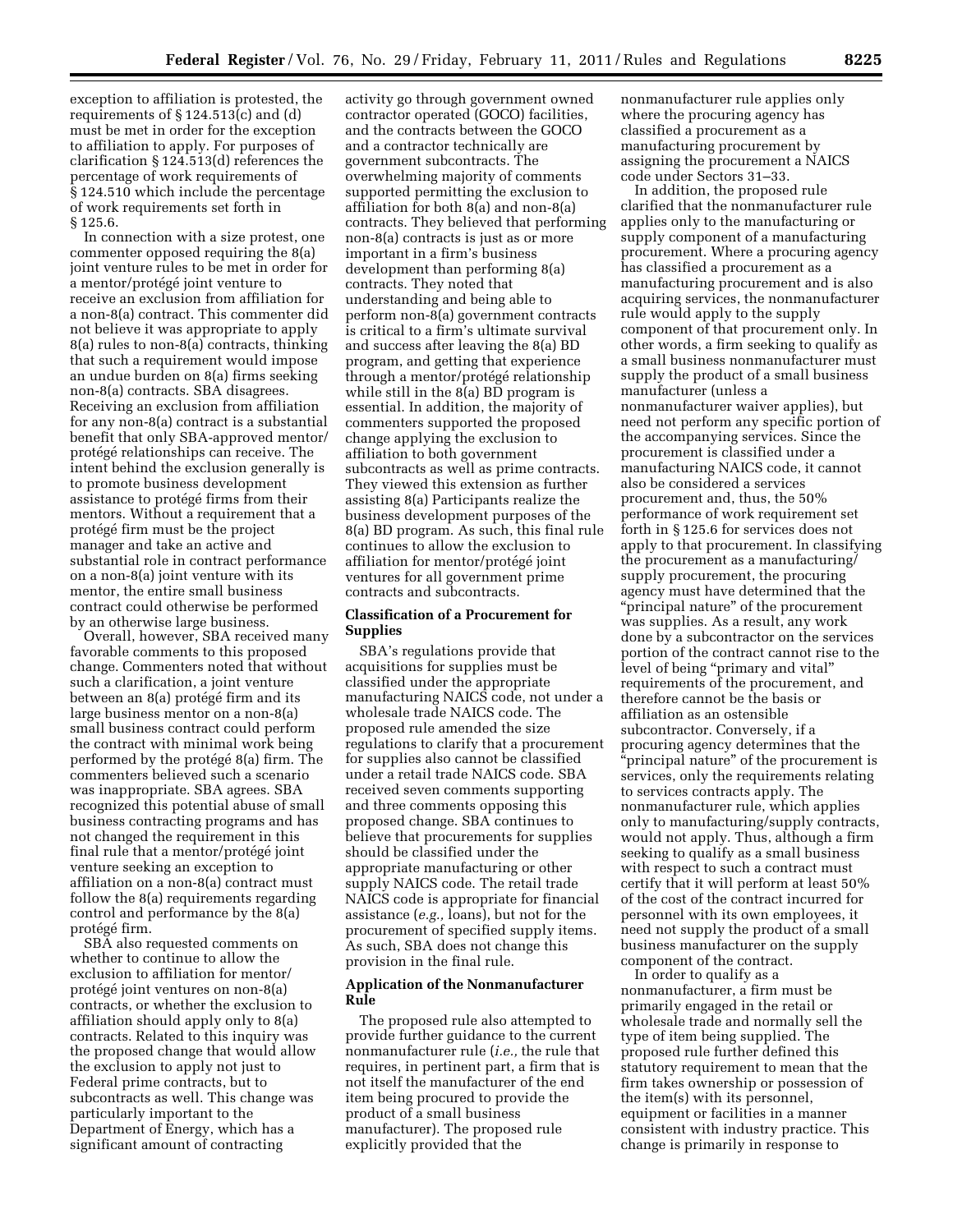situations where SBA has waived the nonmanufacturer rule and the prime contractor essentially subcontracts all services, such as warehousing or delivery, to a large business. Such an arrangement, where the prime contractor can legally provide the product of a large business and then subcontract all tangential services to a large business, is contrary to the intent and purpose of the Small Business Act, *i.e.,* providing small businesses with an opportunity to perform prime contracts. Such an arrangement inflates the cost to the Government of contract performance and inflates the statistics for prime contracting dollars awarded to small business, which is detrimental to other small businesses that are willing and able to perform Government contracts.

In response to the proposed changes to the nonmanufacturer rule, 12 commenters addressed the proposal to require a nonmanufacturer to take possession of the items with its own facilities, equipment or personnel in a manner consistent with industry practice. Eight commenters supported the change, while four opposed it. Those in opposition believed that the change would limit opportunities for small businesses. Two commenters also stated that taking possession of supply items is not consistent with industry practices. Those supporting the change believed that it was a reasonable requirement to ensure that small business nonmanufacturers were providing some value to the procurement other than their status as small or small 8(a) businesses. These commenters particularly thought that the proposal made sense in the scenario outlined in the **SUPPLEMENTARY INFORMATION** for the proposed rule, where there are no small business manufacturers available for the contract (and either a class or individual waiver to the nonmanufacturer rule is granted). In such a case, small business participation is minimal, yet the entire value of the contract is counted as an award to small business for goaling purposes. In response to these comments, SBA first notes that the proposed rule did not require a small business nonmanufacturer to take possession of the supply items in every case. It required that the nonmanufacturer take ownership *or*  possession. If the nonmanufacturer arranged for transportation of the supply items (*e.g.,* it uses trucks it owns or leases to transport the items to the final destination), then it need not take ownership of the supply items. If it does not arrange for the transportation, then it must at least take ownership of the

supply items. SBA recognizes the validity of small business dealers and does not seek to harm legitimate small business dealers. SBA continues to believe, however, that the ownership or possession requirement provides a necessary safeguard to abuse. A multimillion dollar supply contract in which a large business manufacturer provides the supply items directly to the Government procuring agency and the small business nonmanufacturer provides nothing more than its status as a small business does not foster small business development. As such, this provision is not changed in the final rule.

One commenter disagreed with the proposal to limit application of the nonmanufacturer rule to acquisitions that have been classified with a manufacturing NAICS code. The commenter argued that some supply contracts cannot be classified as manufacturing. We agree. Thus, we have removed this requirement from the final rule. The commenter further argued that SBA should allow procuring agencies to assign wholesale NAICS codes to procurements because not all supply contracts can be classified under a manufacturing or supply NAICS code. We disagree. First, the Small Business Act and SBA's regulation do not contain performance requirements applicable to wholesale or retail contracts. Thus, wholesale and retail NAICS codes cannot be used for government procurement purposes. The wholesale and retail trade NAICS codes are for purposes of SBA financial assistance only. Second, a contracting officer should assign the NAICS code to a procurement which best describes the principal purpose of the acquisition. While some procurements call for the provision of supplies and services, a procurement should be classified as one or the other, and cannot be classified as both. The classification dictates what an offeror must perform in order to qualify as a small business concern for a small set aside procurement. These limitations on subcontracting performance requirements vary depending on whether the contract is classified as a service, supply, construction or specialty trade construction procurement. If a contract is classified as a service contract, then only the requirements pertaining to service contracts apply. There is no requirement that the ultimate contractor meet any performance of work requirements relating to the manufacture of products, which may be ancillary to the services contract. The relevant consideration is the cost of the contract incurred for

personnel. If a contract is classified as a supply contract, then only the requirements pertaining to supply contracts apply. The concern must either be the manufacturer of the items being procured or be a dealer that supplies the products of a small business manufacturer (unless a waiver to the nonmanufacturer rule applies), and there is no requirement that the concern provide any ancillary services. The relevant consideration is the cost of manufacturing the supplies or products. In the acquisition described by the commenter, for the delivery of fruits and vegetables, if a manufacturing or supply NAICS code is not appropriate then the procurement should be classified under a warehousing or delivery service NAICS code. In response to this comment, the final rule also clarifies that a waiver of the nonmanufacturer rule does not waive the requirement that a nonmanufacturer not exceed the 500 employee size standard or the requirement that the nonmanufacturer must take ownership or possession of the items with its personnel, equipment or facilities. A waiver of the nonmanufacturer rule only applies to the requirement that a nonmanufacturer supply a product of a small business concern made in the United States.

Finally, one commenter recommended that § 121.406 specifically reference the service disabled veteran-owned (SDVO) program as a program to which the nonmanufacturer rule applies. Section 125.15(c) currently states that the nonmanufacturer rule applies to SDVO requirements for supplies. Thus, although it is not necessary to also add that requirement to § 121.406 of the size regulations, this final rule has done so in order to provide more clarity regarding the rule's application. Similarly, the final rule also clarifies in § 121.406 that the nonmanufacturer rule applies to women-owned small business (WOSB) and economically disadvantaged women-owned small business (EDSOB) requirements for supplies. Again, § 127.505 of SBA's regulations currently states that the nonmanufacturer rule applies to WOSB and EDWOSB requirements for supplies, but it is added to § 121.406 as well for clarity purposes.

#### **Request for Formal Size Determination**

The proposed rule also amended § 121.1001(b) to give the SBA's OIG the authority to ask for a formal size determination. Because the OIG is not currently listed in the regulations as an individual who can request a formal size determination, the OIG must currently seek a formal size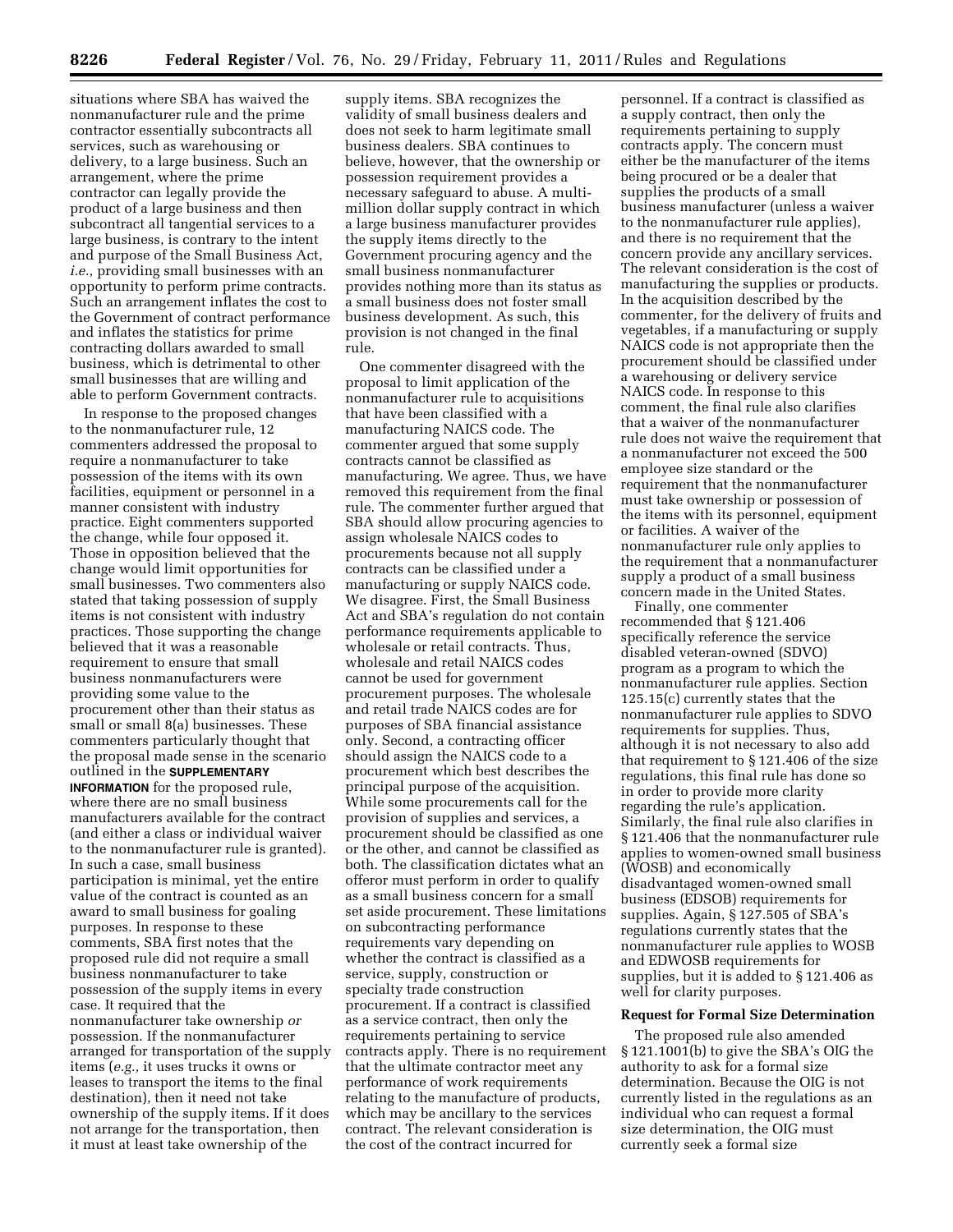determination through the relevant SBA program office. SBA believes that the Inspector General should be able to seek a formal size determination when questions about a concern's size arise in the context of an investigation or other review of SBA programs by the Office of Inspector General. SBA received several comments regarding the proposed change to allow the SBA's OIG to ask for formal size determinations. All but one commenter supported the change. The dissenting commenter believed that the change is unnecessary and would give the OIG too much power. SBA believes that it is reasonable for the OIG to be able to request a formal size determination where it deems it to be appropriate, and, thus, has not changed this provision in this final rule.

#### *Part 124*

Because the primary focus of the October 28th proposed rule was to comprehensively revise the regulations relating to the SBA's 8(a) BD program, the vast majority of the comments SBA received pertained to proposed changes to part 124. SBA will address each of the substantive comments made regarding proposed changes to part 124 in turn.

#### **Completion of Program Term**

The proposed rule clarified that every firm that completes its nine-year program term will not be deemed to 'graduate" from the 8(a) BD program. Pursuant to the Small Business Act, a Participant is considered to graduate only if it successfully completes the program by substantially achieving the targets, objectives, and goals contained in the concern's business plan, thereby demonstrating its ability to compete in the marketplace without 8(a) assistance. 15 U.S.C. 636(j)(10)(H). After nine years in the program, a firm will be deemed to graduate only where SBA determines that is has substantially achieved the targets, objectives and goals set forth in its business plan. Where those targets, objectives and goals have not been substantially achieved, the firm will merely be deemed to have completed its nine-year program term. The proposed rule made changes to §§ 124.2, 124.301 and 124.302 to effect this change. In addition, the proposed rule added a new § 124.112(f) to require SBA to determine if a firm should be deemed to have graduated from the 8(a) BD program at the end of its nine-year program term or to merely have completed its program term. As part of the final annual review performed by SBA prior to the expiration of a Participant's nine-year program term, SBA will determine whether the firm has met the targets,

objectives and goals set forth in its business plan and whether it has ''graduated'' from the program.

Several commenters voiced support for the clarification to distinguish between graduation and completion of a firm's program term, but did not provide reasoning for their support. Other commenters misinterpreted the purpose of the proposed change, believing that SBA intended to extend the program term beyond nine years. This conclusion was incorrect. A few commenters recommended extending the program term beyond nine years. That is something SBA cannot do. The Small Business Act specifically restricts the maximum amount of time a firm may participate in the BD program to nine years; no more than four years in the developmental stage and no more than five years in the transitional stage. *See* 15 U.S.C. 636(j)(15). As such, SBA is precluded by statute from extending a firm's participation in the program beyond nine years, and the nine-year program term remains in this final rule. The final rule also retains the proposed language pertaining to graduation and program term completion with minor changes in wording.

Finally, two commenters recommended that the nine-year program term begin on the date that a firm receives its first 8(a) contract award, stating that many firms are in the 8(a) BD program for four, five or more years before receiving their first 8(a) contract, and believing that true business development does not begin until contractual assistance is received. Again, the Small Business Act prevents such a change. Specifically, the Act states that a firm cannot participate in the 8(a) BD program ''for a total period of not longer than nine years, measured from the date of its certification'' into the 8(a) BD program. 15 U.S.C. 636(j)(15). Thus, SBA does not have the discretion to change the date upon which the nine-year program term begins to run.

#### **Definitional Changes**

The proposed rule amended § 124.3, to add a definition of NAICS code. It also proposed to change the term "SIC code'' to ''NAICS code'' everywhere it appears in part 124 to take into account the replacement of the Standard Industry Classification (SIC) code system with the North American Industry Classification System. Commenters applauded SBA changing the references in the 8(a) BD regulations from SIC codes to NAICS codes, believing it was long overdue and would eliminate any confusion to those new to the Government contracting

arena. Specifically, in this final rule, the term ''NAICS code'' replaces the term ''SIC code'' in §§ 124.110(c), 124.111(d), 124.502(c)(3), 124.503(b), 124.503(b)(1), 124.503(b)(2), 124.503(c)(1)(iii), 124.503(g)(3), 124.505(a)(3), 124.507(b)(2)(i), 124.513(b)(1), 124.513(b)(1)(i), 124.513(b)(1)(ii)(A), 124.513(b)(2), 124.513(b)(3), 124.514(a)(1), 124.515(d), 124.517(d)(1), 124.517(d)(2), 124.519(a)(1), 124.519(a)(2), 124.1002(b)(1),

124.1002(b)(1)(i), 124.1002(b)(1)(ii), and 124.1002(f)(3).

The proposed rule also amended the definition of primary industry classification to specifically recognize that a Participant may change its primary industry classification over time. Specifically, the proposed rule authorized a firm to change its primary NAICS code by demonstrating that the majority of its revenues during a twoyear period have evolved from its former primary NAICS code to another NAICS code. The vast majority of comments supported the proposed change. One commenter recommended that the language be changed from ''SBA may permit'' a change in a firm's primary industry classification to "SBA shall permit'' to make it clear that no criteria other than a demonstration that the source of a firm's revenues has changed from one NAICS code to another is required for SBA to recognize such a NAICS code change. A few other commenters suggested that SBA should define the term ''majority of its revenues'' and describe specifically SBA's analysis and the process by which a firm can demonstrate that the ''majority of its revenues'' have evolved from one NAICS code to another. One commenter opposed the proposed language believing that a firm should be able to change its primary NAICS code at any time without any demonstration to SBA as it is a business decision for the concern.

SBA agrees that the wording of the provision should be clarified to make it clear that a primary industry classification change is entirely within the control of a Participant. If the Participant can show that the majority of the revenues that it has received have changed from one NAICS code to another, that is all that is needed. SBA will not look at any other factors. SBA does not believe, however, that a firm can independently deem that its primary NAICS code has changed without providing any support to demonstrate that the work that it performs (and thus the firm's primary industry classification) has in fact changed over time. Thus, the final rule clarifies that SBA will look only at a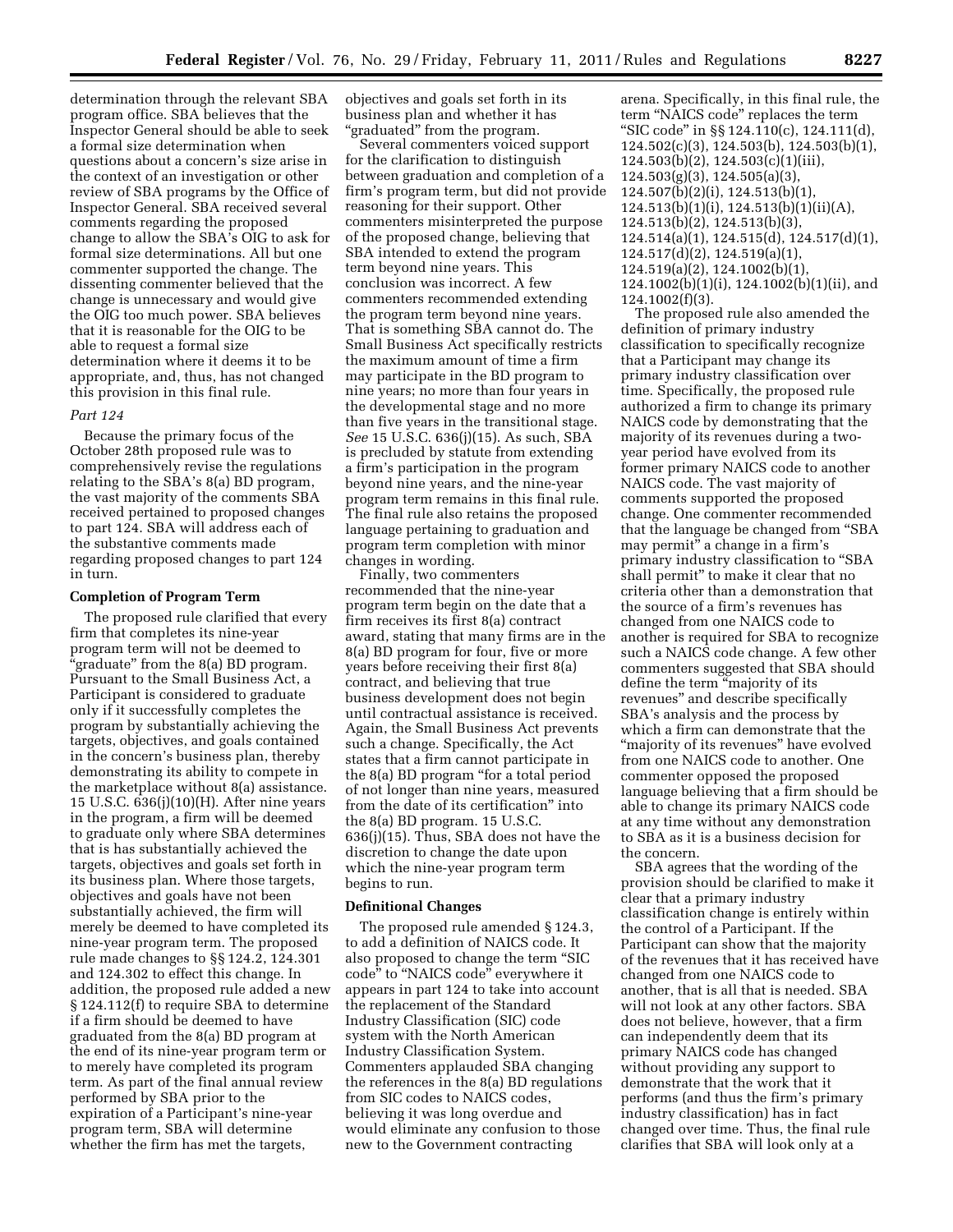firm's total revenues. SBA intended that the majority of a firm's revenues means that NAICS code accounting for the largest amount of all of its revenues from whatever source. If the firm performs work only in two NAICS codes, then a majority would mean at least 51% of its revenues. If a firm performs work in more than two NAICS codes, the new primary industry would be that NAICS code accounting for the most dollars. For example, if a firm comes into the program with a primary industry classification in NAICS code X, but also does work in NAICS codes Y and Z, and over time its revenues change so that for the last two years it has 40% of its revenues in NAICS code Y, 30% in NAICS code X and 30% in NAICS code Z, then its primary industry would change to NAICS code Y. That interpretation is consistent with how SBA defines "revenues" for size purposes (*i.e.,* to specifically include all receipts from whatever source). As such, SBA does not believe that further clarification of that term is required.

In addition, one commenter was concerned that only the Participant should be able to initiate a primary NAICS code change, and did not believe that SBA should be able to force such a change on its own initiative. It was never SBA's intent that SBA would be able to change a firm's primary NAICS code on its own. However, SBA does not believe that a change is needed to the regulations since § 124.112(e) recognizes only the right of a Participant to request a change in primary industry classification.

The proposed rule also added a definition of the term "regularly maintains an office.'' This definition is important in determining whether a Participant has a bona fide place of business in a particular geographic location. The proposed rule took this definition from current SBA policy contained in SBA's Standard Operating Procedures. Several commenters supported this change. In particular, commenters supported the clarification contained in the supplementary information that although a firm would generally be required to have a license to do business in a particular location in order to "regularly maintain an office" there, the firm would not be required to have a construction license or other specific type of license in order to regularly maintain an office and thus have a bona fide place of business in a specific location. One commenter recommended that this clarification be included in the actual regulatory text. SBA agrees and has made that change in this final rule.

#### **Fees for Applicant and Participant Representatives**

SBA has permitted firms applying to the 8(a) program and Participants in the program seeking contracts to hire agents or representatives to assist them in that process. In response to concerns that SBA's policy is not set forth in the regulations, this final rule adds a new § 124.4 to address fees for agents and representatives. The final rule provides that the compensation received by any agent or representative of an 8(a) applicant or Participant for assisting the applicant in obtaining 8(a) certification or for assisting the Participant in obtaining 8(a) contracts must be reasonable in light of the service(s) performed by the agent or representative. The rule captures SBA's current policy and responds to concerns raised that some applicants and Participants have paid unreasonable amounts to representatives. In particular, several commenters believed that some representatives have obtained compensation that has been a percentage of gross contract value, that unsophisticated 8(a) firms may not have fully understood what fee they were agreeing to, and that such a fee is unreasonable. In response, the final rule provides that the compensation received by any agent or representative assisting the 8(a) firm, both at time of application or any other assistance to support program participation, must be reasonable. Compensation that is a percentage of the gross contract value will be prohibited. Additionally, compensation that is a percentage of profits may be found to be unreasonable. The final rule sets out procedures by which SBA will suspend or revoke an agent's or representative's privilege to assist applicants. SBA's authority to suspend or revoke an agent's or representative's privileges is already contained in § 103.4 and is included here for purposes of ease and clarity.

#### **Residence in the United States**

Under the basic requirements a firm must meet in order to be eligible for the 8(a) BD program, the proposed rule added a provision to § 124.101 requiring individuals claiming social and economic disadvantage status to reside in the United States. SBA received four comments to this proposed change. All four supported the change thinking that such a requirement is reasonable in light of the benefits afforded through the program. As such, this provision remains unchanged in the final rule.

#### **Size for Primary NAICS Code**

The proposed rule sought to amend § 124.102(a) to require that a firm remain small for its primary NAICS code during its term of participation in the 8(a) BD program, and correspondingly sought to revise § 124.302 to permit SBA to graduate a Participant prior to the expiration of its program term where the firm exceeds the size standard corresponding to its primary NAICS code for two successive program years. SBA received numerous comments to this proposed change which were overwhelmingly opposed to the proposed change.

Several commenters believed that looking at a firm's size over a two year period was inconsistent with the Agency's size regulations, which determines size for a firm with a revenue-based primary NAICS code over a three year period. Other commenters questioned the purpose and wisdom of this entire provision, believing that the natural progression of many small businesses necessarily leads them into various business opportunities and SBA should not inhibit firms' growth. They argued that the proposed change would have a chilling effect on the growth of small businesses and in essence penalized firms for succeeding in the program.

The 8(a) program is a business development program designed to assist Participant firms advance toward competitive viability. Where a firm has grown to be other than small in its primary NAICS code, SBA believes that the program has been successful and it is reasonable to conclude that the firm has achieved the goals and objectives of its business plan. Because the Small Business Act authorizes early graduation where a firm has met the targets, goals and objectives set forth in its business plan, SBA believes that growing to other than small in a firm's primary industry classification similarly warrants consideration of early graduation. The program would resemble a contracting program more than a business development program where a firm is permitted to remain in the program after it has grown to be other than small in its primary NAICS code and be able to shop for contracting opportunities in NAICS codes having accompanying larger size standards. A firm that is other than small in its primary NAICS code is, and has always been, ineligible to be admitted to the 8(a) BD program. That being the case, SBA believes that it follows that a firm that grows to exceed its primary NAICS code once in the 8(a) BD program and does not intend to change its primary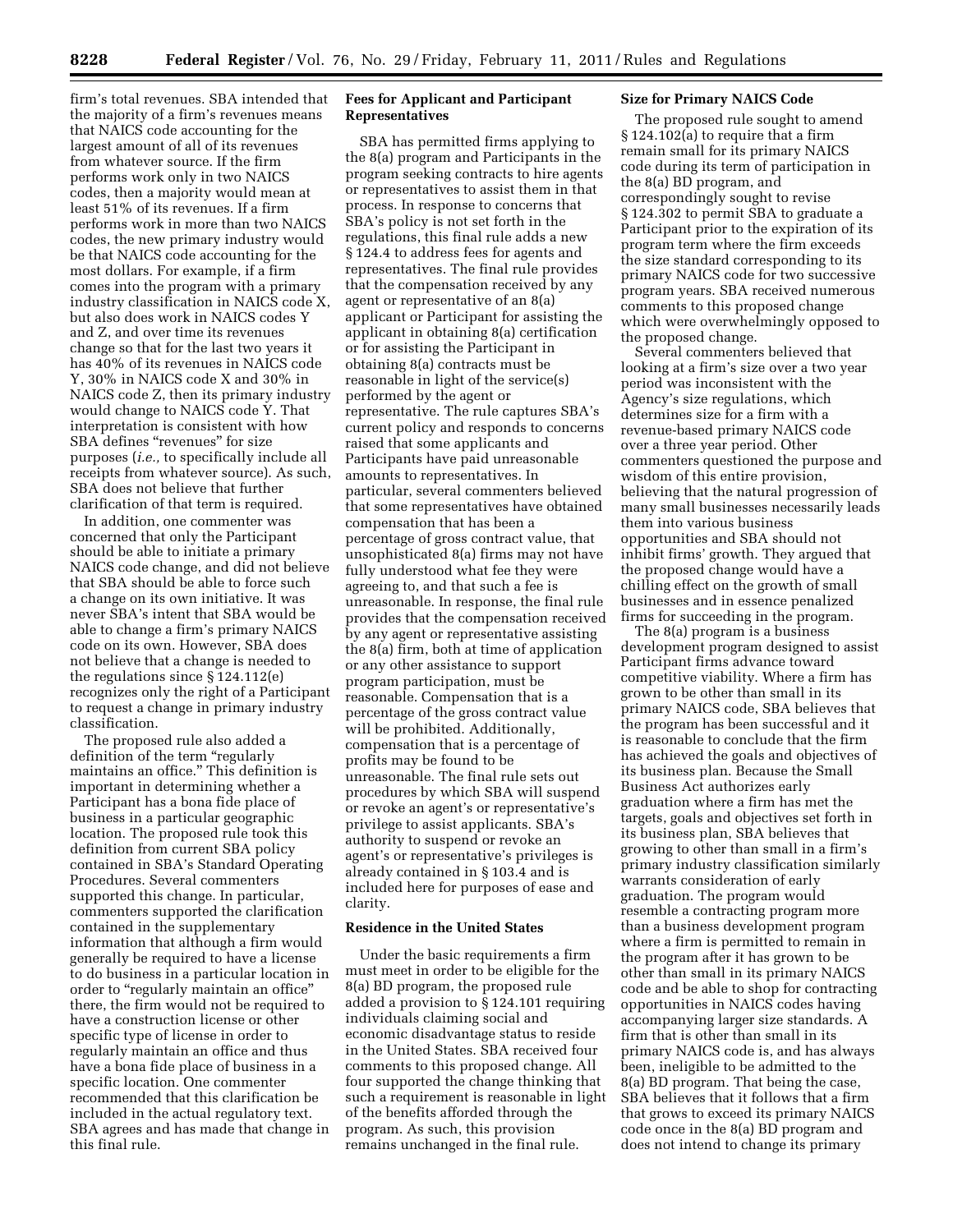NAICS code may no longer need the business development assistance the program provides and should be early graduated from the program. SBA recognizes, however, that it would be unfair to early graduate a firm from the 8(a) BD program where it has one very successful program year that may not again be repeated. In response to the comments received, the final rule changes the number of years that a Participant must exceed its primary NAICS code before SBA will consider early graduation from two years (as proposed) to three years. Additionally, in response to the many comments received regarding this provision, the rule allows a firm to demonstrate that it has made attempts and continues to move to one of the secondary NAICS codes identified in its business plan and that it will change the primary NAICS code accordingly. This will more closely align to the way SBA determines size under § 121.104.

This provision is not meant to conflict with the change made to the definition of primary industry classification in § 124.3 that permits a Participant to change its primary NAICS code during its participation in the 8(a) BD program. Where a firm demonstrates that it has changed its primary NAICS code, SBA would consider early graduation only where the Participant exceeds the size standard corresponding to its new primary NAICS code for three successive program years.

#### **Definition of American Indian**

A few commenters asked for clarification of the term ''American Indian'' in § 124.103. Section 124.103(b) includes Native Americans as individuals who are presumptively socially disadvantaged. The previous regulatory provision defined Native Americans to be "American Indians, Eskimos, Aleuts, or Native Hawaiians.'' This final rule clarifies that an individual must be an enrolled member of a Federally or State recognized Indian Tribe in order to be considered an American Indian for purposes of presumptive social disadvantage. This definition is consistent with the majority of other Federal programs defining the term Indian. An individual who is not an enrolled member of a Federally or State recognized Indian Tribe will not receive the presumption of social disadvantage as an American Indian. Nevertheless, if that individual has been identified as an American Indian, he or she may establish his or her individual social disadvantage by a preponderance of the evidence, and be admitted to the 8(a) BD program on that basis. In addition, the rule inserts the

words ''Alaska Native'' to take the place of Eskimos and Aleuts.

#### **Economic Disadvantage**

SBA proposed several revisions to § 124.104 *Who is Economically Disadvantaged?,* including: A clarification regarding how community property laws affect an individual's economic disadvantage; adding a provision to exempt certain Individual Retirement Accounts (IRAs) from SBA's net worth calculation; clarifications relating to S corporations; and adding objective standards by which an individual can qualify as economically disadvantaged based on his or her income and total assets. SBA received a substantial number of comments regarding these proposed changes. Overall, the comments to the proposed changes supported the revisions. However, several commenters opposed the requirement that individuals remain economically disadvantaged after their admission into and throughout their participation in the 8(a) BD program. SBA believes that the Small Business Act requires individuals upon whom program eligibility is based to remain economically disadvantaged throughout the program term of the Participant firm. Specifically, the Small Business Act authorizes firms owned and controlled by socially and economically disadvantaged individuals to be eligible for the program. Where one of these underlying requirements is not met (*e.g.,*  the individual owners no longer qualify as economically disadvantaged), the firm ceases to be eligible for the program. Several other commenters recommended that net worth, personal income and total asset standards should vary either by industry or geographically. SBA believes that any such change would require additional public comment and could not be made final in this rule. As such, SBA has not addressed these comments in this rule, but will consider them for a possible future proposed rulemaking. The specific comments regarding economic disadvantage are addressed below.

A few commenters addressed the proposed change to add a sentence to paragraph (b)(2) to clarify that SBA does not take community property laws into account when determining economic disadvantage. Those that did generally supported the change. Pursuant to the change, property that is legally in the name of one spouse would be considered wholly that spouse's property, whether or not the couple lived in a community property state. This policy also results in equal treatment for applicants in community and non-community property states.

Community property laws will continue to be applied in § 124.105(k) for purposes of determining ownership of an applicant or Participant firm, but they will not be applied for any other purpose.

Several commenters expressed concern with the proposed amendment to paragraph (b)(2) that would allow SBA to consider a spouse's financial situation in determining an individual's access to capital and credit. The commenters suggested that a spouse's finances should be reviewed only if the spouse is active in the business or lending money to the company. This was particularly true of individuals who intentionally have kept separate finances from their spouses. They felt that the proposed rule did not look at their individual economic disadvantage status as required by the Small Business Act, but rather at their joint economic condition with their spouses. Several commenters suggested that SBA should clarify the limited circumstances when SBA will consider the financial situation of a socially disadvantaged owner's spouse. After careful review, SBA has determined that a spouse's financial condition should not be attributed to the individual claiming disadvantaged status in every case. Instead, SBA will consider a spouse's financial condition only when the spouse has a role in the business (*e.g.,*  an officer, employee or director) or has lent money to, provided credit support to, or guaranteed a loan of the business.

Several commenters believed that the provision requiring SBA to consider the financial condition of the applicant compared to the financial profiles of small businesses in the same industry which are not owned by socially and economically disadvantaged individuals confused personal economic disadvantage with the applicant firm's potential for success. They believed that the applicant firm's financial condition was already considered under the potential for success requirement and that it has no relationship as to whether an individual qualifies as economically disadvantaged. SBA believes that the financial condition of the applicant firm could have a bearing on whether an individual is considered to have access to credit and capital, but understands the confusion noted by the commenters. To eliminate any confusion and because SBA already reviews the financial condition of the applicant as part of its potential for success determination, this rule deletes from an individual's personal economic disadvantage review the requirement that SBA compare the financial condition of the applicant to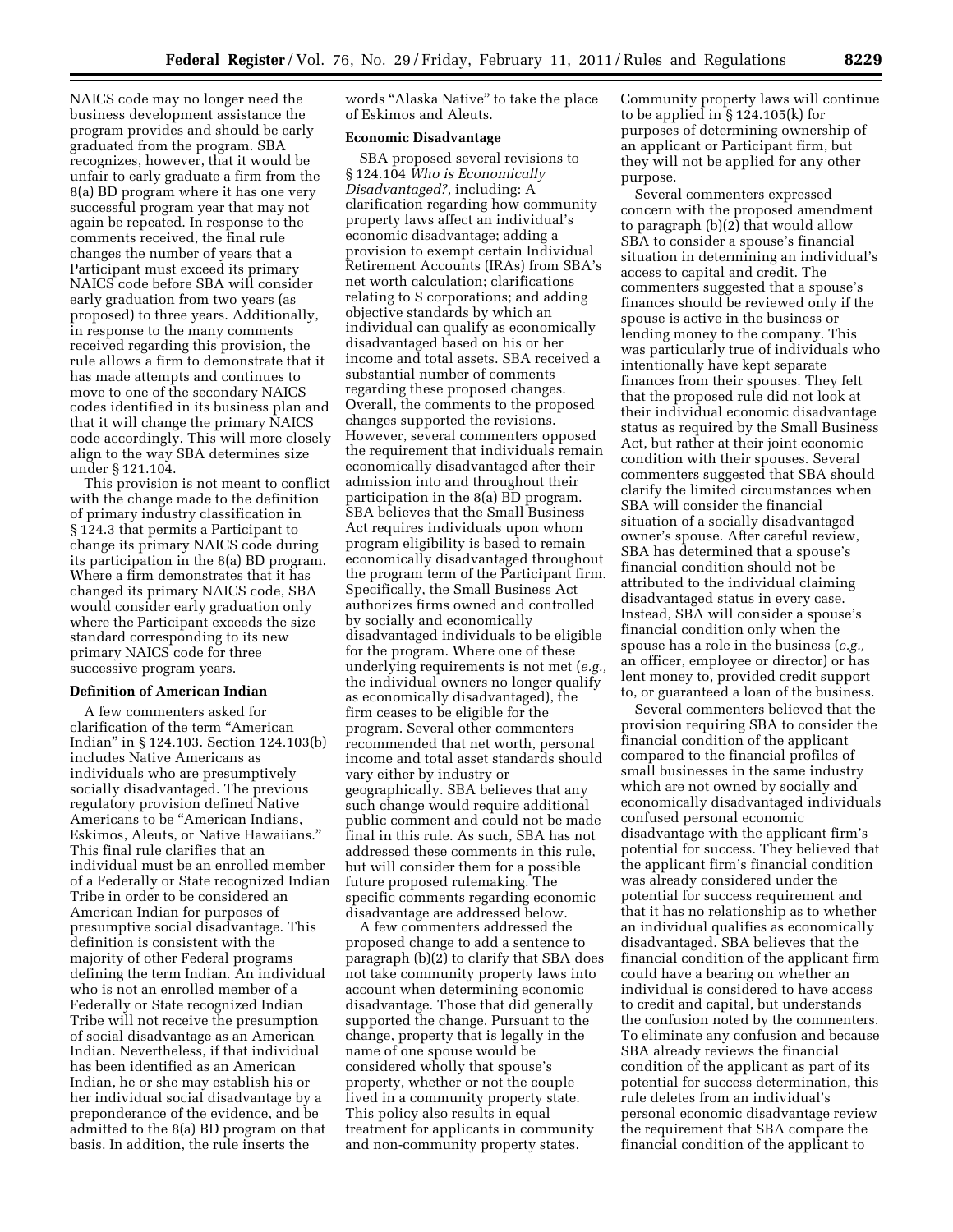that of non-disadvantaged small businesses.

SBA's proposed treatment of income from an S corporation and exclusion of IRAs from an individual's net worth determination in paragraph (c)(2) received wide support. Several commenters suggested that all IRA accounts should be excluded from the net worth calculation whether there is a penalty or not. SBA continues to believe, however, that the presence of a penalty with a retirement account will lessen the potential for abuse of this provision. Individuals will be less likely to attempt to hide current assets in funds labeled ''retirement accounts'' when there is a substantial penalty for accessing the account. A significant penalty would be one equal or similar to the penalty assessed by the Internal Revenue Service (IRS) for early withdrawal. Although, as one commenter notes, it is true that the practical effect of the rule may treat older individuals differently than younger individuals because individuals of a certain age will not incur a penalty with a withdrawal, SBA believes that any account that may be accessed immediately without a penalty must be treated as a present asset and included within an individual's net worth determination. If an individual invests funds from a retirement account into the participant concern, those funds would be excluded from the net worth analysis as part of the exclusion of business equity even where there was not a significant penalty for access to the "retirement" funds prior to the investment in the business. The applicant may be required to submit evidence that the funds were invested into the participant concern.

One commenter suggested Participants should be required to submit retirement account statements when applying for 8(a) certification and filing their 8(a) status updates, and the Participants should have to certify that the funds remain in "legitimate" retirement accounts. SBA agrees that some verification of retirement account information should be required. As such, the final rule provides that in order for SBA to determine whether funds invested in a specific account labeled a "retirement account" may be excluded from an individual's net worth calculation, the individual must provide to SBA information about the terms and conditions of the account and certify in writing that the "retirement account" is legitimate.

SBA also proposed an amendment to paragraph (c)(2) to exempt income earned from an S Corporation from the calculation of both an individual's

income and net worth to the extent such income is reinvested in the firm or used to pay taxes arising from the normal course of operations of an S corporation. This change will result in equal treatment of corporate income for C and S corporations. Most commenters applauded SBA's consideration of the tax treatment for S corporations. A few commenters believed that the clarification contained in the supplementary information that S corporation losses are losses to the company only, and not losses to the individual, should be specifically set forth in the regulatory text to clear up confusion on this issue. SBA agrees and has included that clarification in this final rule. In addition, the final rule has clarified that the treatment of S corporation income applies to both determinations of an individual's net worth and personal income. Several commenters also recommended that Limited Liability Companies (LLCs) and other pass-through entities be treated the same way as S corporations for purposes of an individual's net worth and personal income. SBA agrees. S corporations, LLCs and partnerships should all be treated similarly since all pass income through to the individual owners/members/partners.

The proposed rule added a new § 124.104(c)(3) to provide that SBA would presume that an individual is not economically disadvantaged if his or her adjusted gross income averaged over the past two years exceeds \$200,000 for initial 8(a) BD eligibility and \$250,000 for continued 8(a) BD eligibility. SBA received numerous comments on the proposed change to income thresholds. Several commenters opposed any objective thresholds; others recognized the precedential case law of SBA's Office of Hearings and Appeals (OHA) and supported the inclusion of standards in the regulations for clarity purposes. Still others suggested alternative methodologies, including comparing income to  $W-2$  data, as opposed to adjusted gross income (AGI), or comparing industry data and similarly situated business owners. SBA considered the alternate approaches and has determined that a set threshold amount is consistent with the requirements of determining economic disadvantage and is not only a fair and reasonable approach, but is one that is easily understandable by all potential applicants. As noted, the proposed rule established \$200,000 as the amount of personal income below which an individual would be considered economically disadvantaged for initial 8(a) BD eligibility. In formulating what

the personal income threshold should be, the supplementary information to the proposed rule explained that SBA considered statistical data from the IRS. The \$200,000 figure closely approximated the income level corresponding to the top two percent of all wage earners, which has been upheld by OHA as a reasonable indicator of a lack of economic disadvantage. Since SBA published its proposed rule, the IRS has released new statistical data pertaining to high income wage earners in the United States. The current IRS statistical data on wage earners in the United States shows individuals earning an AGI of approximately \$260,000 fall in the top two percentile of all wage earners. Accordingly, SBA believes that the personal income threshold should be adjusted upward to align more closely with the new IRS statistical data. As such, this final rule has adjusted the personal income threshold amount to \$250,000. Although a \$250,000 personal income threshold may seem high, SBA notes that this amount is being used only to presume, without further information, that the individual is or is not economically disadvantaged. SBA may consider an income lower than \$250,000 as indicative of lack of economic disadvantage in appropriate circumstances. SBA also notes that the average income for a small business owner is generally higher than the average income for the population at large and, therefore, what appears to be a high benchmark is merely reflective of the small business community. In all cases, SBA's determination is based on the totality of the circumstances.

The final rule establishes a three year average income level of \$350,000 for continued 8(a) BD program eligibility. Considering the new IRS statistical data and the threshold established for initial 8(a) BD eligibility, the \$250,000 proposed figure for continued 8(a) BD eligibility was inappropriate. It seems obvious to SBA that as a firm becomes more developed and sophisticated, the income levels for its owners and managers will most often increase. Increasing the personal income threshold for continued 8(a) BD eligibility to \$350,000 will allow the Participant to attract and retain higher skilled employees, since the disadvantaged owner/manager must be the highest compensated individual in the firm, with limited exceptions. This will enable the Participant to more fully develop, thereby further serving the purposes of the 8(a) BD program. Several commenters also

recommended that the snapshot that SBA looks at for determining whether an individual's personal income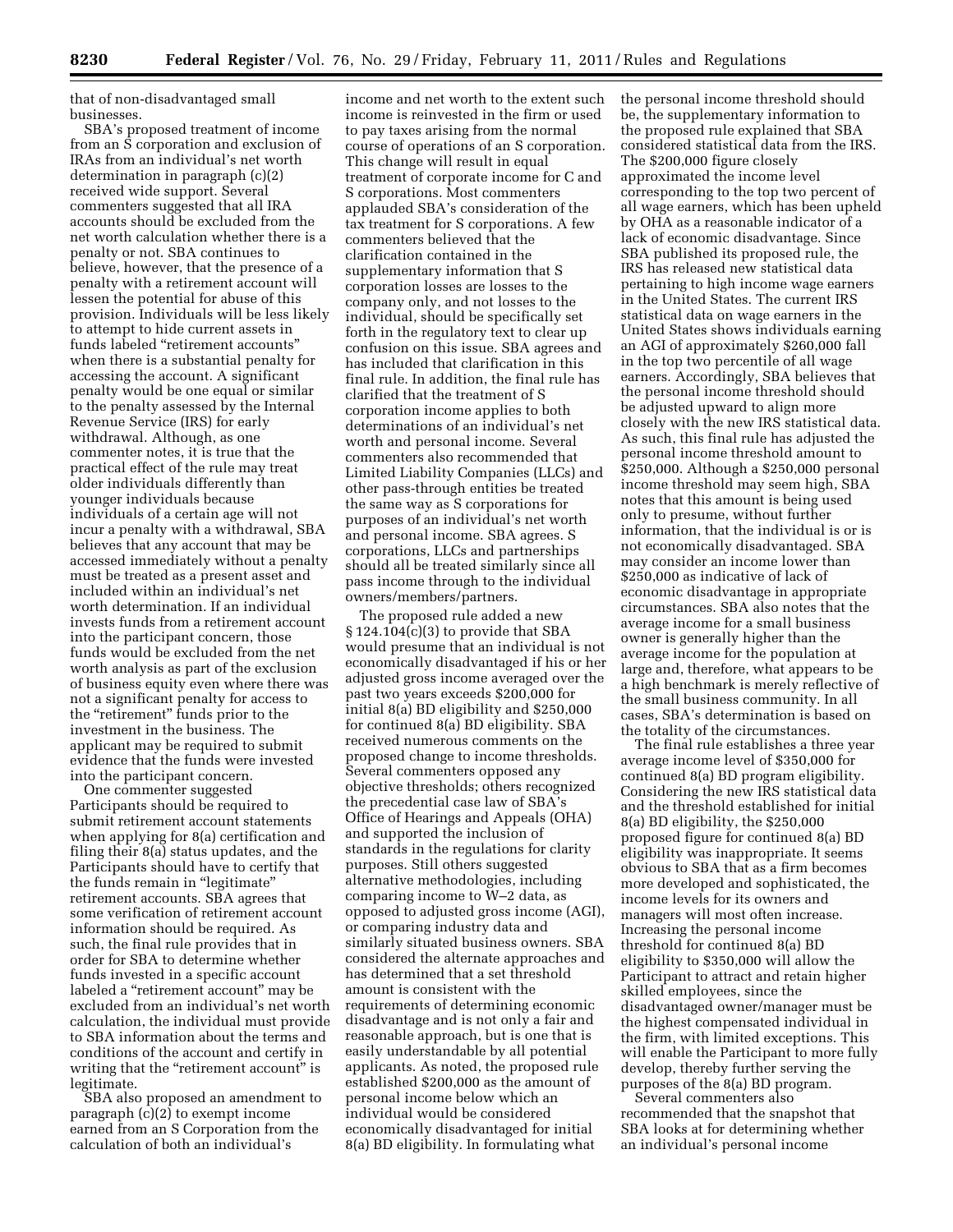exceeds the applicable standard should be three years instead of two years. These commenters noted that income for a small business owner is not constant and could fluctuate dramatically in volatile economic times. They argued that a small business could have two very good years, provide higher incomes to its owners during those two years, and be deemed ineligible for future 8(a) BD participation because of the income given. They believed such a result was unfair, particularly when the two good years were followed by several bad years. One commenter also pointed to the three year average annual receipts review for purposes of determining a firm's size for receipts-based size standards and felt that personal income should similarly be evaluated over a three year period. SBA believes these comments are valid and has adjusted the evaluation period to three years in the final rule. However, SBA does not seek to make it more difficult for firms that have already applied to the 8(a) BD program before the date this final rule is published. As such, firms that have applied to the 8(a) BD program prior to the date of publication of this final rule may elect to have their applications continued to be processed based on two years personal income data instead of three years and would not be required to submit additional information relating to a third year's personal income. If any such firms would like to have their applications evaluated based on three years personal income data instead of two years, they must notify SBA within 30 days after the date of publication of this final rule in the **Federal Register**.

The final rule continues to permit applicants to rebut the presumption of lack of economic disadvantage upon a showing that the income is not indicative of lack of economic disadvantage. For example, the presumption could be rebutted by a showing that the income was unusual (inheritance) and is unlikely to occur again or that the earnings were offset by losses as in the case of winnings and losses from gambling resulting in a net gain far less than the actual income received. SBA may still consider any unusual earnings or windfalls as part of its review of total assets. Thus, although an inheritance of \$6 million, for example, may be unusual income and excluded from SBA's determination of economic disadvantage based on income, it would not be excluded from SBA's determination of economic disadvantage based on total assets. In such a case, a \$6 million inheritance

would render the individual not economically disadvantaged based on total assets.

The proposed rule also sought to amend § 124.104(c) to establish an objective standard by which an individual can qualify as economically disadvantaged based on his or her total assets. The regulations have historically authorized SBA to use total assets as a basis for determining economic disadvantage, but did not identify a specific level below which an individual would be considered disadvantaged. The regulations also did not spell out a specific level of total assets above which an individual would not qualify as economically disadvantaged. Although SBA has used total assets as a basis for denying an individual participation in the 8(a) BD program based on a lack of economic disadvantage, the precise level at which an individual no longer qualifies as economically disadvantaged was not certain. The proposed rule established \$3 million in total assets as the standard for initial 8(a) BD eligibility and \$4 million in total assets as the standard for continued 8(a) BD eligibility. SBA based these standards on OHA cases supporting SBA's determination that an individual was not economically disadvantaged with total asset levels of \$4.1 million and \$4.6 million. *See Matter of Pride Technologies,* SBA No. 557 (1996), and *SRS Technologies* v. *U.S.,* 843 F. Supp. 740 (D.D.C. 1994). Several commenters believed that both of these proposed standards were too low. Because the value of the applicant or Participant concern is included within the total assets standard, several commenters believed that the proposed standards contradicted the business development purposes of the 8(a) BD program. One commenter wondered whether SBA intended that only less developed firms be admitted to the 8(a) BD program because a \$3 million total asset standard that included the value of the applicant firm would not permit applicants which had been successful prior to the date of application. Other commenters questioned how firms could truly develop in the 8(a) BD program if their value could increase only \$1 million during the course of nine years because to increase in value by more than \$1 million could cause the individuals upon whom eligibility was based to no longer be considered economically disadvantaged. Similarly, several commenters felt that the proposed total asset standards would have a chilling effect on business growth because they would discourage reinvestment into the firm. SBA

understands these concerns. It was never SBA's intent to limit in any way an 8(a) firm's ability to fully develop its business during its participation in the 8(a) BD program. First, considering that the personal income standards have been increased in this final rule, SBA believes that it makes sense to also increase the total assets standards. In addition, to dismiss any concern that the proposed standards would have hindered Participants' business development during their nine years in the 8(a) BD program, this final rule allows the total assets of a disadvantaged individual to increase by more than \$1 million during the firm's participation in the program. Thus, pursuant to this final rule, an individual will not be considered economically disadvantaged if the fair market value of all his or her assets exceeds \$4 million at the time of 8(a) application and \$6 million for purposes of continued 8(a) BD program participation. This means that SBA will presume that an individual does not qualify as economically disadvantaged if the fair market value of all his or her assets is \$4 million and one dollars for initial eligibility and \$6 million and one dollars for purposes of continuing eligibility. Unlike the net worth analysis, SBA does not exclude the fair market value of the primary residence or the value of the applicant/participant concern in determining economic disadvantage in the total asset analysis. The only assets excluded from this determination are funds invested in a qualified IRA account.

#### **Changes to Ownership Requirements**

SBA proposed two amendments to the ownership requirements for 8(a) BD participation. First, SBA proposed to amend § 124.105(g) to provide more flexibility in determining whether to admit to the 8(a) BD program companies owned by individuals where such individuals have immediate family members who are owners of current or former 8(a) concerns. Second, SBA also proposed to amend § 124.105(h)(2) to add the words "or a principal of such firm'' which were inadvertently omitted from the previous regulations. SBA received 29 comments to the proposed changes in this section. All of the comments received pertained to the immediate family member issue, and SBA received no comments on correcting the inadvertent omission. As such, SBA adopts the language as proposed for § 124.105(h)(2) without any change, and addresses the specific comments regarding § 124.105(g).

Prior to any change, the language of § 124.105(g) provided that ''the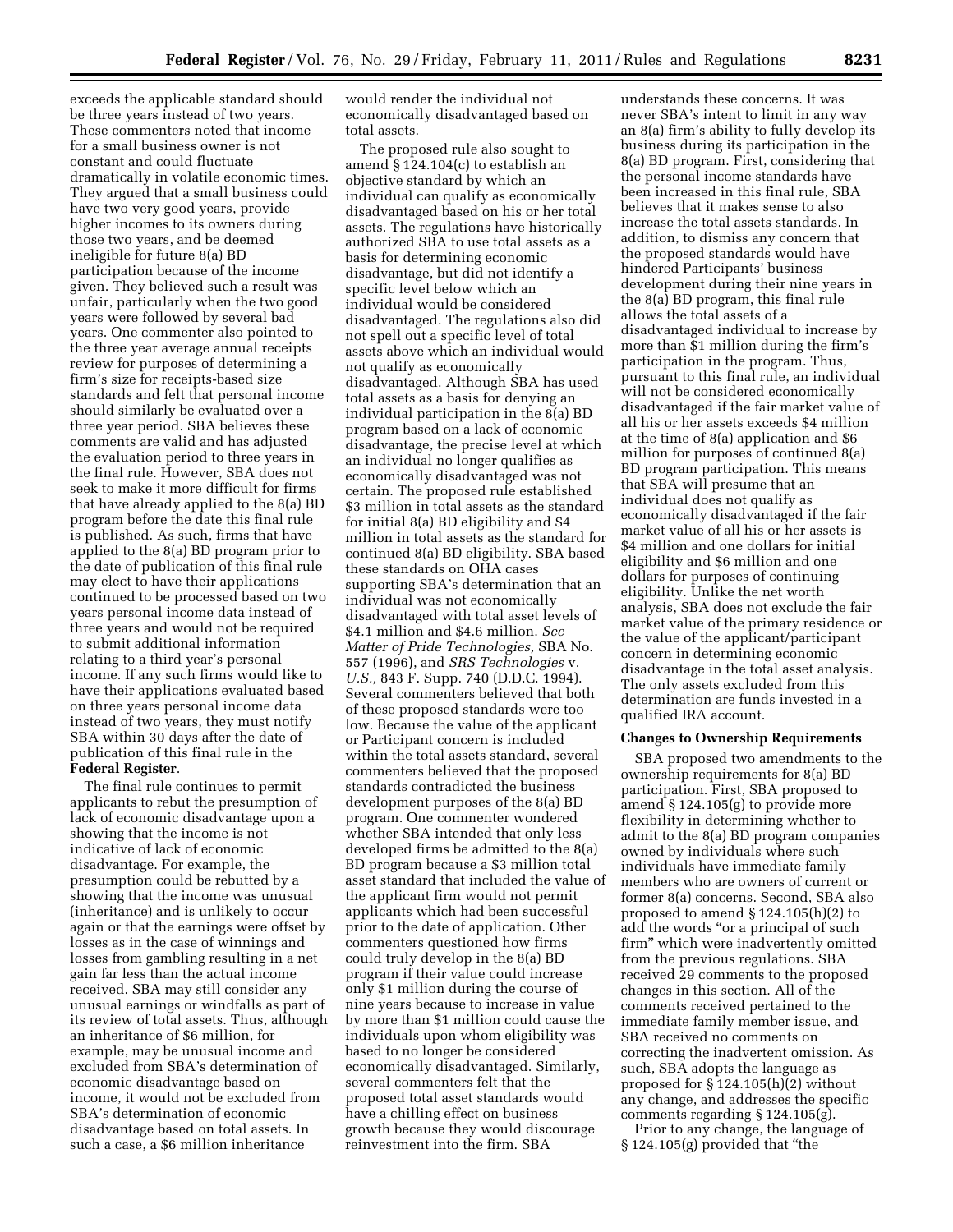individuals determined to be disadvantaged for purposes of one Participant, their immediate family members, and the Participant itself, may not hold, in the aggregate, more than a 20 percent equity ownership interest in any other single Participant.'' Because of the wording of that provision, SBA was forced to deny 8(a) program admission to companies solely because the owners of those firms had family members who were disadvantaged owners of other 8(a) concerns. In some cases, the two firms were in different industries and located in different parts of the country. SBA thought that that language was too restrictive and attempted to allow some flexibility in the proposed rule.

The majority of those commenting on this section supported the increased flexibility for firms owned by immediate family members set forth in the proposed rule. A few commenters believed that the proposed language was still too restrictive, while others thought that immediate family members of a disadvantaged individual in one 8(a) firm should never be allowed to qualify a second firm for 8(a) participation. SBA continues to believe that it serves no purpose to automatically disqualify a firm simply because the individual seeking to qualify the firm has an immediate family member already participating in the program. There are some cases where it is clear that an absolute ban on an immediate family member owning a second 8(a) Participant is inappropriate. For example, if one sibling lives in California and one sibling lives in New York and they each operate a business in different industries, it makes no sense not to allow the second firm to participate in the 8(a) BD program. In such a case, there is no likelihood that the current or graduated 8(a) firm is seeking to prolong its participation in the 8(a) BD program through the second firm. Although there may be situations in which SBA chooses to deny admission to a firm based on a family member's program participation, such a decision will be made on a case-by-case basis.

Several commenters recommended that SBA should allow immediate family members to qualify independent businesses for 8(a) participation provided the family members do not live in the same household. SBA does not believe that the recommended restriction goes far enough. SBA has a legitimate interest in preventing disadvantaged individuals from using family members to extend their program terms by creating fronts whereby a disadvantaged individual controls and operates a second firm owned by an

immediate family member. This control can occur whether or not the two family members are living in the same household. SBA believes that the restriction contained in the proposed rule, that an immediate family member of a current or former 8(a) firm can qualify a second firm for the 8(a) BD program where there are no or negligible connections between the two firms and he or she can demonstrate sufficient management and technical experience to independently operate the firm, is a more appropriate approach. If there are in fact connections between the two firms or if the individual claiming disadvantaged status for the second firm does not possess sufficient management and technical experience to operate the firm, the firm would be ineligible for 8(a) participation whether or not the two family members live in the same household. SBA also believes that the narrow exception to the general prohibition against family members owning 8(a) concerns in the same or similar line of business contained in the proposed rule will permit the Agency sufficient flexibility to admit firms where they are clearly operating separately and independently from the relative's firm. As such, this final rule does not alter the language contained in the proposed rule regarding participation by immediate family members.

#### **Changes to Control Requirements**

The proposed rule amended three provisions pertaining to the control requirements set forth in § 124.106 for 8(a) applicants and Participants. First, it added an additional requirement that the disadvantaged manager of an 8(a) applicant or Participant must reside in the United States and spend part of every month physically present at the primary offices of the applicant or Participant. Second, it clarified that control restrictions applying to nondisadvantaged managers, officers and directors applied to all nondisadvantaged individuals in an applicant or Participant firm. Third, it added a new § 124.106(h) to address control of an 8(a) Participant where a disadvantaged individual upon whom eligibility is based is called up to active duty in the United States military. SBA received over 40 comments relating to the proposed changes to § 124.106. We will address the comments relating to each proposed provision in turn.

SBA received 35 comments in response to the proposed amendment to § 124.106(a)(2). The comments identified two issues: residence in the United States, and physical presence by the disadvantaged manager at the firm

for some portion of each month. Most commenters agreed that it makes sense to require a full-time disadvantaged manager of an 8(a) applicant or Participant to be physically located in the United States. Commenters noted that the program is intended to assist disadvantaged businesses develop in the United States and that it was a reasonable requirement to require one or more disadvantaged managers to reside in the United States as well. However, many commenters disagreed with the requirement that a disadvantaged manager must spend part of every month physically present at the primary offices of the applicant or Participant. They felt that some sort of minimum or nominal presence was arbitrary and meaningless. Commenters also agreed with the statements made in supplementary information to the proposed rule that new and improved technologies enable managers to maintain control over the operations of their businesses without the need for a constant or consistent physical presence. They believed that individual managers who are not physically present should be required to demonstrate that they control the dayto-day operations of the firm, but that such demonstration should be on a caseby-case basis and should not be tied to any specific hourly presence requirement at the headquarters or principal office of the firm. After considering the comments, SBA believes that the best approach is to determine day-to-day control on a caseby-case basis. As such, this final rule retains the requirement that the disadvantaged manager of an 8(a) applicant or Participant must reside in the United States, but eliminates the added requirement that he or she must also spend part of every month physically present at the primary offices of the applicant or Participant. One commenter recommended that SBA more clearly define what it means to ''reside'' in the United States. Specifically, the commenter questioned whether physical presence was required or whether an individual who lives in another country but files taxes and votes in the United States could satisfy this requirement. In order to eliminate any assertion that an individual ''resides'' in the United States because he or she has maintained a residence in the United States despite living in another country, the final rule clarifies that a disadvantaged manager must be physically located in the United States.

SBA received no comments to the proposed change to § 124.106(e), clarifying that restrictions imposed on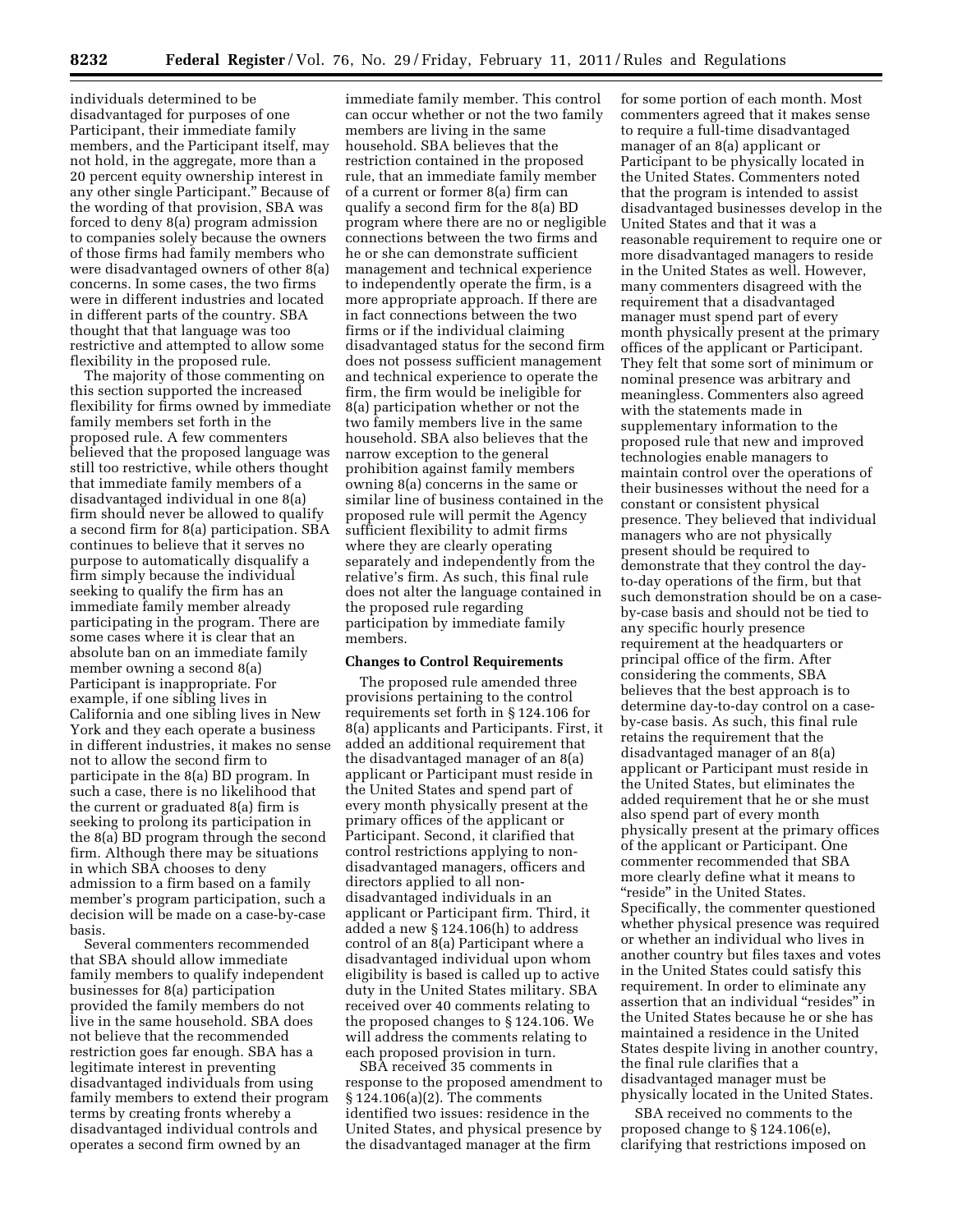non-disadvantaged managers apply to all non-disadvantaged individuals. As such, the final rule adopts the language contained in the proposed rule.

Proposed § 124.106(h) added a new provision regarding control of an 8(a) BD Participant where a disadvantaged individual upon whom eligibility is based is a reserve component member in the United States military who has been called to active duty. Specifically, the proposed rule permitted a Participant to designate one or more individuals to control its daily business operations during the time that a disadvantaged individual upon whom eligibility has been called to active duty in the United States military. The proposed rule also amended § 124.305 to authorize the Participant to suspend its 8(a) BD participation during the active duty callup period. If the Participant elects to designate one or more individuals to control the concern on behalf of the disadvantaged individual during the active duty call-up period, the concern will continue to be treated as an eligible 8(a) Participant and no additional time will be added to its program term. If the Participant elects to suspend its status as an eligible 8(a) Participant, the Participant's program term would be extended by the length of the suspension when the individual returns from active duty. All comments received regarding this provision supported the proposed change. As such, the changes made to §§ 124.106(h) and 124.305 in the proposed rule to protect reservists called to active duty are finalized in this final rule without change.

#### **Benchmarks**

The proposed rule removed § 124.108(f), as well as other references to the achievement of benchmarks contained in §§ 124.302(d), 124.403(d), and 124.504(d). When these regulations were first implemented, the Department of Commerce was supposed to update industry codes every few years to determine those industries which minority contractors were underrepresented in the Federal market. These industry categories have never been revised since the initial publication, and SBA believed that references to them are outdated and should be removed. SBA received six comments in response to this proposal. All six comments supported the proposed change. This final rule adopts the proposed language without change.

#### **Changes Applying Specifically to Tribally-Owned Firms**

In the proposed rule, SBA offered or considered changes to five provisions

contained in the 8(a) BD regulations that apply specifically to Indian Tribes or Alaska Native Corporations (ANCs). Those proposed changes were: (1) How best to determine whether a Tribe is economically disadvantaged; (2) prohibiting work in a secondary NAICS code that is (or was within the last two years) the primary NAICS code of another 8(a) firm owned by the same Tribe or ANC; (3) clarifying the potential for success requirement as it is applied to Tribes and ANCs; (4) making it clear that any Tribal member may participate in the management of a Tribally-owned firm and need not individually qualify as economically disadvantaged; and (5) requiring 8(a) firms owned by Tribes and ANCs to submit information identifying how its 8(a) participation has benefited the Tribal or native members and/or the Tribal, native or other community as part of its annual review submission. SBA received more than 100 comments relating to proposed changes to § 124.109. The comments pertaining to each of the five areas of consideration are discussed below in turn.

The Small Business Act permits 8(a) Participants to be owned by ''an economically disadvantaged Indian Tribe (or a wholly owned business entity of such Tribe.'' 15 U.S.C.  $637(a)(4)(A)(i)(II)$ . The term Indian Tribe includes any Alaska Native village or regional corporation. 15 U.S.C. 637(a)(13). Pursuant to the Alaska Native Claims Settlement Act, a concern which is majority owned by an ANC is deemed to be both owned and controlled by Alaska Natives and an economically disadvantaged business. As such, ANCs do not have to establish that they are "economically disadvantaged.'' Conversely, Indian Tribes are not afforded the same automatic statutory economic disadvantage designation. Current § 124.109(b) requires Tribes to demonstrate their economic disadvantage through the submission of data, including information relating to Tribal unemployment rate, per capita income of Tribal members, and the percentage of the Tribal population below the poverty level. The proposed rule requested comments on how best to determine whether a Tribe should be considered ''economically disadvantaged.'' Specifically, SBA sought comments as to whether the current approach to economic disadvantage for Tribes should continue, or whether a bright line assets or net worth test for Tribes should be used instead. The current regulation also requires a Tribe to demonstrate its

economic disadvantage only once. SBA also sought comments regarding whether this one time demonstration of economic disadvantage makes sense.

SBA received more than 40 comments responding to its request for comments on economic disadvantage for Indian Tribes. Several commenters believed that Tribes should be afforded the same presumption of economic disadvantage as that given to ANCs. It is SBA's view that it does not have the authority to make such a change. SBA is constrained by the specific language of the Small Business Act, which requires firms to be owned by an ''economically disadvantaged'' Indian Tribe. While ANSCA provides economic disadvantage status to ANCs so that SBA does not have to determine whether any specific ANC is economically disadvantaged, Tribes have not been given similar statutory treatment. Thus, SBA must determine whether a specific Tribe may be considered economically disadvantaged. Regarding the best approach SBA should take to determine whether a Tribe qualifies as economically disadvantaged, commenters universally rejected any bright line asset or net worth test. Several commenters noted that it would be difficult to structure a bright line test suited to all Tribes given the vast differences among Tribes as to the number of Tribal members, number of members living on Tribal land, and other demographics, such as the average age of the membership. Other commenters believed that any asset or net worth test ignores historical data and the unique circumstances of Tribes, and would be subject to claims that it involves culturally biased criteria. Most commenters believed that the current approach to economic disadvantage for Tribes, although not perfect, makes the most sense. It allows an individual Tribe to address economic disadvantage in ways most relevant to that Tribe. SBA understands that every Tribe does not always possess or it may be very difficult for the Tribe to obtain data relating to Tribal unemployment rate, per capita income of Tribal members, or the percentage of the Tribal population below the poverty level. After considering the concerns raised in the comments, SBA agrees that an asset or net worth test could be misleading, and has not changed how it will determine economic disadvantage for Tribes. In addition, SBA has added to this final rule a provision authorizing a Tribe, where the Tribe deems it to be helpful, to request a meeting with SBA prior to submitting an application for 8(a) BD participation for its first applicant firm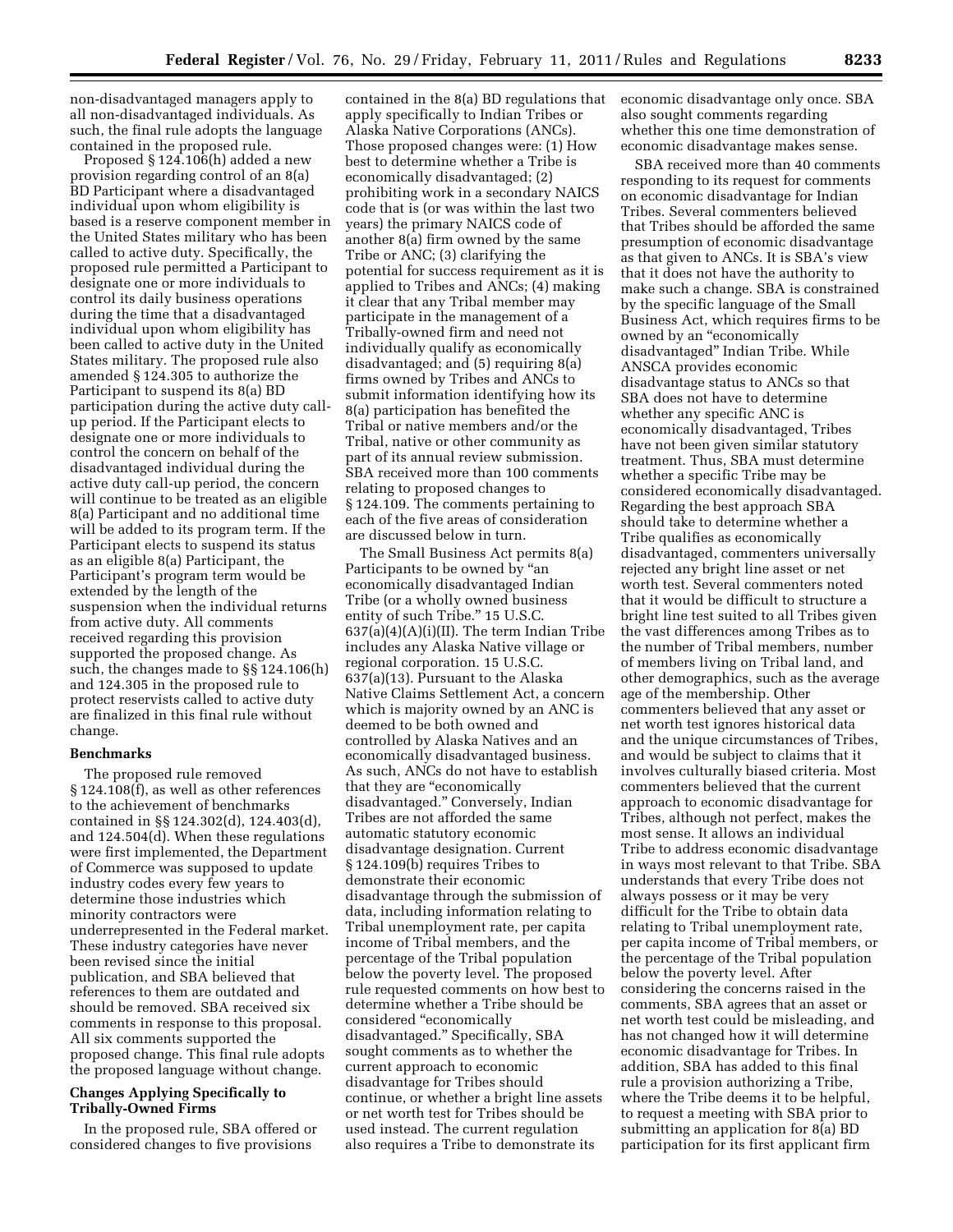to better understand what SBA requires. Several commenters also recommended that SBA clarify the requirement that a Tribe demonstrate its economic disadvantage only in connection with its first Tribally-owned firm applying for 8(a) BD participation. In response, SBA has clarified that SBA does not expect a Tribe to demonstrate economic disadvantage as part of every Triballyowned 8(a) application.

The final rule also clarifies that ownership of an 8(a) applicant or Participant by a Tribe or ANC must be unconditional. The requirement that ownership be unconditional is contained in the Small Business Act, and the final rule merely incorporates that language to avoid any confusion.

The proposed rule prohibited a newly certified Tribally-owned Participant from receiving an 8(a) contract in a secondary NAICS code that is the primary NAICS code of another Participant (or former participant that has left the program within two years of the date of application) owned by the Tribe for a period of two years from the date of admission to the program. The supplementary information to the proposed rule also identified an alternative proposal that allowed such secondary work on a limited basis (*e.g.,*  no more than 20% or 30% of its 8(a) work could be in a NAICS code that was/is the primary NAICS code of a former/other Tribally-owned Participant). SBA sought comments on both approaches. SBA received a substantial number of comments responding to this proposal. Several commenters opposed allowing Tribes to own more than one firm in the 8(a) BD program generally, believing that such an occurrence creates an unfair competitive advantage. Congress has specifically authorized Tribal/ANC ownership of firms in the 8(a) BD program. Such ownership serves a broader purpose than mere business development. SBA does not believe that it can restrict a Tribe to own only one firm in the 8(a) BD program under the current statutory authority. As such, this final rule does not change the authority of a Tribe or ANC to own more than one firm in the 8(a) BD program. None of the commenters who addressed the proposed language supported the strict prohibition on receiving any 8(a) contracts in a secondary NAICS code that was the primary NAICS code of a sister company. Commenters believed that such a rule would hinder the growth and diversification of firms owned by Tribes and ANCs. Many commenters also opposed the alternative proposal allowing secondary work up to a specified percentage of the

firm's overall 8(a) revenues for the same reason. They believed that any restriction on a firm's ability to diversify as that firm deems appropriate would hamper the firm's growth and ultimate ability to remain a viable business after leaving the 8(a) BD program. While some commenters opposed the alternative proposal allowing secondary work on a limited basis, they considered it to be a better approach than the strict ban as proposed. A few commenters offered additional alternatives. One commenter recommended that if SBA was concerned that one Tribally-owned or ANC-owned firm would be the successor contractor for an 8(a) contract previously performed by another 8(a) Participant owned by the Tribe or ANC then the regulation should address that concern specifically and not prohibit work in secondary NAICS codes generally. SBA agrees. As noted in the supplementary information to the proposed rule, when SBA certifies two or more firms owned by a Tribe or ANC for participation in the 8(a) BD program, SBA expects that each firm will operate and grow independently. The purpose of the 8(a) BD program is business development. Having one business take over work previously performed by another does not advance the business development of two distinct firms. SBA does not believe that a Tribally-owned or ANC-owned firm should be able to perform a specific 8(a) contract for many years and then, when it leaves the 8(a) BD program, to pass that contract on to another 8(a) firm owned by the Tribe or ANC. In such a case, the negative perception is that one business is operating in the 8(a) BD program in perpetuity by changing its structure or form in order to continue to perform the contracts that it has previously performed. SBA seeks to address this concern without unduly restricting a Participant's ability to grow and diversify. Thus, SBA adopts the comment to restrict a Tribe's or ANC's ability to pass an 8(a) contract from one firm that it owns and operates to another. Specifically, the final rule provides that a firm owned by a Tribe or ANC may not receive a sole source 8(a) contract that is a follow-on contract to an 8(a) contract that was performed immediately previously by another Participant (or former Participant) owned by the same Tribe. One commenter recommended that the same rules regarding work in secondary NAICS codes should apply equally to firms owned by Native Hawaiian Organizations (NHOs). SBA agrees, but also believes that the same is true for Community Development Companies

(CDCs). This final rule makes the provisions pertaining to Tribes, ANCs, NHOs and CDCs consistent.

Finally, one commenter recommended that SBA more fully define what the term primary NAICS code means for purposes of determining whether a new applicant owned by the Tribe could be eligible for 8(a) BD participation. Specifically, the commenter noted that several NAICS codes identified in SBA's size regulations are further divided by specific subcategory having differing size standards for two or more subcategories. The commenter questioned whether SBA's regulations permitted a Tribe to own two firms with the same primary six digit NAICS code, but different subcategories of work with different corresponding size standards. For example, NAICS code 541330 is divided into four subcategories: Engineering Services, with a corresponding size standard of \$4.5 million in average annual receipts; Military and Aerospace Equipment and Military Weapons, with a corresponding size standard of \$27 million in average annual receipts; Contracts and Subcontracts for Engineering Services Awarded Under the National Energy Policy Act of 1992, with a corresponding size standard of \$27 million in average annual receipts; and Marine Engineering and Naval Architecture, with a corresponding size standard of \$18.5 million in average annual receipts. SBA's Office of Size Standards has identified that these subcategories are different enough to warrant separate recognition and that the industries are different enough to warrant distinct size standards. SBA believes that general Engineering Services, with a corresponding size standard of \$4.5 million in average annual receipts, is vastly different from Military and Aerospace Equipment and Military Weapons, with a corresponding size standard of \$27 million in average annual receipts. As such, it is SBA's view that a Tribe could own one Participant in the 8(a) BD program with a primary NAICS code of 541330 doing marine engineering and naval architecture and qualify a new firm with a primary NAICS code of 541330 doing general engineering services, provided the current firm did not start off in the general engineering services subcategory and switch to a different subcategory with a larger size standard within the last two years. SBA believes the regulations should clarify SBA's intent on this issue. Thus, the final rule makes clear that the same primary NAICS code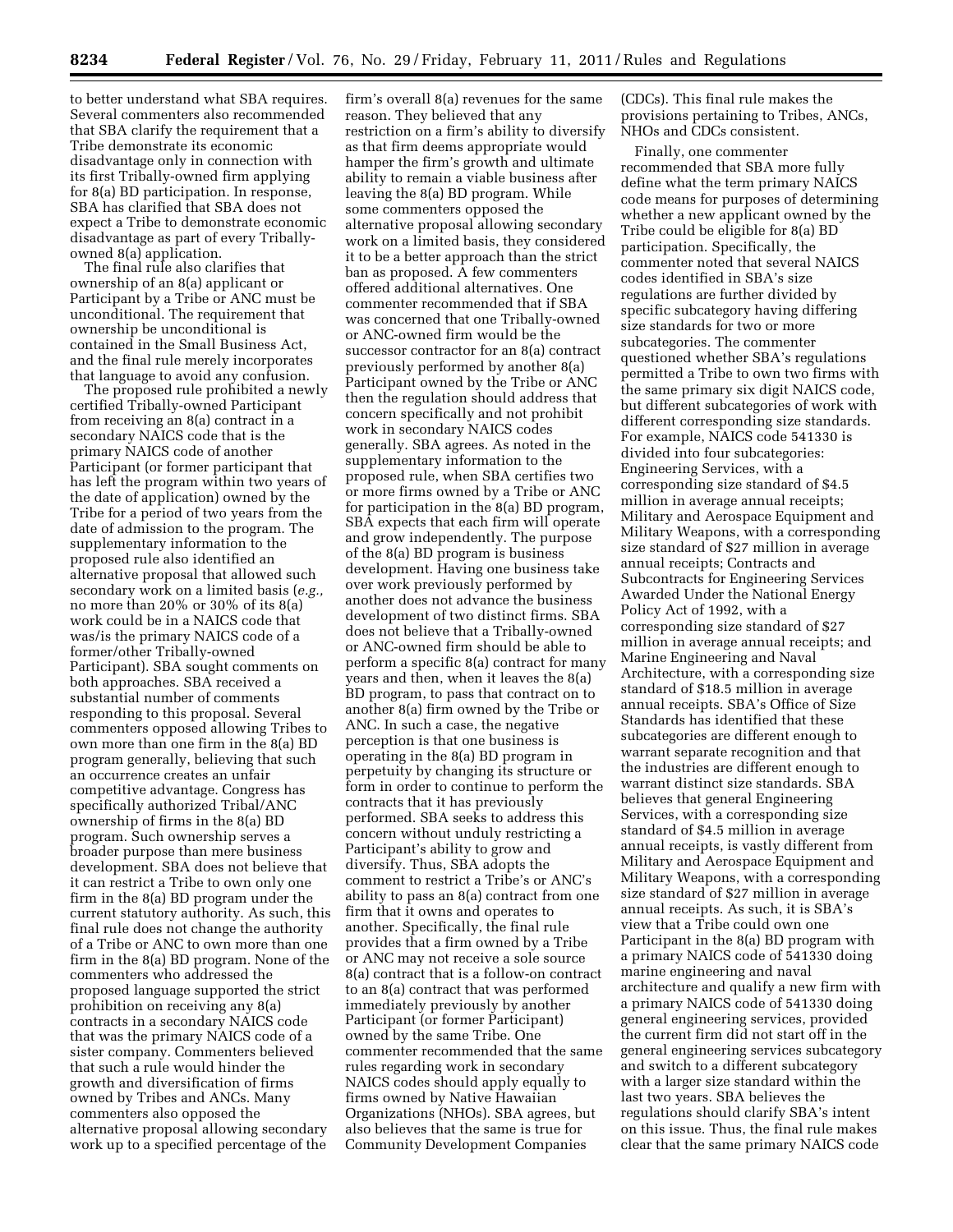means the six digit NAICS code having the same corresponding size standard.

The proposed rule clarified the potential for success requirement for Tribally-owned applicants contained in § 124.109(c)(6). Specifically, in addition to the current ways in which SBA may determine that a firm has the potential for success required to participate in the 8(a) BD program, the proposed rule authorized SBA to find potential for success where a Tribe has made a firm written commitment to support the operations of the applicant concern and the Tribe has the financial ability to do so. SBA received overwhelming support for this proposed provision. Many of the comments praised SBA for recognizing that unlike a firm owned by one or more individuals, the viability of a firm owned by a Tribe or ANC is not dependent only on the firm's profitability. Several commenters recommended that similar treatment should be afforded to NHOs. As with the issue relating to work in secondary NAICS codes, SBA believes that this provision should apply equally to firms owned by Tribes, ANCs, NHOs and CDCs. This final rule makes the changes necessary for such equal treatment. As such, the final rule permits an applicant concern owned by a Tribe, ANC, NHO or CDC to establish potential for success where the Tribe, ANC, NHO or CDC has made a firm written commitment to support the operations of the applicant concern and it has the financial ability to do so.

The proposed rule also deleted the word "disadvantaged" in  $\S 124.109(c)(4)$ to make clear that any Tribal member may participate in the management of a Tribally-owned firm and need not individually qualify as economically disadvantaged. This change was made to allow Tribally-owned firms to attract the most qualified Tribal members to assist in running 8(a) Tribal businesses. SBA received 35 comments regarding this provision. Although most commenters agreed that this proposed change was an improvement over the previous regulatory language, they questioned whether the proposed language went far enough in clarifying that a Tribe had the discretion to hire any individual, whether or not a member of any Tribe, to run the day-today operations of a Tribally-owned 8(a) Participant. SBA believes that the proposed regulatory text gives that discretion to Tribes. Tribes must demonstrate that they control Triballyowned firms. Tribes are then given flexibility to structure the control as they deem it best for their circumstances. It may be through committees, teams or Boards of

Directors which are controlled by Tribal members, or it may be through nondisadvantaged employees who can be hired and fired and are controlled by the Tribe. Where non-disadvantaged employees manage a Tribally-owned firm, the regulations have required that the Tribally-owned firm have a management development plan showing how Tribal members will gain management experience to be able to manage the concern or similar Triballyowned concerns in the future. SBA continues to believe that is a good policy. However, in response to these comments, SBA has made minor language revisions to more clearly state SBA's position.

In response to audits of the 8(a) BD program conducted by the Government Accountability Office (GAO) and SBA's OIG, SBA proposed an amendment to the annual review provisions contained in § 124.112(b) to require each Participant owned by a Tribe, ANC, NHO or CDC to submit information demonstrating how its 8(a) participation has benefited the Tribal or native members and/or the Tribal, native or other community as part of its annual review submission. The proposed rule identified that each firm should submit information relating to funding cultural programs, employment assistance, jobs, scholarships, internships, subsistence activities, and other services to the affected community.

SBA received more than 60 comments addressing this proposed change. Most commenters opposed the requirement, expressing concern about the lack of specificity in the proposed rule and the difficulty firms would have in trying to report this information at the Participant level. Several commenters pointed out that a uniform data source for the information being requested does not currently exist and the benefits vary widely among the groups and cannot be uniformly quantified. Commenters noted that it would be nearly impossible to separate the benefits a Tribe or ANC community receives from individual 8(a) contracts or even individual 8(a) firms, especially where a Tribe has multiple 8(a) firms receiving both 8(a) and non-8(a) contracts. A few commenters noted that 8(a) firms owned by ANCs do not necessarily contribute benefits directly to the shareholders, but rather direct their profits to the parent ANC who in turn distributes the benefits. Most expressed concern that the potential end result of the requirement will be burdensome, intangible and difficult to quantify. Commenters recommended that if this requirement remained, benefits should be reported at the Tribe/ANC/NHO/CDC

level, instead of requiring each Participant individually to try to somehow track benefits flowing from it back to the affected community. Although SBA understands the concerns raised generally in opposition to reporting benefits, SBA feels compelled to address the recommendations made by the GAO and OIG. As such, the requirement to report benefits that flow to Tribal or native members and/or the Tribal, native or other community is retained in this final rule. However, SBA agrees with the majority of commenters that it would be virtually impossible for individual 8(a) firms to track and report on benefits that ultimately flow to the affected community because of their 8(a) participation. In an effort to strike a balance between the concerns raised regarding SBA's monitoring and oversight of the 8(a) BD program and those raised by entity-owned 8(a) Participants regarding their ability to generate meaningful information, only the parent corporations, not the individual subsidiary 8(a) Participants, will be required to submit the requested information. Therefore, the final rule specifies that those 8(a) Participants owned by ANCs, Tribes, NHOs, and CDCs will submit overall information relating to how 8(a) participation has benefited the Tribal or native members and/or the Tribal, native or other community as part of each Participant's annual review submissions, including information about funding cultural programs, employment assistance, jobs, scholarships, internships, subsistence activities, and other services to the affected community. SBA expects that two Participants owned by the same Tribe, ANC, NHO or CDC will submit identical data describing the benefits provided by the Tribe, ANC, NHO or CDC.

Several commenters opposed the reporting of any information relating to benefits flowing to Tribal or native members and/or the Tribal, native or other community, and questioned whether the Federal Government was attempting to dictate how Tribes should provide benefits to their respective communities. A few commenters also noted that this was an added burden imposed on Tribal and ANC-owned Participants that was not required for individually-owned Participants. One comment found it offensive for a non-Tribal government to determine the success or failure of a Tribal effort. Others expressed concern that the data would be used against the program Participants required to provide the data. Several commenters also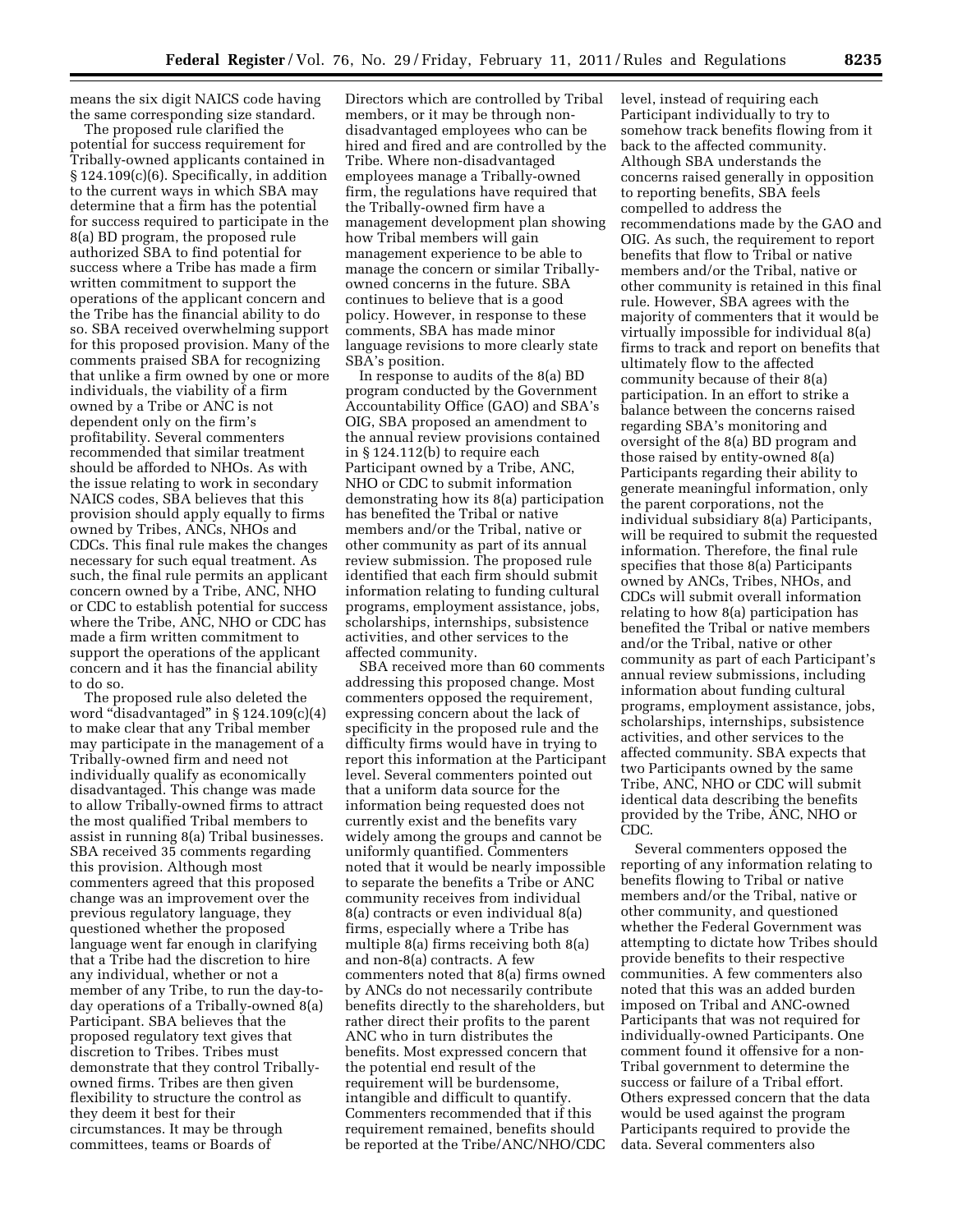**8236 Federal Register** / Vol. 76, No. 29 / Friday, February 11, 2011 / Rules and Regulations

recommended that if any reporting requirement relating to benefits flowing to the native or Tribal community remain in the final regulation, then it should not be included within a section entitled ''What criteria must a business meet to remain eligible to participate in the 8(a) BD program'' because that implies that SBA will somehow evaluate the benefits reported and could determine a firm to be ineligible for further program participation if the reported benefits were deemed insufficient. It was never SBA's intent to evaluate or otherwise determine whether the benefits reported by Tribes, ANCs, NHOs and CDCs were or were not acceptable as compared to the value of 8(a) contracts received by firms owned by those entities. SBA did not intend future eligibility of an 8(a) Participant to be dependent on the amount or the type of benefits provided by the parent Tribe, ANC, NHO or CDC. As such, SBA agrees that the requirement to provide information related to benefits flowing to Tribal or native members and/or the Tribal, native or other community should be contained in a section of SBA's regulations relating to reporting requirements as opposed to the section relating to what a Participant must do to remain eligible to participate in the 8(a) BD program. This final rule moves the proposed provision from § 124.112(b)(8) to a new § 124.604.

Finally, several commenters recommended that SBA delay implementation of any reporting of benefits requirement to allow affected firms to gather and synthesize this data. In addition, these commenters encouraged SBA to establish a task force, comprised of native leaders and SBA, to further study how this requirement could be best implemented without imposing an undue burden on Tribes, ANCs, NHOs or CDCs, or on their affected 8(a) Participants. SBA agrees that further refinement of this requirement may be needed. As such, SBA has delayed implementation of new § 124.604 for six months after the effective date for the other provisions of this final rule. If further refinement takes longer than six months, SBA may delay implementation further. If further delay is necessary, SBA will publish a notice in the **Federal Register** to that effect. During the delayed six months implementation period, SBA anticipates meeting with members of the affected communities to further study and possibly improve this requirement and to develop best practices for utilizing the data collected.

#### **Changes Applicable to Concerns Owned by NHOs**

In addition to the changes identified above relating to follow-on contracts and potential for success and the change below regarding sole source limits for NHO-owned concerns, the final rule clarifies other requirements for NHOowned concerns. Several commenters noted that SBA requires NHOs to be economically disadvantaged and to establish that their business activities will principally benefit Native Hawaiians, but believed that SBA's implementation of these requirements was not clearly set forth in the regulations. A few commenters recommended that SBA's requirement that a majority of an NHO's members must establish that they individually qualify as economically disadvantaged should be included within the regulatory text. Other commenters recommended clarifications relating to the control requirement. In response to these comments, the final rule adds clarifications regarding the current policy on how an NHO qualifies as economically disadvantaged, demonstrates that its business activities benefit Native Hawaiians, and controls an NHO-owned concern. To determine whether an NHO is economically disadvantaged, SBA considers the individual economic status of the NHO's members. The majority of an NHO's members must qualify as economically disadvantaged under § 124.104. For the first 8(a) applicant owned by a particular NHO, individual NHO members must meet the same initial eligibility economic disadvantage thresholds as individually-owned 8(a) applicants (*i.e.,* \$250,000 net worth; \$250,000 income; and \$4 million in total assets). Once that firm is approved for participation in the 8(a) program, it will continue to qualify as economically disadvantaged provided a majority of its members meet the economic disadvantage thresholds for continued eligibility (*i.e.,* \$750,000 net worth; \$350,000 income; and \$6 million in total assets). Because SBA will consider a firm to continue to be owned by an economically disadvantaged NHO where a majority of the NHO's members meet the thresholds for continued eligibility, SBA does not believe that the same NHO should be considered not economically disadvantaged for purposes of qualifying a new applicant if it exceeds one or more of the thresholds for initial eligibility. As such, for any additional 8(a) applicant owned by the NHO, this rule provides that individual NHO members must meet the economic disadvantage thresholds for

continued 8(a) eligibility even though the determination is being made with respect to the initial eligibility of that applicant.

The final rule also incorporates the statutory requirement that an NHO must control the applicant or Participant firm. To establish control, the NHO must control the board of directors of the applicant or Participant. There is no statutory requirement that the day-today operations of an NHO-owned firm be controlled by Hawaiian Natives of the NHO. The requirement is merely that the NHO controls the firm. As such, an individual responsible for the day-today management of an NHO-owned firm need not establish personal social and economic disadvantage.

#### **Excessive Withdrawals**

The final rule amends § 124.112(d) requiring what amounts should be considered excessive withdrawals, and thus a basis for possible termination or early graduation. SBA believes that the new definition of withdrawal better addresses the original legislative intent behind the prohibition against excessive withdrawals.

By statute, SBA is directed to limit withdrawals made "for the personal benefit'' of a Participant's owners or any person or entity affiliated with such owners. 15 U.S.C. 637(a)(6)(D). Where such withdrawals are "unduly excessive'' so that they are ''detrimental to the achievement of the targets, objectives, and goals contained in such Program Participant's business plan,'' SBA is authorized to terminate the firm from further participation in the 8(a) BD program. *Id.* SBA's previous regulations broadly defined what a withdrawal was and did not adequately tie termination to withdrawals that were detrimental to the achievement of the Participant's targets, objectives and goals. This unnecessarily hampered a Participant's ability to recruit and retain key employees or to pay fair wages to its officers. The proposed rule amended the definition of what constitutes a ''withdrawal'' in order to permit a Participant to more freely use its best business judgment in determining compensation. It modified the definition of withdrawal to generally eliminate the inclusion of officers' salaries from the definition of withdrawal and excluded other items currently included within such definition.

SBA received comments both in favor and opposed to the excessive withdrawal provisions contained in the proposed rule. Several commenters suggested eliminating the excessive withdrawal analysis entirely. Many suggested that SBA should look to the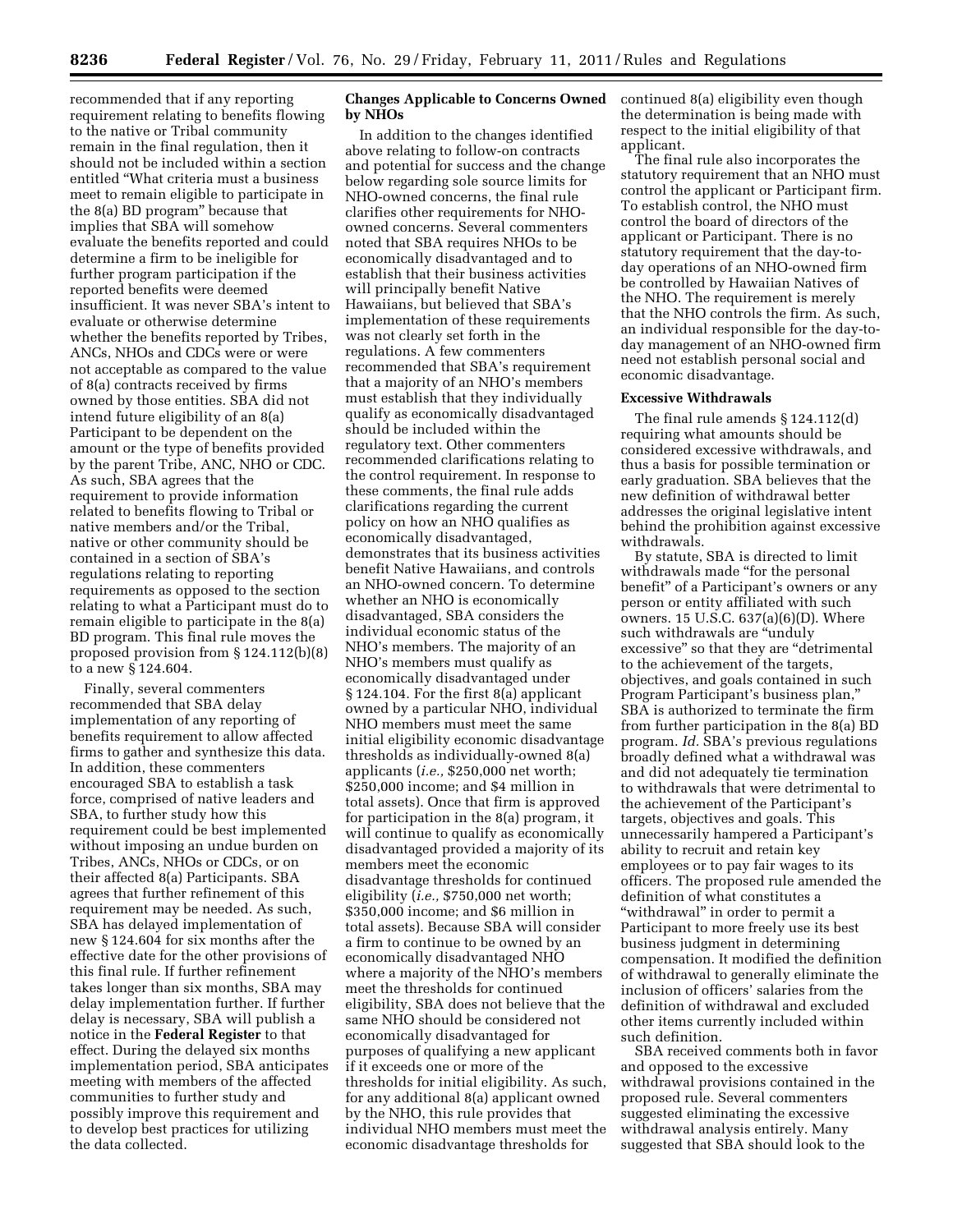totality of the circumstances to determine if withdrawals are excessive, and not use the thresholds as a bright line test. All commenters that addressed excessive withdrawals suggested that the existing threshold amounts be increased. The comments, however, were not uniform in their approach, and recommended many alternatives as to how SBA should determine excessive withdrawals. Many commenters suggested specific dollar amounts, such as \$100,000 more than the proposed thresholds. A few commenters suggested that excessive withdrawals should be based on a reasonable percentage of revenue rather than a fixed dollar value. Several commenters recommended that excessive withdrawals should vary by industry or depending upon the geographic location of the firm. Several commenters suggested that there not be any limits or thresholds and firms be allowed to compensate the owners, officers and employees of the organization based on the viability of the business.

As noted above, the excessive withdrawal concept comes straight from the language of the Small Business Act. As such, SBA does not have the discretion to eliminate this requirement entirely as a few commenters recommended. SBA considered the alternate approaches suggested in the comments, but decided to retain the thresholds based on the revenues generated by the Participant as the most fair and reasonable approach. SBA believes that thresholds that vary from industry to industry or from one geographic location to another would be difficult to implement fairly. In addition, either approach would require further refinement through an additional proposed rule and public comment process. In response to comments, the final rule amends § 124.112(d)(3) to increase each of the current ''excessive'' withdrawal amounts by \$100,000. Thus, for firms with sales of less than \$1,000,000 the excessive withdrawal amount would be \$250,000 instead of \$150,000, for firms with sales between \$1,000,000 and \$2,000,000 the excessive withdrawal amount would be \$300,000 instead of \$200,000, and for firms with sales exceeding \$2,000,000 the excessive withdrawal amount would be \$400,000 instead of \$300,000.

The final rule also clarifies that withdrawals that exceed the threshold amounts indentified in the regulations in the aggregate will be considered excessive. SBA believes that this makes sense because officers' salaries generally will not be included within what constitutes a withdrawal. Under the previous regulations, although it was

not specifically spelled out, it appeared that withdrawals were excessive if they exceeded the thresholds in the aggregate, not by the individual owner or manager. This was a problem where officers' salaries were included within withdrawals. SBA was concerned that the excessive withdrawal provisions conflicted with the individual economic disadvantage provisions. For example, two disadvantaged individuals could own and operate an applicant or Participant firm and each could receive an income of \$190,000 and be considered economically disadvantaged. Where officers' salaries counted as withdrawals, however, a Participant could nevertheless be terminated from the program because the \$380,000 in combined salaries exceeded the excessive withdrawal threshold, even for Participants large total revenues. SBA thought that this inconsistency was unfair. One approach could have been to continue to count officers' salaries as withdrawals and determine excessive withdrawals by the individual owner or manager. SBA believes that such an approach would allow too much to be withdrawn from a Participant without adverse consequences and would be detrimental to the overall development of Participant firms. Excluding officers' salaries generally from withdrawals, but looking at withdrawals in the aggregate appears to be a fairer approach to SBA.

SBA recognizes that some firms may try to circumvent the excessive withdrawal limitations through the distribution of salary or by other means. As such, the final rule authorizes SBA to look at the totality of the circumstances in determining whether to include a specific amount as a ''withdrawal,'' and specifically clarifies that if SBA believes that a firm is attempting to get around the excessive withdrawal limitations though the payment of officers' salaries, SBA would count those salaries as withdrawals.

Additionally, in order to more closely comply with statutory language, the final rule further clarifies that in order for termination or graduation to be considered by SBA, funds or assets must be withdrawn from the Participant for the personal benefit of one or more owners or managers, or any person or entity affiliated with such owners or managers, and any withdrawal must be detrimental to the achievement of the targets, objectives, and goals contained in the Participant's business plan. These requirements were not clearly contained in the previous regulations. Adding this language is consistent with the Small Business Act and with the intent of the original statutory provision, which sought to reach "individuals who have

engaged in unduly excessive withdrawals.'' H.R. Conf. Rep. No. 100– 1070, at 7 (1988). In determining whether a withdrawal meets this definition, the person or entity receiving the withdrawal will have the burden to show that the withdrawal was not for its personal benefit.

Finally, several commenters suggested that the excessive withdrawal prohibition not apply to firms owned by Tribes, ANCs, NHOs or CDCs. They believed that the community development purposes of the 8(a) BD program for entity-owned Participants is inconsistent with the excessive withdrawal provisions. As long as the Tribe, ANC, NHO or CDC has committed to supporting the firm, the commenters felt that any withdrawals made for the benefit of the Tribe, ANC, NHO or CDC (or community served by such entity) should be permitted. SBA agrees. As stated above, the original statutory provision was intended to apply to individuals who have withdrawn funds from the Participant that are unduly excessive and thus detrimental to the Participant's achievement of the targets, objectives, and goals contain it its business plan. Funds benefitting a Tribe or Tribal community serve a different purpose. SBA does not believe that it should prohibit a Participant owned by Tribe, ANC, NHO or CDC from benefitting the entity or the native or shareholder community. However, if SBA determines that the withdrawals from a firm owned by a Tribe, ANC, NHO or CDC are not for the benefit of the native or shareholder community, then SBA may determine that the withdrawal is excessive. For example, if funds or assets are withdrawn from an entityowned Participant for the benefit of a non-disadvantaged manager or owner that exceed the withdrawal thresholds, SBA may find that withdrawal to be excessive.

#### **Applications to the 8(a) BD Program**

The proposed rule made minor changes to §§ 124.202, 124.203, 124.204 and 124.205 to emphasize SBA's preference that applications for participation in the 8(a) BD program are to be submitted in an electronic format. SBA received only positive comments to these proposed changes. As such, the final rule does not change these provisions from those proposed. Despite the preference for an electronic application, SBA again wants to clarify that nothing in the proposed rule or in this final rule would prohibit hard copy 8(a) BD applications from being submitted to and processed by SBA.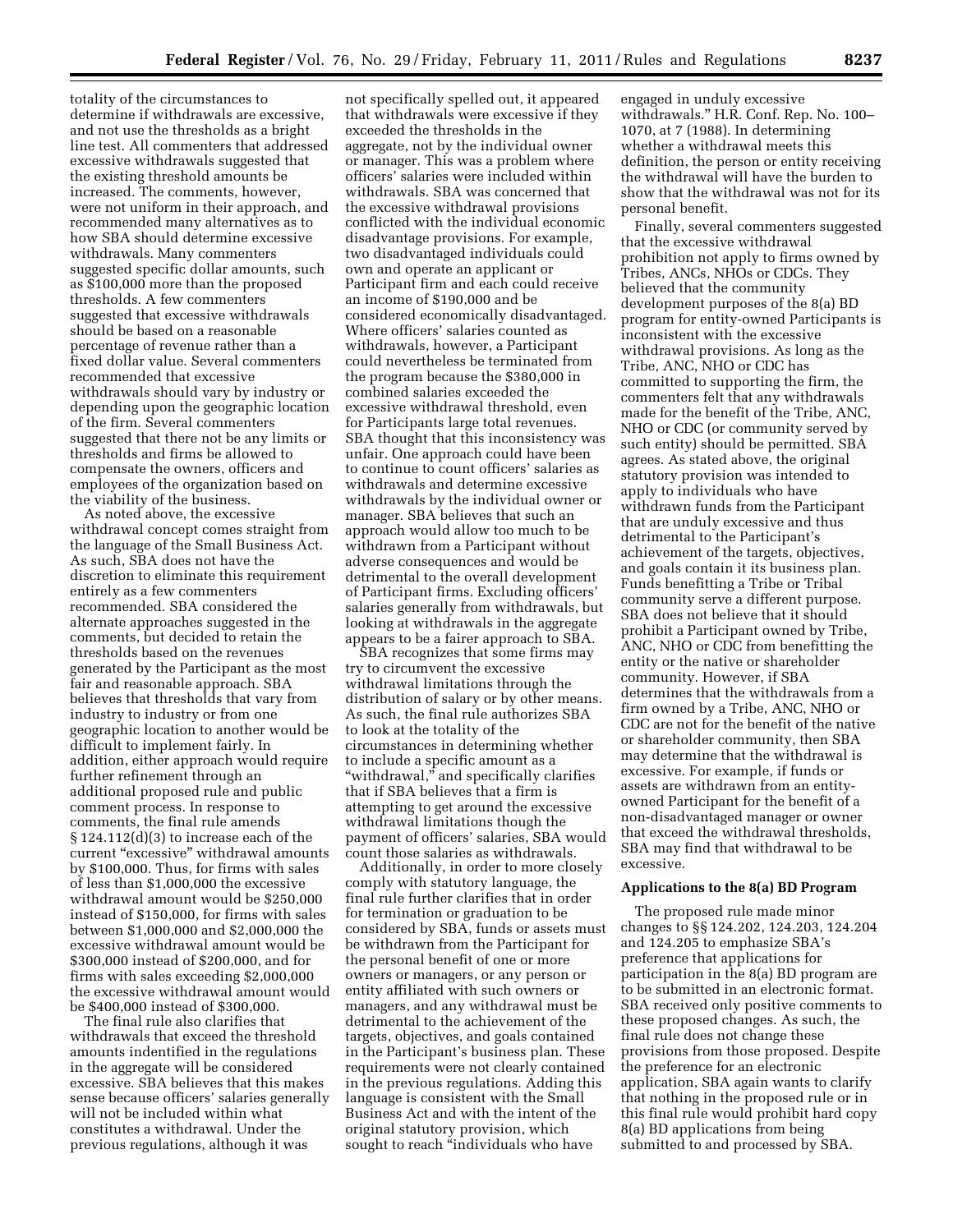Firms that prefer to file a hard copy application may continue to do so.

The proposed rule also changed the location of SBA's initial review of applications from ANC-owned firms from SBA's Anchorage, Alaska District Office to SBA's San Francisco unit of the Division of Program Certification and Eligibility (DPCE). Most comments opposed this move, believing that the SBA Alaska District Office better understood issues relating to ANCs and ANC-owned applicants. Commenters expressed concern about making interactions between ANC-owned applicants and the initial SBA reviewers more difficult because of the time difference or the imposition of a travel burden. Several commenters suggested SBA establish one or more offices to review only those applications from Tribally-owned concerns. Other commenters suggested that SBA take the provision identifying the San Francisco DPCE unit as the office that would initially review applications from ANCowned concerns out of the regulations in order to provide flexibility to possible future changes in application processing. SBA has two DPCE units, one in San Francisco and the other in Philadelphia. All applications for participation in the 8(a) BD program, whether from ANC-owned, Triballyowned or individually-owned firms, are processed by one of these two offices. The concerns raised by commenters about the possible difficulty of interacting with a reviewing office that is located in another State are no different than those faced by many individually-owned applicant firms. Both DPCE units interact daily with applicants located in other States. In addition, applications from ANC-owned firms come from firms located throughout the United States, not just from those located in Alaska. ANCowned applicant firms not located in Alaska have historically dealt with an SBA processing office in another State (before this change, the Alaska District Office) without trouble. Thus, SBA does not see this physical presence issue as a problem. SBA has staffed the offices and for consistency purposes has designated the San Francisco DPCE unit to review and process all applications from ANC-owned firms. SBA agrees, however, that there is no need for the regulations to specifically address which DPCE unit will process specific types of applications. That can be done through internal guidance which can be changed more easily than regulations, and will provide more flexibility to SBA for possible future changes in application processing. As such, the

final rule does not specifically state that applications from ANC-owned firms will be processed by the San Francisco DPCE unit even though it is SBA's intent to continue that policy. SBA will use its discretion to have the Philadelphia DPCE unit process applications from ANC-owned applicants in appropriate circumstances, such as where there is an uneven distribution of applications and the San Francisco DPCE unit has a backlog of cases while the Philadelphia DPCE unit does not.

SBA believes this is the best use of its currently available resources. Applicants to the 8(a) BD program are welcomed and encouraged to tap the Alaska District Office for assistance in the application process and SBA does not expect or require applicants to travel to DPCE units in order to complete the application process. As previously discussed, SBA encourages applicants to apply to the program through electronic means and these applications are available online. Additionally, SBA conducts training in the area of initial 8(a) eligibility on an ongoing basis and regularly includes components in the training which address areas unique to the Tribally-owned concerns.

The proposed rule also added a new paragraph to § 124.204, which governs application processing, to clarify that the burden of proof to demonstrate eligibility for participation in the 8(a) BD program is on the applicant and permitted SBA to presume that information requested but not submitted would be adverse (adverse inference). SBA received comments both in favor and opposed to this adverse inference concept. Those in favor recognized that the burden of proof for establishing eligibility must rest with the applicant. To do otherwise (*e.g.,* to require SBA to prove that an applicant does not meet the eligibility requirements) would not make sense. Those commenters opposed to the change expressed concern that information may be inadvertently omitted and the application process unreasonably extended. SBA disagrees. The burden of proof for establishing eligibility rests with the applicant and SBA believes that this clarification will streamline the application process. Requiring an applicant to submit all requested information when SBA makes a specific request for information it deems to be relevant is critical to the application process and is reasonable. When that information is not provided, it is rational for SBA to presume that the information would be adverse to the firm and conclude that the firm has not demonstrated eligibility in the area to which the information relates. SBA's

intended effect is to eliminate the delay that results from making repeat information requests. A similar provision has existed as part of SBA's size and HUBZone regulations for many years and is cited regularly in eligibility determinations relating to those programs.

Finally, in response to GAO Report Number: GAO–10–353, entitled, ''Steps Have Been Taken to Improve Administration of the 8(a) Program, but Key Controls for Continued Eligibility Need Strengthening'' with regard to the submission of tax returns and forms, this final rule clarifies that an application must include copies of signed tax returns and forms. Although this is not a new requirement, one of the conclusions reached in the audit by GAO is that not all copies of tax returns contained in SBA's application files were signed.

#### **Graduation**

The proposed rule amended §§ 124.301 and 124.302 to utilize the terms "early graduation" and ''graduation'' in a way that matches the statutory meaning of those terms. *See*  amendment to § 124.2, explained above. Several commenters supported the distinction made in the proposed rule between graduating and exiting the 8(a) BD program. A few commenters disagreed with allowing SBA to ''kick out'' any firms before their nine year program term expires. SBA believes that early graduation is not only supported by the statutory language of the Small Business Act, it is in fact required where a firm meets the goals and objectives set forth in its business plan, regardless of how long a firm has been in the 8(a) BD program. As such, the final rule continues to authorize early graduation in appropriate circumstances. Many commenters opposed proposed § 124.302(c), which authorized early graduation where a Participant exceeded the size standard corresponding to its primary NAICS code for two successive program years. Commenters believed such a rule was contrary to the business development purposes of the 8(a) program, and did not take into account the cyclical nature of small businesses where revenues can vary greatly from one year to the next. One commenter believed that this proposed provision would be a disincentive for firms to enter the 8(a) program in industries with small size standards. SBA does not intend to discourage any Participant from expanding or seeking business opportunities in diverse areas. However, as previously stated, where a firm has grown to be other than small in its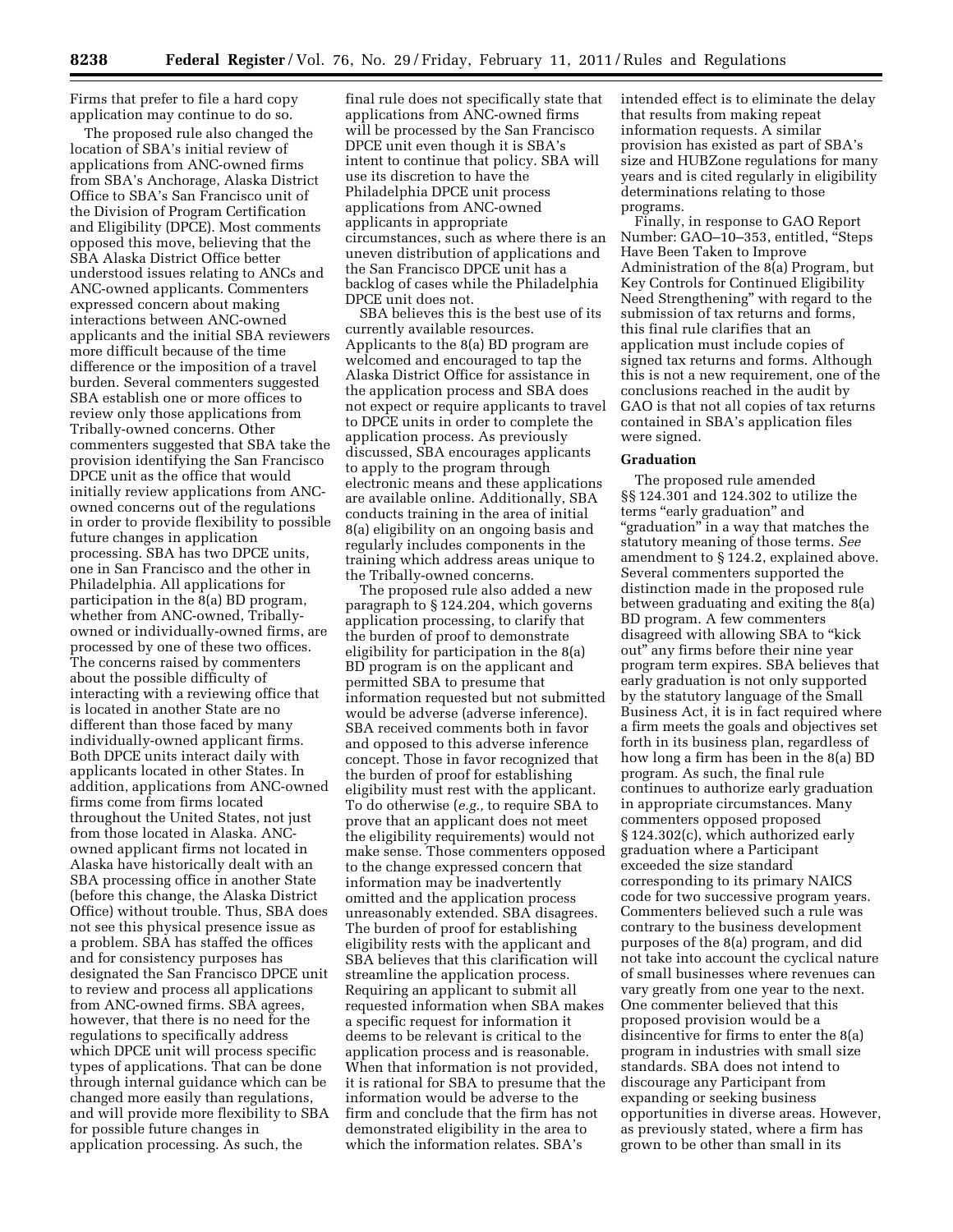primary NAICS code, SBA believes that the program has been successful and it is reasonable to conclude that the firm has achieved the goals and objectives of its business plan. Where a firm's business plan goals and objectives have been achieved, early graduation is appropriate.

#### **Termination From the 8(a) BD Program**

The proposed rule made three amendments to § 124.303 regarding termination from the 8(a) BD program. First the proposed rule amended § 124.303(a)(2) to clarify that a Participant could be terminated from the program where an individual owner or manager exceeds any of the thresholds for economic disadvantage (*i.e.,* net worth, personal income or total assets), or is otherwise determined not to be economically disadvantaged, where such status is needed for the Participant to remain eligible. SBA received no comments regarding this provision, and the final rule adopts the proposed language. Second, the proposed rule amended § 124.303(a)(13) to be consistent with the proposed changes to  $\S 124.112(d)(13)$  regarding excessive withdrawals being a basis for termination. Several commenters supported the proposed changes. The final rule makes minor changes to more closely align this provision with § 124.112(d) and the statutory authority regarding termination for excessive withdrawals. The proposed rule authorized termination where an excessive withdrawal was deemed to ''hinder the development of the concern.'' SBA believes that this proposed language did not precisely capture the statutory authority. Specifically, § 8(a)(6)(D) of the Small Business Act, 15 U.S.C. 637(6)(D), authorizes SBA to terminate a firm from participating in the 8(a) BD program where SBA determines that the withdrawal of funds was ''detrimental to the achievement of the targets, objectives, and goals contained in such Program Participant's business plan.'' SBA has adopted that language in this final rule. Third, the proposed rule amended § 124.303(a)(16) to remove the reference to part 145, a regulatory provision that addresses nonprocurement debarment and suspension that was moved to 2 CFR parts 180 and 2700. The two comments SBA received regarding this provision did not pertain to the ministerial change to the reference citation, but, rather, questioned whether a voluntary exclusion should be a basis for possible termination. This basis for possible termination existed prior to the proposed rulemaking process. It was not a change to which public comment was appropriate. SBA also notes that the first sentence in § 124.303(a) clearly makes termination discretionary, depending upon the good cause shown. As such, SBA continues to believe that a voluntary exclusion may be good cause for termination depending upon the underlying facts which caused the voluntary exclusion.

#### **Effect of Early Graduation or Termination**

The proposed rule also amended § 124.304(f) regarding the effect an early graduation or termination would have. It provided that a firm which early graduates or is terminated from the 8(a) BD program could generally not self certify its status as an SDB for future procurement actions. If the firm believes that it does qualify as an SDB and seeks to certify itself as an SDB, the firm must notify the contracting officer that SBA early graduated or terminated the firm from the 8(a) BD program. The firm must also demonstrate either that the grounds upon which the early graduation or termination was based do not affect its status as an SDB, or that the circumstances upon which the early graduation or termination was based have changed and the firm would now qualify as an SDB. The proposed rule also provided that whenever a firm notifies a contracting officer that it has been terminated or early graduated by SBA along with its SDB certification, the contracting officer must protest the SDB status of the firm so that SBA can make a formal eligibility determination. SBA received several comments supporting the clarification that a firm could not self-certify its SDB status without addressing a previous termination or early graduation from the 8(a) BD program. Several commenters, however, also believed that a contracting officer should not be required to protest a firm's SDB status in every instance in which the firm identifies that it had been terminated or early graduated from the 8(a) BD program. They felt that contracting officers should have the discretion to determine if the information provided by a firm with its SDB certification was sufficient for the contracting officer to believe that the firm qualified as an SDB at the time of its certification. They believed that a contracting officer should protest a firm's SDB status only where he or she did not believe that the firm currently meets the SDB requirements. SBA agrees and has changed this provision to allow a contracting officer to accept an SDB certification where he or she believes that the firm currently qualifies as an

SDB, and to protest the firm's SDB status to SBA where he or she continues to have questions about the firm's current SDB status.

#### **Suspensions for Call-Ups to Active Duty**

As noted above, the proposed rule amended § 124.305 to permit SBA to suspend an 8(a) Participant where the individual upon whom eligibility is based can no longer control the day-today operations of the firm because the individual is a reserve component member in the United States military who has been called to active duty. Suspension in these circumstances is intended to preserve the firm's full term in the program by adding the time of the suspension to the end of the Participant's program term when the individual returns to control its daily business operations. SBA received mostly favorable comments in response to this provision. A few commenters sought clarification of a few points. One commenter stated that not all activities as reservists require deployment, and that activation is not the same as deployment. SBA does not use the word deployment in the regulation. Any reservist called to active duty who can no longer run the day-to-day operations of his or her 8(a) Participant firm could elect to be suspended during the call-up period. SBA believes that is clear from the regulatory text and that no further clarification is needed. Another commenter requested clarification as to whether a firm can continue to perform 8(a) contracts already awarded if the firm chooses to be suspended during the call-up period. As with any suspension, a firm is always required to complete performance of contracts it was awarded prior to the suspension. SBA believes this is clear from the current regulatory text in § 124.305(b)(4), but has added a new paragraph (i) to clarify SBA's intent nevertheless.

#### **Task and Delivery Order Contracts**

The proposed rule amended § 124.503(h) to address task and delivery order contracts. In order to help 8(a) concerns compete in the current multiple-award contracting environment, SBA proposed to allow agencies to receive 8(a) credit for orders placed with 8(a) concerns under contracts that were not set aside for 8(a) concerns as long as the order is offered to and accepted for the 8(a) BD program and competed exclusively among eligible 8(a) concerns, and as long as the limitations on subcontracting provisions apply to the individual order. SBA received more than 20 comments in support of this proposal. Commenters specifically agreed that procuring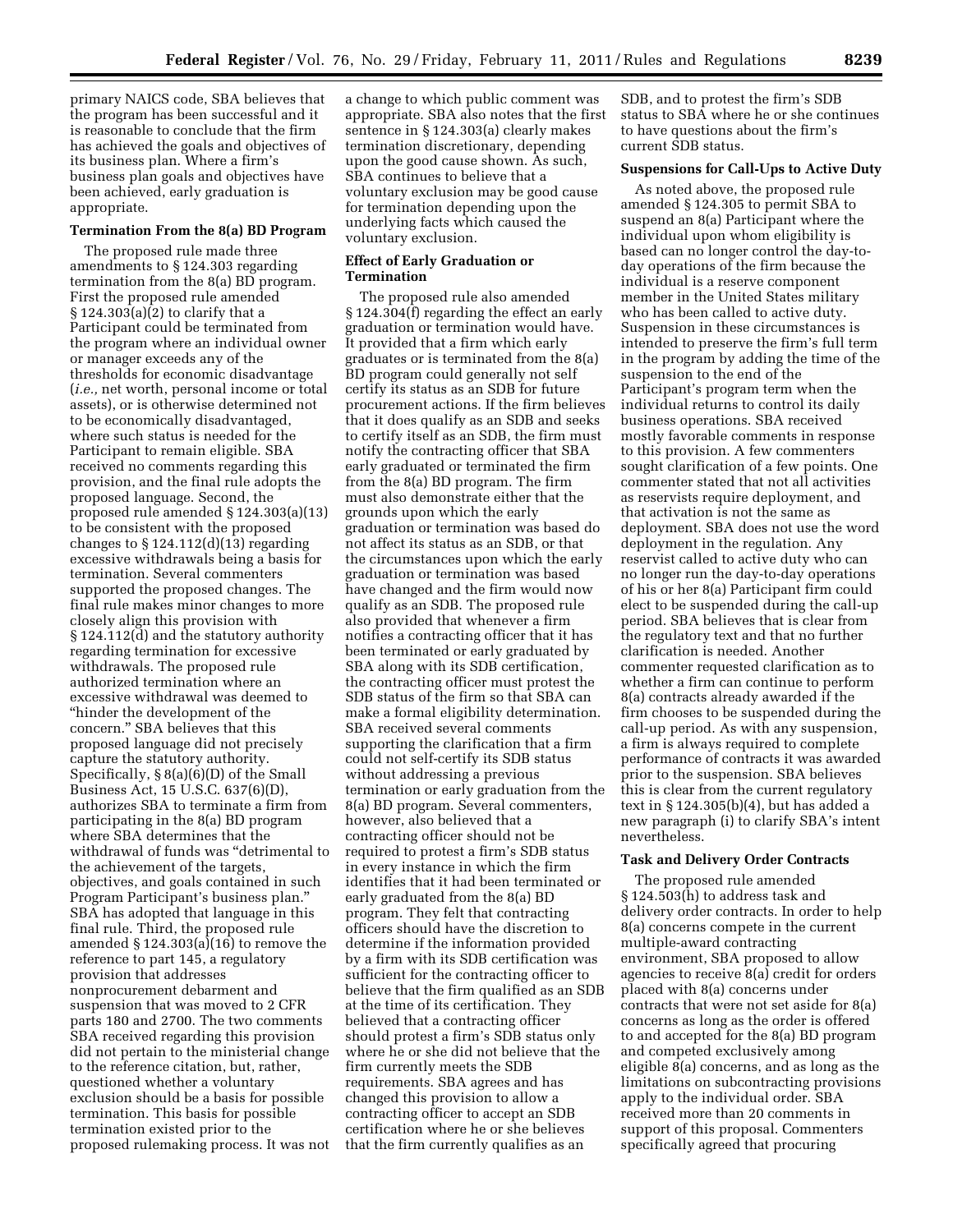agencies should not be able to take 8(a) credit for the award of an order to an 8(a) Participant that was not competed solely among eligible 8(a) Participants. The final rule adopts the proposed language and merely allows contracting officers the discretion to reserve orders for 8(a) concerns if they so choose. The rule does not require any contracting officer to make such a reservation. If a contracting officer chose not to reserve a specific order for 8(a) concerns (*e.g.,*  if a contracting officer went to an 8(a) firm, a small business, and a large business off a schedule or otherwise competed an order among 8(a) and one or more non-8(a) concerns), the contracting officer could continue to take SDB credit for the award of an order to an 8(a) firm, but could not count the order as an 8(a) award.

#### **Barriers to Acceptance and Release From the 8(a) BD Program**

The proposed rule amended § 124.504(a) to add a provision limiting SBA's ability to accept a requirement for the 8(a) BD program where a procuring agency expresses a clear intent to make a HUBZone or service disabled veteranowned (SDVO) small business award prior to offering the requirement to SBA for award as an 8(a) contract. The previous regulation identified the small business set aside program, but not the HUBZone or SDVO small business programs. Commenters supported this change, specifically recognizing SBA's position relating to parity among the various small business contracting programs. One commenter recommended that the women-owned small business (WOSB) program be added to the list of small business programs that would limit SBA's ability to accept a requirement for the 8(a) BD program. SBA agrees. As such the final rule would limit SBA's ability to accept a requirement for the 8(a) BD program where a procuring agency expresses a clear intent to make a small business set-aside, or HUBZone, SDVO small business, or WOSB award prior to offering the requirement to SBA for award as an 8(a) contract.

The proposed rule also amended § 124.504(e) to require that follow-on or repetitive 8(a) procurements would generally remain in the 8(a) BD program unless SBA agrees to release them for non-8(a) competition. This had been SBA's policy, but had not been previously incorporated into the regulations. If a procuring agency would like to fulfill a follow-on or repetitive acquisition outside of the 8(a) BD program, it must make a written request to and receive the concurrence of the AA/BD to do so. Release may be based

on an agency's achievement of its SDB goal, but failure to achieve its HUBZone, SDVO, or WOSB goal, where the requirement is not critical to the business development of the 8(a) Participant that is currently performing the requirement or another 8(a) BD Participant. SBA received nine comments in support of this provision. The commenters believed that incorporating this policy into the regulations was an important safeguard to ensuring that the business development purposes of the 8(a) BD remain strong. The final rule adopts the proposed language.

#### **Competitive Threshold Amounts**

The proposed rule amended § 124.506 to adjust the competitive threshold amounts to \$5,500,000 for manufacturing contracts and \$3,500,000 for all other contracts to align with the changes made to the Federal Acquisition Regulation (FAR) to implement an inflationary adjustment authorized by 41 U.S.C. 431a. *See* 71 FR 57363 (September 28, 2006). Several commenters supported the change to incorporate the competitive threshold amounts contained in the FAR. They believed that removing the conflict between SBA's regulations and the FAR will also eliminate possible confusion in the contracting community. Several commenters recommended increasing the competitive threshold amounts, believing that such a change would better promote business development by making larger 8(a) contracts easier for procuring agencies to award and thus providing easier access to larger contracts for 8(a) Participants. Since the publication of the proposed rule, the Civilian Agency Acquisition Council and the Defense Acquisition Regulations Council (Councils) have determined that a further inflation adjustment to the 8(a) competitive threshold amounts is warranted and have set the new amounts at \$6,500,000 as the competitive threshold for contracts assigned a manufacturing NAICS code and \$4,000,000 as the competitive threshold for all other contracts. 75 FR 53129 (Aug. 30, 2010). The councils are authorized by section 807 of the Ronald W. Reagan National Defense Authorization Act for Fiscal Year 2005 to adjust acquisition-related thresholds every five years for inflation using the Consumer Price Index (CPI) for all urban consumers, except for Davis-Bacon Act, Service Contract Act, and trade agreements thresholds. As these thresholds are statutory and SBA cannot change them administratively, the final rule adopts the language from the final rule amending the FAR.

Several commenters opposed allowing sole source contracts above the competitive threshold amounts to firms owned by ANCs, Tribes, and, for Department of Defense (DoD) contracts, NHOs. The authority to permit these sole source awards is statutory and cannot be changed administratively by SBA. As such, the authority for these awards continues to be incorporated in the final rule.

In addition, in order to address the perceived problem of non-8(a) firms unduly benefitting from the 8(a) BD program through joint ventures with 8(a) firms owned by ANCs, Tribes and NHOs, the proposed rule prohibited non-8(a) joint venture partners to 8(a) sole source contracts above the competitive thresholds from also being subcontractors under the joint venture prime contract. If a non-8(a) joint venture partner seeks to perform more work under the contract, then the amount of work done by the 8(a) partner to the joint venture must also increase. SBA recognizes that the mentor/protégé aspect of the 8(a) BD program can be an important component to the overall business development of 8(a) small businesses. However, SBA does not believe that non-8(a) businesses, particularly non-8(a) large businesses, should benefit more from an 8(a) contract than  $8(a)$  protégé firms themselves. As such, the change to disallow subcontracts to non-8(a) joint venture partners is not meant to penalize Tribal, ANC and NHO 8(a) firms, but, rather, to ensure that the benefits of the program flow to its intended beneficiaries. SBA received a substantial number of comments in response to this proposal. There were a large number of comments on both sides of this issue. Many commenters supported the proposed change as a legitimate way to ensure that non-8(a) firms do not control or dominate the performance of 8(a) contracts. Other commenters opposed the change because they did not want to discourage firms from serving as mentors and providing needed business development assistance to protégé firms. A few of these commenters also recommended that SBA increase its oversight of mentor/protégé relationships instead of prohibiting all subcontracting to non-8(a) joint venture partners. Several commenters recommended that the restriction that non-8(a) joint venture partners cannot also be subcontractors to the joint venture prime contract should be extended beyond sole source 8(a) contracts above the competitive threshold amounts. These commenters believed that it is important to ensure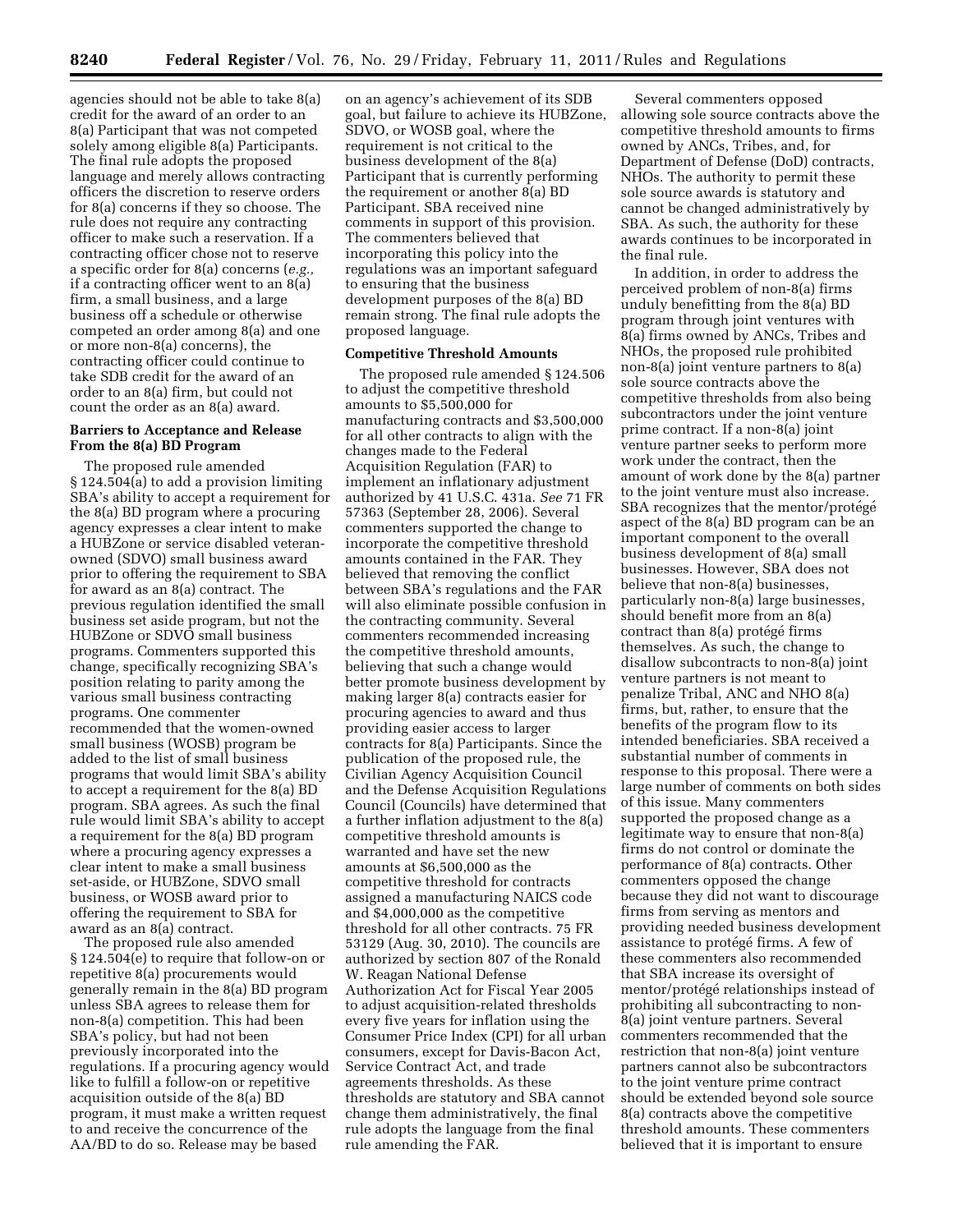that non-disadvantaged businesses, particularly large businesses in the context of any joint venture between a protégé firm and its mentor, do not obtain more benefits from an 8(a) contract than the 8(a) Participant itself does. SBA agrees and has made a change to § 124.513(d) that would generally prohibit a non-8(a) joint venture partner, or any of its affiliates, from acting as a subcontractor to the joint venture awardee on any 8(a) contract. The restriction is intended to apply to all subcontracting tiers, so that a non-8(a) joint venture partner could not receive a subcontract from a firm that was acting as a subcontractor to the joint venture or another subcontractor of the joint venture. In response to a commenter that was concerned that there might not be an appropriate subcontractor available if SBA prohibited non-8(a) joint venture partners from acting as subcontractors across the board, the final rule allows a non-8(a) joint venture partner, or an affiliate of the non-8(a) joint venture partner, to act as a subcontractor where the AA/BD determines that other potential subcontractors are not available. This could be because no one else has the capability to do the work, or because those firms that have the capability are busy with other work and not available to be a subcontractor on the 8(a) contract in question. If a non-8(a) joint venture partner seeks to do more work, the additional work must generally be done through the joint venture, which would require the 8(a) partner(s) to the joint venture to also do additional work to meet the 40% requirement set forth in § 124.513(d)(1).

Several commenters noted that prohibiting a non-8(a) partner to a joint venture from subcontracting with the joint venture did not make sense in the context of an unpopulated joint venture where both the 8(a) and non-8(a) partners must technically be subcontractors to the joint venture. SBA agrees. In order to ensure that the 8(a) partner(s) to a joint venture perform at least 40% of the work performed by an unpopulated joint venture, § 124.513(d)(2)(ii) of the final rule provides that the total amount of work done by the partners on the contract (at any level) will be aggregated and the work done by the 8(a) partner(s) must be at least 40% of the total done by all partners. In determining the amount of work done by a non-8(a) partner, all work done by the non-8(a) partner and any of its affiliates at any subcontracting tier will be counted.

The final rule eliminates the reference in § 124.506(b)(4) that a joint venture between one or more eligible Tribally-

owned, ANC-owed or NHO-owned Participants and one or more nondisadvantaged business concerns could be awarded a sole source 8(a) contract above the competitive threshold amounts provided that no non-8(a) joint venture partner also acts as a subcontractor to the joint venture awardee. In light of the changes made to § 124.513, it is not necessary to repeat those same requirements in § 124.506. As such, the final rule provides in § 124.506 that a joint venture with a non-8(a) firm can receive an 8(a) contract above the competitive threshold amounts if it meets the requirements of § 124.513.

The supplemental information to the proposed rule noted that SBA considered other alternatives to disallowing subcontracting to a non-8(a) joint venture partner, and asked for comments on those and other alternatives. Commenters did not believe that eliminating joint ventures on sole source awards above the competitive threshold amounts was a reasonable approach. They felt that such an alternative would discourage firms from being mentors for Tribal, ANC and NHO-owned Participants and, thus, would significantly hamper the ability of such firms to fully receive valuable business development assistance. Commenters also believed that the alternative that permitted sole source joint venture contracts above the competitive threshold amounts only where the 8(a) partner(s) to the joint venture performed a specified percent of the entire contract itself was unworkable. They observed that one of the principle reasons that a firm enters into a joint venture relationship in order to perform a contract is because the firm lacks the resources necessary to perform the contract on its own. In the case of an 8(a) or small business set aside procurement, this means that the firm is generally unable to meet the 50% performance of work requirement by itself and, therefore, looks to another firm to assist it in meeting that requirement and in performing the overall procurement. For the larger contracts to which this restriction would apply (*i.e.,* the sole source contracts above the competitive threshold amounts), a firm may not only not be able to perform 50% of the entire contract, it may also not be able to perform a smaller percentage (*e.g.,* 40%) of the entire contract. As such, commenters did not believe this alternative would be conducive to joint venture relationships and should not be pursued. Finally, a few commenters also thought that the alternative that would

require a majority of subcontract dollars under a sole source 8(a) joint venture contract between a protégé firm and its mentor to be performed by small businesses was not an attractive alternative. While they believed that attempting to ensure that small businesses performed a certain percentage of subcontracting work was a good objective, they felt that this alternative would impose a subcontracting plan requirement on small businesses that are currently exempt from having subcontracting plans. In addition, they questioned the logic of requiring subcontract work be performed by small businesses when the prime contractor qualified as small and was already performing a significant portion of the work on the contract. They reasoned that such an approach would give small business prime contractors fewer subcontracting options and could adversely affect their ability to fulfill the procurement at a fair price. Based on the comments received, SBA believes that the proposed approach is the best alternative and has finalized it in this rule.

#### **Bona Fide Place of Business**

The proposed rule clarified the procedures a Participant must follow to establish a bona fide place of business in a new location pursuant to  $\S 124.507(c)(2)$ . The rule clarified that a Participant must first submit its request to be recognized as having a bona fide place of business in a different location to the SBA district office that normally services it. This will ensure that there is proper coordination between the two SBA district offices. The servicing district office will forward the request to the SBA district office serving the geographic area of the particular location for processing. The SBA district office in the geographic location of the purported bona fide place of business will then contact the Participant and may ask for further information in support of the Participant's claim. In order for a Participant to establish a bona fide place of business in a particular geographic location, the SBA district office serving the geographic area of that location must determine if that location in fact qualifies as a bona fide place of business under SBA's requirements.

All but one of those submitting comments in response to this proposal supported the proposed change as a necessary clarification. One commenter opposed any geographic limitations for 8(a) contracts, believing that firms should be free to seek contracts anywhere they deem appropriate, whether or not they have a separate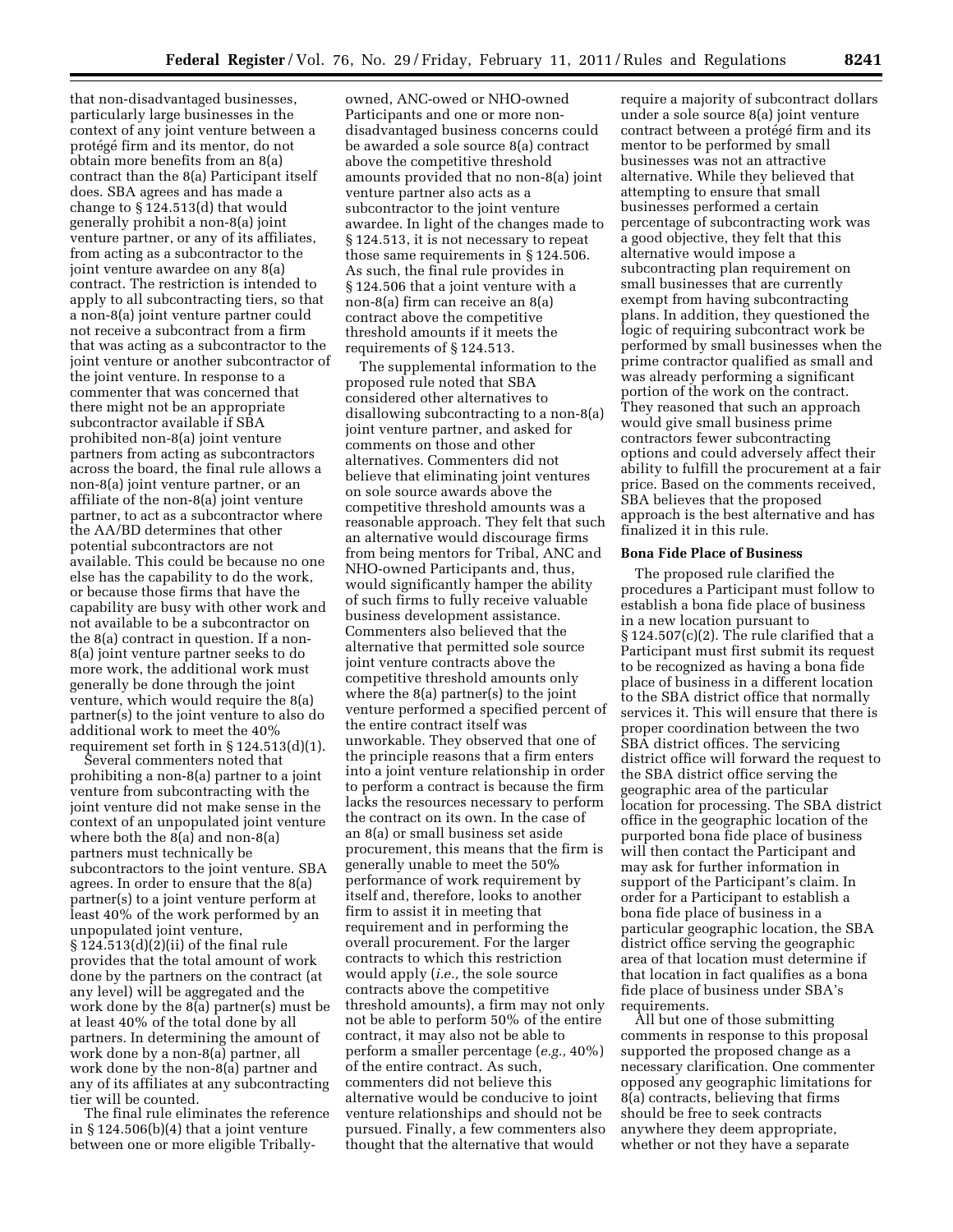office in a particular location. The bona fide place of business requirement for 8(a) construction contracts is derived from the statutory requirement that ''[t]o the maximum extent practicable, [8(a)] construction \* \* \* contracts \* \* \* shall be awarded within the county or State where the work is to be performed.'' 15 U.S.C. 637(a)(11). Thus, SBA does not believe that it has the unfettered discretion to eliminate all geographic location requirements for 8(a) construction procurements. Through regulations, SBA has permitted a firm to establish a new bona fide place of business in the geographic location where it expects to seek and be awarded 8(a) contracts. SBA believes that this is as far as it may go and still remain consistent with the statutory authority. Several commenters were frustrated by the lack of coordination in the past that has caused a sometimes lengthy process for a Participant to establish a bona fide place of business within the geographical area served by another SBA district office. They anticipated that the new provision would clear up confusion between the various SBA district offices and accelerate the process to establish a new bona fide place of business. A few commenters recommended that SBA clarify the point at which a bona fide business is deemed to exist. In response, this final rule clarifies that the effective date of a bona fide place of business is the date that the evidence (paperwork) shows that the business in fact regularly maintained its business at the new geographic location. The district office needs to look at the written evidence, including leases, payroll records (showing the hiring of one or more individuals at the new location), date of filings with the State to do business in the State, and bills. Although the facts showing exactly when a firm has a bona fide place of business may not be precise, based on the evidence, a district office does have some discretion to determine when it believes the bona fide place of business was established. However, it is not reasonable for SBA to say that a firm does not have a place of business until such time as SBA does the analysis or does a site visit to determine that a bona fide office exists at a particular point in time. The determination is based on the facts as supported by the evidence not when SBA makes the determination. Similarly, the date of the site visit is not the determinative date of when a bona fide place of business was established.

#### **Competitive Business Mix**

The proposed rule amended  $\S 124.509(a)(1)$  to clarify that work performed by an 8(a) Participant for any

Federal department or agency other than through an 8(a) contract, including work performed on orders under the General Services Administration (GSA) Multiple Award Schedule program, and work performed as a subcontractor, including work performed as a subcontractor to another 8(a) Participant on an 8(a) contract, qualifies as work performed outside the 8(a) BD program. This change was made to respond to specific questions raised concerning whether orders off the GSA Schedule and subcontracts on 8(a) contracts counted against their competitive business mix requirement. The majority of commenters supported the clarification. A few commenters recommended that SBA count competitive 8(a) awards towards the non-8(a) business activity targets. They argued that these targets are meant to wean Participants away from sole source 8(a) contracting so that the firms are able to compete and survive after leaving the 8(a) BD program, and that 8(a) competition is more like non-8(a) competition than it is like 8(a) sole source awards. SBA does not believe that such a recommendation is consistent with the statutory authority. In authorizing the non-8(a) business activity targets, the Small Business Act speaks of ''contracts awarded other than pursuant to section 8(a).'' 15 U.S.C. 636(j)(10)(I). Competitive 8(a) contracts are obviously awarded pursuant to section 8(a) of the Small Business Act, and, thus, cannot be included as ''contracts awarded other than pursuant to section 8(a).''

Several commenters recommended that where an 8(a) contract is awarded to a joint venture, only the revenue going to the 8(a) Participant should count as 8(a) revenue for competitive business mix purposes. While this approach is initially appealing, SBA believes that it would lead to skewed results. First, procuring agencies count the entire 8(a) award toward their small disadvantaged business goal, and the entire contract amount is coded as an 8(a) award. It seems inconsistent to count the entire contract amount as an 8(a) award for one purpose (goaling) but not another (competitive business mix). Second, if SBA counted only the revenues going to the 8(a) partner(s) in an 8(a) joint venture contract, others would argue that work performed and revenues received by subcontractors should also not be counted as 8(a) revenue for the 8(a) Participant prime contractor. Thus, SBA has not made the recommended change.

#### **Administration of 8(a) Contracts**

The proposed rule also added clarifying language to § 124.512 to make clear that tracking compliance with the performance of work requirements is a contract administration function which is performed by the procuring activity. SBA received a few comments supporting and a few comments opposing this clarification. One commenter thought that it made sense to put this clarification in the regulation because the regulation would then conform with the Partnership Agreement, which delegates contract execution and administration functions to procuring agencies. Another commenter opposed the change, mistakenly thinking that such a change was inconsistent with the Partnership Agreements. Also included within the delegation of contract administration is the authority to exercise priced options and issue appropriate modifications. The previous regulation required contracting officers who issued modifications or exercised options on 8(a) contracts to notify SBA of these actions. Because there was no clear guidance as to when SBA must be notified, there was often a delay between the issuance of a modification (or exercise of an option) and notification being supplied to SBA. The proposed rule required contracting officers to submit copies of modifications and options to SBA within 10 days of their issuance or exercise. While several commenters supported the proposed change as requiring timely communication of options and modifications, others believed that the 10-day turnaround time was too short and burdensome. One commenter recommended that 10 business days be changed to 15 business days to be consistent with the Partnership Agreements. The final rule amends the provision to require a contracting officer to submit copies to SBA of all modifications and options exercised within 15 business days of their occurrence, or by another date agreed upon by SBA.

In addition, this rule adds clarifying language to § 124.510(b) to make it clear that the initial determination of whether a firm submitting an offer for an 8(a) contract will meet the applicable performance of work requirement is made by the procuring agency contracting officer. SBA may provide input if requested.

#### **Changes to Joint Venture Requirements**

The proposed rule made four amendments to the joint venture requirements contained in § 124.513(c)(3). Specifically, the amendments provided that (1) the 8(a) Participant(s) to an 8(a) joint venture must receive profits from the joint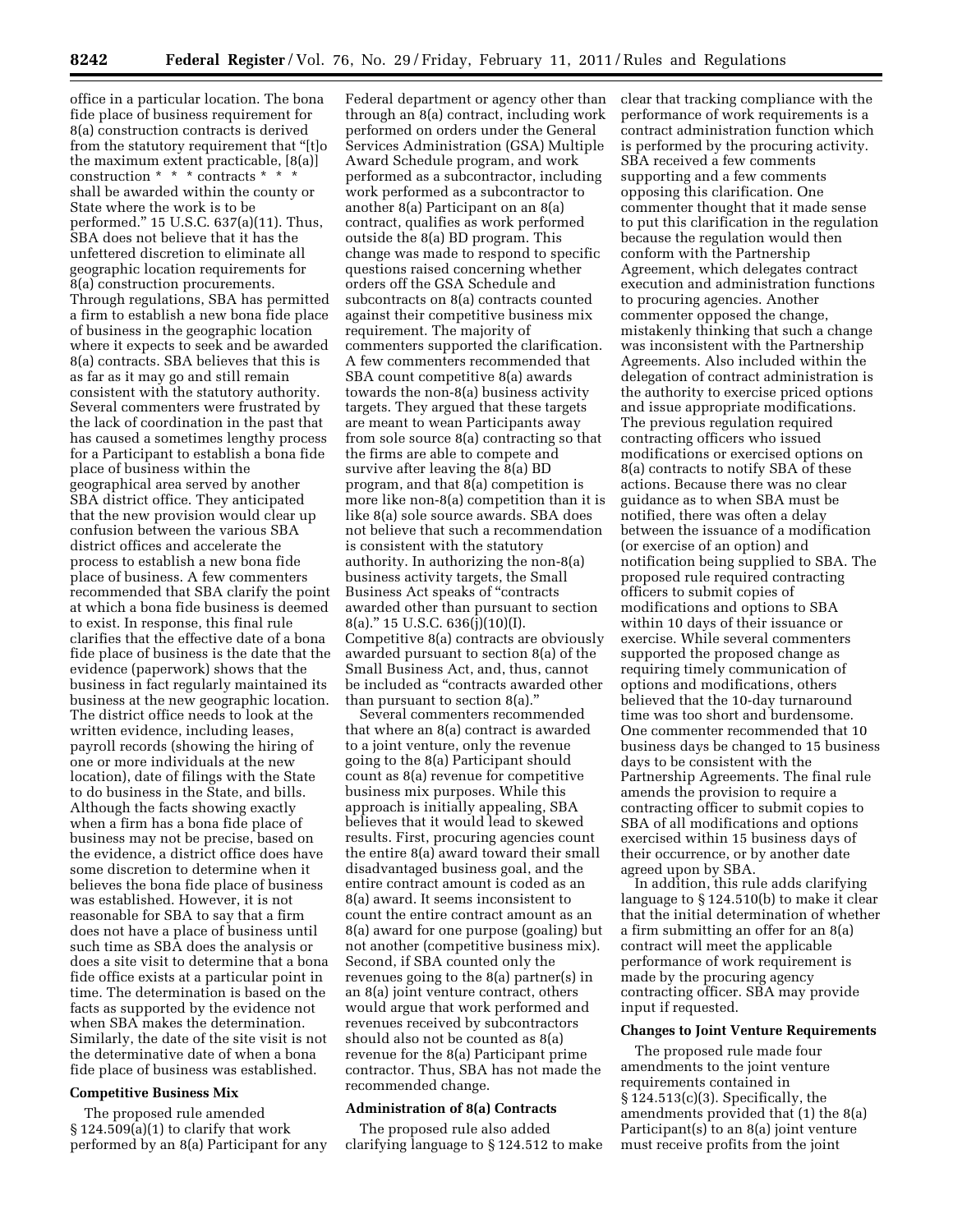venture commensurate with the work performed by the 8(a) Participant(s); (2) the 8(a) Participant(s) to a joint venture for an 8(a) contract must perform at least 40% of the work done by the joint venture; (3) where a joint venture has been established and approved by SBA for one 8(a) contract, a second or third 8(a) contract may be awarded to that joint venture provided an addendum to the joint venture agreement, setting forth the performance requirements on that second or third contract, is provided to and approved by SBA prior to contract award; and (4) each 8(a) firm that performs an 8(a) contract through a joint venture must report to SBA how the performance of work requirements (*i.e.,* that the joint venture performed at least 50% of the work of the contract and that the 8(a) participant to the joint venture performed at least 40% of the work done by the joint venture) were met on the contract. SBA received over 100 comments regarding the proposed changes to § 124.513, and will address the comments to each of the four proposals in turn.

First, the majority of commenters supported the proposal that 8(a) Participant(s) to an 8(a) joint venture must receive profits from the joint venture commensurate with the work they performed. Those in support believed that this provision makes sense in light of the change specifying that the 8(a) partner(s) to a joint venture must perform at least 40% of the work performed by the joint venture. In a situation where the joint venture performs 100% of the contract, 40% by an 8(a) Participant and 60% by a non-8(a) firm, these commenters believed that it was not reasonable for the 8(a) firm to receive 51% of the profits when it performed only 40% of the work. SBA continues to agree. SBA believes that requiring an 8(a) firm to receive 51% of the profits in all instances could discourage legitimate non-8(a) firms from participating as joint venture partners in the 8(a) BD program, or encourage creative accounting practices in which a significant amount of revenues flowing to a non-8(a) joint venture partner would be counted as costs to the contract instead of profits in order to meet the SBA requirement. SBA does not believe that either of those outcomes is positive. As such, this provision is retained in this final rule.

Second, the comments responding to the proposed rule requiring the 8(a) Participant(s) to a joint venture for an 8(a) contract to perform at least 40% of the work done by the joint venture were diverse. Many commenters supported the proposal as a reasonable implementation of the previous

"significant portion" rule. Several commenters believed that 40% was not sufficient to ensure that 8(a) Participants received a significant benefit from the joint venture contract. Theses commenters believed that a 50% performance requirement for the 8(a) partner(s) to a joint venture would more likely result in 8(a) partners receiving a significant benefit from the joint venture contract. Conversely, several other commenters opposed any objective measure, believing that the "significant" portion'' language was more appropriate because a suitable portion for an 8(a) firm to perform will vary based on the type and size of the project. These commenters believed the "significant" portion'' approach provided needed flexibility and was preferred to the proposed amendment. SBA believes that the rule requiring an 8(a) Participant to a joint venture to perform a significant portion of the work, without identifying a specific percentage, did not provide sufficient guidance to 8(a) firms and contracting officers as to what was expected of those firms. In addition, it allowed non-sophisticated 8(a) firms to be taken advantage of by certain non-8(a) joint venture partners. SBA believes that the best way to ensure that the 8(a) partners to a joint venture gain valuable experience from the joint venture is to require the 8(a) partners to perform a specific percentage of work. SBA does not agree with the commenter recommending that the 8(a) partner(s) perform at least 50% of the work done by the joint venture. The fundamental reason to have a joint venture is because one firm cannot act as prime and perform the contract by itself. Where an 8(a) contract is awarded to an 8(a) Participant directly (and there is no joint venture) the 8(a) firm must meet the performance of work requirement (*i.e.,* generally 50%) with its own work force. If SBA required the 8(a) partner to a joint venture to perform at least 50% of the work of the joint venture and the joint venture intended to perform the entire contract itself, then the 8(a) firm would be in the same position it would be in if it did not have a joint venture; it would be required to perform 50% of the entire contract. There would be no benefit to having a joint venture. As such, SBA continues to believe that the proposed 40% makes the most sense. It ensures that the 8(a) partners perform a significant amount of work, but also recognizes that 8(a) firms in a joint venture cannot generally accomplish the task by themselves. Thus, it provides some needed flexibility.

The final rule makes a distinction between populated and unpopulated

joint ventures in terms of the performance of work requirement. For a populated joint venture, the requirement that the 8(a) partner must perform at least 40% of the work done by the joint venture may not always make sense. Where the joint venture is populated with one administrative person, then it continues to make sense that the 8(a) partner must perform at least 40% of the work done by the aggregate of the joint venture partners. However, where the joint venture itself hires the individuals necessary to perform the contract, the work of the joint venture will be done by the joint venture entity itself. An 8(a) partner to such a joint venture must demonstrate clearly how it will benefit or otherwise develop its business from the joint venture relationship. Where an 8(a) Participant cannot clearly demonstrate the benefits it will receive, SBA will not approve the joint venture. It may be easier for an 8(a) Participant to show that it will perform 40% of the work of an unpopulated joint venture (or 40% of a joint venture populated with administrative personnel only) than it will to demonstrate that it will substantially benefit from the work done by a populated joint venture.

Third, SBA received five comments responding to the proposal to clarify that once a joint venture is approved by SBA for one contract the 8(a) Participant need only supply an addendum to the joint venture agreement, setting forth the performance requirements on that second or third contract, for SBA approval. The commenters supported this change, but three commenters asked for further amplification to clarify that SBA's approval of the addendums for a second and third contract under the joint venture consisted only of SBA reviewing the work to be done under those two additional contracts and not a repeat of the structure of the joint venture for every contract. They stressed that this approach would reduce costs and increase efficiency. It was always SBA's intent to review only the addendums to the joint venture for the additional contracts to be awarded under the joint venture. As such, the final rule adds clarifying language to accomplish this result.

Fourth, SBA received two comments supporting the proposal to require each 8(a) firm that performs an 8(a) contract through a joint venture to report to SBA how the performance of work requirements were met on the contract. SBA believes that this requirement is needed to reinforce the performance of work requirements. Several audits performed by SBA's OIG have revealed that the performance of work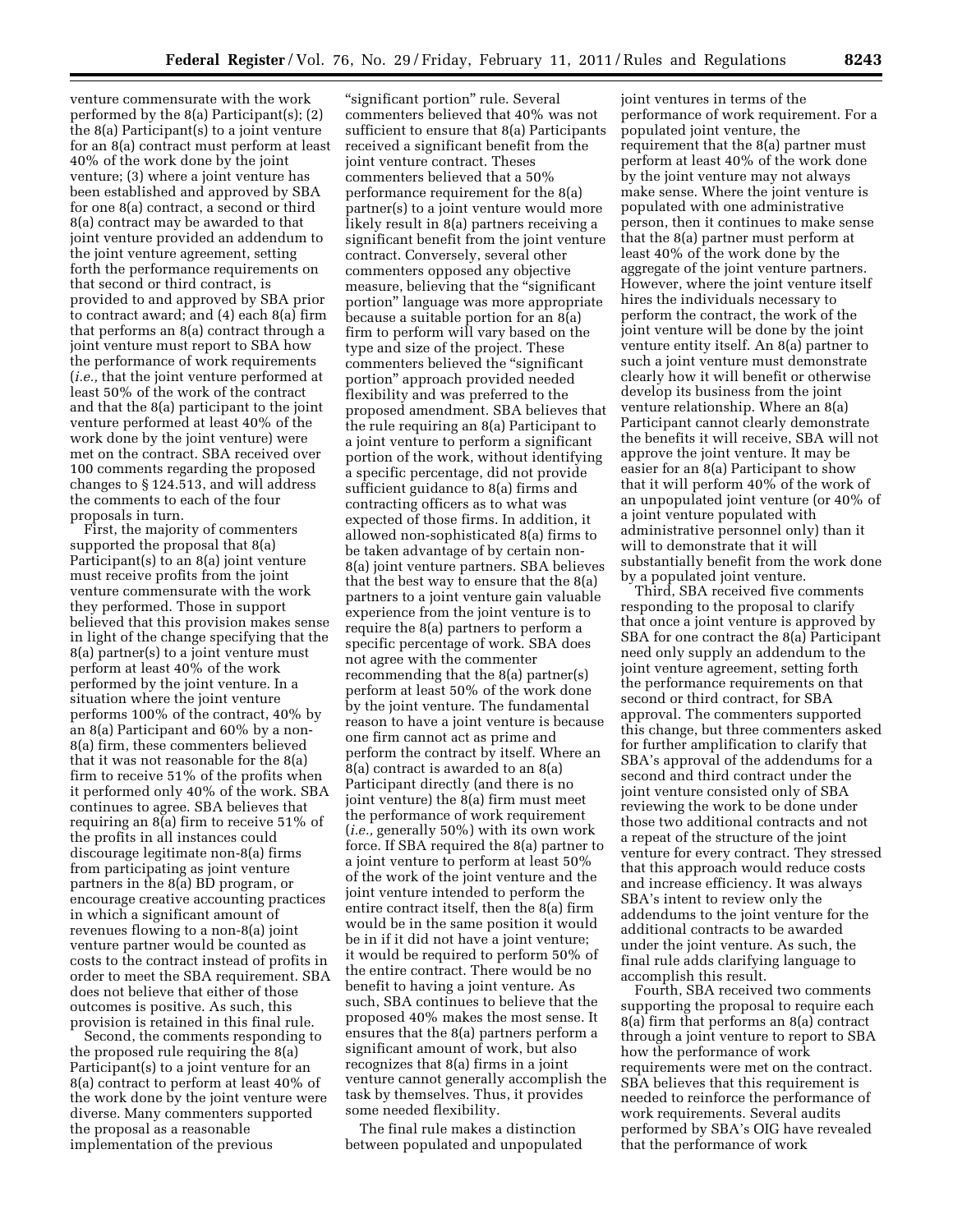requirements are not always met. SBA needs to know when and why the requirements are not met. This could affect the firm's future responsibility to perform additional contracts and, depending upon the circumstance, could be cause for termination from the 8(a) BD program.

#### **Sole Source Limits for NHO-Owned Concerns**

Section 124.519 generally imposes limits to the amount of 8(a) contract dollars a Participant may receive on a sole source basis. The current rule exempts ANC and Tribally owned concerns from the limitations set forth in the rule. The proposed rule added NHO-owned concerns to the list of 8(a) concerns exempted from the limitations. SBA believes that all three of these types of firms should be treated consistently, and the failure to include NHO-owned concerns in the exemption in the current regulation was an inadvertent omission. SBA received 31 comments in response to this proposal. The comments overwhelmingly supported exempting NHOs from the sole source limitations. Only one commenter opposed the change (and that commenter believed that firms owned by Tribes and ANCs should also not have a sole source exemption) and one responded that it was ''neutral'' to the proposed change. All others commenting on the proposal supported it. One commenter supported the inclusion of NHOs and suggested that all 8(a) firms should be exempt from sole source dollar limits. SBA believes that the exemption that allows firms owned by Tribes, ANCs and NHOs to receive sole source 8(a) contracts even where the firm has received 8(a) contracts totaling in excess of the identified limitations is consistent with the statutory authority that permits these firms to be awarded sole source 8(a) contracts above the competitive threshold amounts. That statutory authority does not appear to limit sole source awards to firms owned by Tribes, ANCs or, with respect to DOD contracts, NHOs in any way. SBA believes that any regulatory provision that limits sole source awards to firms owned by these entities could be inconsistent with that statutory authority. No other firms have that statutory authority. Thus, it makes sense to SBA to allow only firms owned by Tribes, ANCs and NHOs to receive sole source 8(a) awards in excess of the limitations set forth in § 124.519. A few commenters suggested that option years should not be included in the calculations for the total contract value because option year funding is not guaranteed. SBA did not propose a

change as to how 8(a) contracts should be counted in determining whether a firm has reached the threshold above which it may not receive additional sole source 8(a) awards. As such, this recommendation is beyond this rulemaking, and SBA does not change the provision in this final rule.

The proposed rule also changed the official authorized to waive the requirement prohibiting a Participant from receiving sole source 8(a) contracts in excess of the dollar amount set forth in § 124.519 from the SBA Administrator to the AA/BD. SBA received no comments to this proposed change. As such, SBA adopts that change in this final rule.

#### **Changes to Mentor/Prote´ge´ Program**

The proposed rule made several changes to § 124.520, governing SBA's mentor/protégé program. The proposed changes to this section generated a great deal of interest and comment. SBA received 206 separate comments to the various proposed revisions to § 124.520.

The rule would specifically require that assistance to be provided through a mentor/protégé relationship be tied to the protégé firm's SBA-approved business plan. Although SBA believed that this was implicit in the current regulations, SBA thought that it was important to reinforce that the mentor/ protégé program is but one tool that can be used to help the business development of 8(a) Participants in accordance with their business plans. SBA received two comments supporting this change as a logical clarification and one comment opposing it as not allowing sufficient flexibility. The commenter who opposed the clarification noted that circumstances change quickly in the beginning phases of 8(a) program participation and new opportunities may not be included within a firm's business plan. In such a case, a firm may not be eligible for the mentor/protégé program because its business plan did not reflect its new vision. SBA believes that a firm's business plan is an ever-evolving document. At each annual review a firm may adjust its business plan to account for changed circumstances. As long as a firm makes the necessary adjustments at each annual review, its business plan should be current and the assistance to be provided through a proposed mentor/ protégé agreement should be consistent with and tied to the business plan. As such, the final rule adopts the language contained in the proposed rule.

The proposed rule made several changes to requirements relating to mentors. First, while stating that a mentor would generally have one

protégé firm, the proposed rule amended § 124.520(b)(2) to limit the number of protégés any mentor could have to three. SBA proposed this rule to prevent mentor firms from being able to take advantage of the program by collecting protégés in order to benefit from 8(a) contracts. SBA received comments both supporting and opposing the provision. The majority of comments believed the provision limiting mentors to having three protégé firms at a time was reasonable. Commenters agreed that allowing a mentor to have an unlimited number of protégé firms could permit a mentor to unduly benefit from the 8(a) program. In addition, one commenter believed the limitation to be reasonable because it ensures that 8(a) firms receive more individualized attention and assistance from their mentor. Several of these commenters, however, recommended that the rule more clearly provide that the limitation is not an absolute limit, but only a limit on the number of protégés a mentor can have at a time. Those opposing the provision feared that limiting the number of protégés a mentor could have would hurt the availability of mentors. To date, SBA has generally permitted a mentor to have one protégé firm, and in some cases two protégé firms. SBA has not heard that there has been a scarcity of mentors or that potential protégé firms could not find suitable mentor firms. This rule would expand the number of protégés a mentor could have to three. Thus, the rule should actually increase the availability of mentors, not curtail it. SBA did not intend this provision to be an absolute limit (*i.e.,* a total of three protégé firms), but rather that it could not have more than three at any point in time. SBA believes that the proposed language states that clearly and that no further change is necessary to capture its intent.

Second, the proposed rule amended § 124.520(b)(3) to allow a firm seeking to be a mentor to submit Federal income tax returns or audited financial statements, including any notes, or other evidence from the mentor in order to demonstrate the firm's favorable financial health. The previous requirement that a proposed mentor must submit Federal tax returns in all instances had proven to be impracticable, particularly in the case of very large firms. The proposed rule allowed a proposed mentor to submit Federal tax returns, but also allowed it to demonstrate its favorable financial health by other means, including submitting audited financial statements or in the case of publicly traded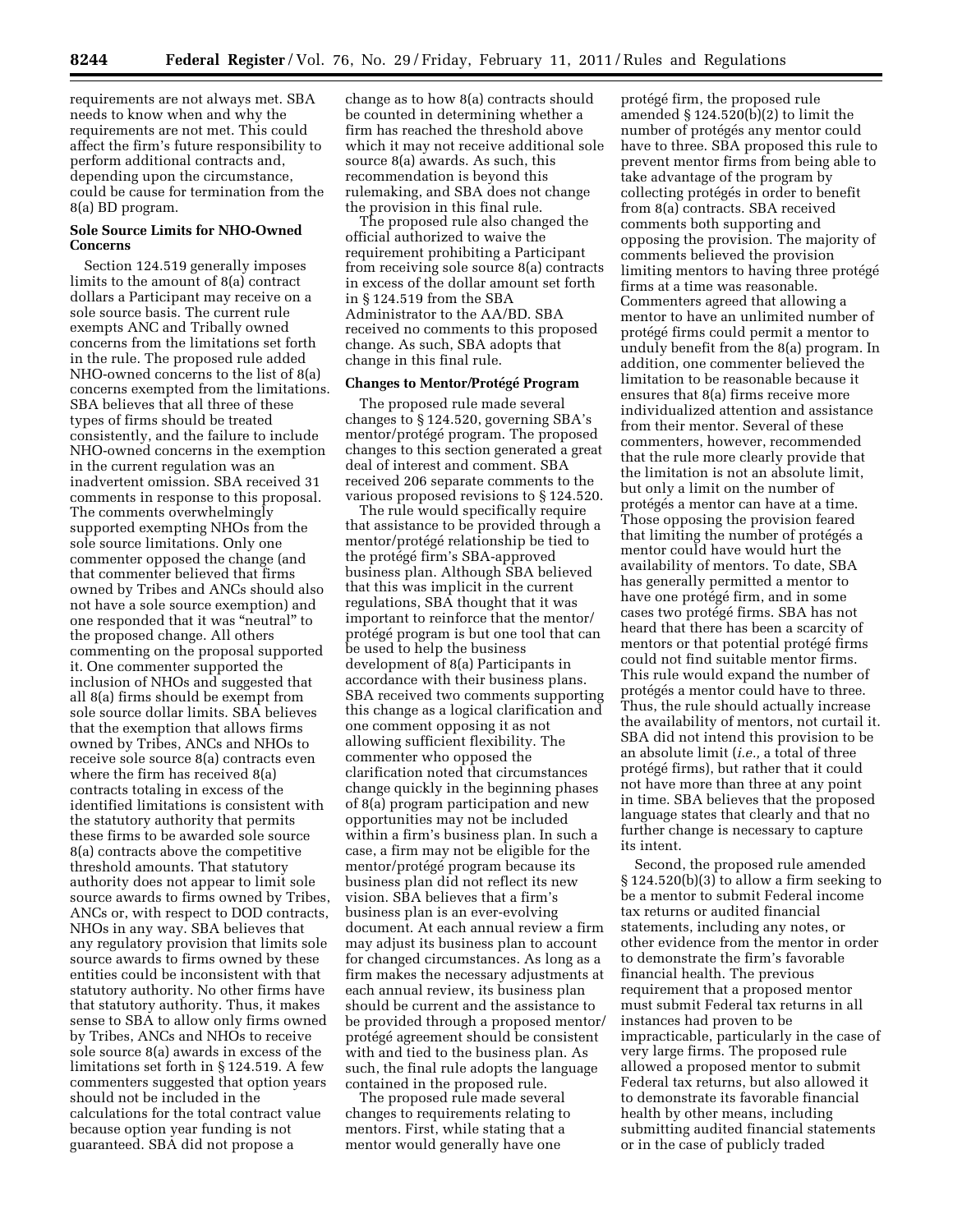concerns the filings required by the Securities and Exchange Commission (SEC). SBA received one comment on this proposed change. The commenter supported the change, believing that it provided needed flexibility. The final rule adopts the proposed language.

The supplemental information to the proposed rule advised that SBA was considering making a change to § 124.520(b) to specifically allow nonprofit business entities to be mentors, and sought public comment on this issue. Sixteen commenters supported allowing non-profit entities to serve as mentors. These commenters believed that expanding the mentor/protégé program to include well-managed nonprofit corporations to serve as mentors would increase the pool of good mentors and the scope of the program. A few of these commenters also believed that a non-profit mentor could benefit a protégé firm by providing developmental assistance to the protégé in the same way as a for-profit could. One commenter opposed non-profit mentors, believing that non-profits could not provide the same assistance because they have not actively participated in the Federal marketplace. Because the commenters overwhelmingly supported allowing non-profit entities to be mentors, the final rule amends § 124.520(b) to specifically allow non-profit business entities to be mentors. This authority merely gives firms seeking to be protégés an additional avenue to find mentors that meet their needs. If a firm, like the one commenter opposing allowing non-profits to be mentors, does not believe a non-profit entity can supply it with needed developmental assistance, that firm would not enter a mentor/protégé relationship with a nonprofit. However, another firm that sees a benefit to such a relationship will now be able to have such a relationship.

The proposed rule added clarifying language to  $\S 124.520(c)(2)$  to make it clear that the benefits derived from the mentor/protégé relationship end once the protégé firm graduates from or otherwise leaves the 8(a) BD program. SBA wanted to specifically make clear that the exclusion from affiliation enjoyed by joint ventures between protégés and their mentors generally ends when the protégé leaves the 8(a) BD program. SBA received 16 comments in response to this proposal. All 16 supported the change. Most of the commenters, however, also recommended that SBA further clarify the provision to specify that any contract awarded to a joint venture between a protégé and its mentor prior to the termination of the mentor/protégé

relationship does not automatically end when the mentor/protégé relationship ends, and that the parties remain obligated to perform the contract to completion. SBA believes that to be fundamental. As with any contract awarded to any firm, contract performance continues. If a firm graduates or otherwise leaves the 8(a) BD program, the firm is bound to continue performance on any 8(a) contracts previously awarded. That is the same for any contract awarded to a joint venture, including joint ventures between a protégé and its mentor. If a protégé firm graduates from the  $8(a)$  BD program, it would no longer be eligible for the exclusion from affiliation that is available to current protégé firms and their mentors for future contracts, but its leaving the 8(a) BD program does not affect the status of previously awarded contracts. In addition, the status of the joint venture as a small business for a previously awarded contract does not change where the protégé firm graduates or otherwise leaves the 8(a) BD program. Upon further reflection, SBA believes that this provision should be moved from § 124.520(c), which identifies the requirements for protégé firms, to § 124.520(d), which addresses the benefits available to mentor/protégé relationships. The final rule does that, and also adds clarifying language to clear up any confusion regarding what happens to previously awarded contracts.

The proposed rule amended  $\S 124.520(c)(3)$  to allow a protégé to have a second mentor where it demonstrates that the second relationship pertains to an unrelated, secondary NAICS code, the first mentor does not possess the specific expertise that is the subject of the mentor/protégé agreement with the second mentor, and the two relationships will not compete or otherwise conflict with each other. All 20 comments SBA received in response to this provision supported the proposed change. The commenters believed that this will allow protégé firms to develop expertise in different areas more quickly than if they only had one mentor, and will more fully promote the business development purposes of the 8(a) BD program. One commenter recommended that a firm should be able to have a second mentor in all instances where the mentor is in a different NAICS code. SBA believes that NAICS codes alone do not adequately determine whether a firm is in a different or related industry. As commenters have pointed out in addressing other provisions of the proposed rule, many times contracting

officers classify the same work in different NAICS codes. Work done in different NAICS codes could relate to one another and two such mentor/ protégé relationships could conflict with each other. SBA believes that requiring a protégé to demonstrate that the second mentor possesses specific expertise that the first does not have and that the two relationships will not compete or otherwise conflict with each other provide important safeguards to ensuring that protégés benefit from their mentor/protégé relationships. As such, the final rule adopts the proposed language.

The proposed rule also added a provision to preclude 8(a) firms from being mentors and protégés at the same time. Under the amendment, 8(a) concern must give up its status as a protégé if it becomes a mentor. SBA received one comment supporting this provision as reasonable and two comments opposing it. The comments opposing the rule believed that a firm could act as a mentor and assist a firm less sophisticated than it is and still qualify as a protégé itself to obtain assistance in more highly developed areas from a larger, more diversified firm. SBA disagrees. If a firm was permitted to be both a protégé and a mentor at the same time, SBA believes that a conflict could easily develop between the two relationships. It is possible that there would be procurements that both protégé firms would want to compete for, which could cause friction between the parties. In the end, it is likely that the smaller protégé firm would not get the full benefits of a mentor/protégé relationship. As such, the final rule retains the prohibition against a firm being a protégé and mentor at the same time.

SBA received 27 comments in response to proposed  $\S 124.520(c)(5)$ , which prohibited SBA from approving a mentor/protégé agreement if the proposed protégé firm has less than one year remaining in its program term. Three commenters supported the rule as proposed. One commenter thought that mentor/protégé agreements should not be permitted in the last 18 months of a firm's program term. The remainder of the commenters believed that the oneyear limit was too harsh. Many of these commenters believed that SBA approval should be based upon the particular agreement, and whether it provided for meaningful developmental support to the protégé firm, and not on the time remaining in the program. Other commenters believed that a shorter length of time to disallow new mentor/ protégé relationships was more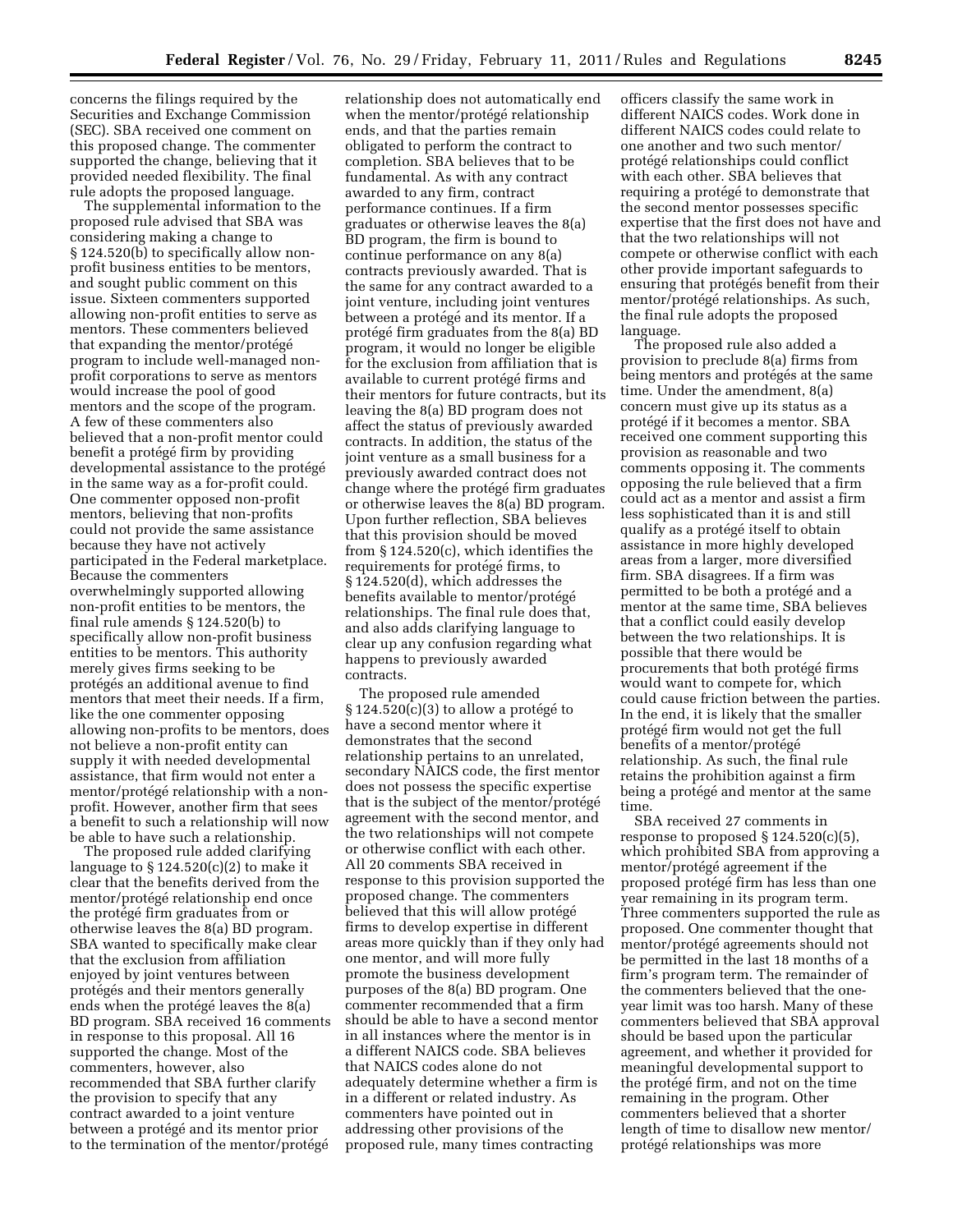**8246 Federal Register** / Vol. 76, No. 29 / Friday, February 11, 2011 / Rules and Regulations

appropriate. One commenter recommended nine months, three commenters recommended six months, and three commenters recommended three months. Several commenters were concerned that because the process for SBA to approve a mentor/protégé agreement may take a long time, an agreement might be denied because of SBA's inaction. As stated in the supplemental information to the proposed rule, SBA was concerned that mentor/protégé relationships approved within one year of the end of a firm's program term would not provide the agreed upon assistance to the protégé firm. An agreement may appear valid on its face, but SBA's oversight of the firm and what assistance it actually obtains ends when the firm leaves the program. SBA cannot ensure that the protégé ever receives the agreed upon assistance. In many of the cases SBA has seen where a mentor/protégé agreement is submitted within the last year of a firm's program term, the proposed mentor is looking to benefit from the 8(a) BD program through the award of an immediate joint venture contract. After the contract award, there are no assurances that the protégé ever receives developmental assistance. SBA also understands, however, that certain firms nearing the end of their program terms could benefit from mentor/protégé relationships if they in fact received the agreed upon assistance. Because this rule imposes new consequences for a mentor that has not provided the assistance set forth in its mentor/protégé agreement, SBA believes that the one year restriction may be too limiting. As such, this final rule prohibits SBA from approving a mentor/protégé agreement if the proposed protégé firm has less than six months remaining in its program term.

The proposed rule amended  $\S 124.520(d)(1)$  to allow a joint venture between a mentor and protégé to be small for Federal subcontracts. All nine comments responding to this provision supported allowing the exclusion from affiliation for subcontracts. One commenter thought the exclusion from affiliation should be limited only to the unique contracting situation of the Department of Energy, which has a significant amount of contracting activity go through government owned contractor operated (GOCO) facilities, and the contracts between the GOCO and a contractor technically are government subcontracts for which the exclusion from affiliation for a mentor/ protégé joint venture did not previously apply. The other eight commenters thought that the exclusion from

affiliation should be applied equally to all subcontracts of Federal prime contracts. These commenters thought that it made no sense to distinguish between types of subcontracts. They viewed allowing the exclusion from affiliation on all subcontracts as another business development tool. The final rule retains the exclusion from affiliation for all Federal subcontracts.

The proposed rule also clarified that a mentor/protégé agreement must be approved by SBA before the two firms can submit an offer as a joint venture to take advantage of the special exception to the size requirements for that procurement. Under SBA's size regulations, size is determined at a fixed point in time (*i.e.,* as of the date of the initial offer, including price). *See* 13 CFR 121.504. If the entity submitting an offer is small as of that date, it will qualify as small for the procurement even if it grows to be other than small at the date of award. If the entity submitting an offer does not qualify as small as of the date it submits its initial offer, it cannot later come into compliance and qualify as small for that procurement. Thus, in order for a joint venture to be eligible as a small business, it must be small at the time it submits its offer including price. It seems obvious to SBA that if SBA has not yet approved a mentor/protégé agreement, a joint venture between proposed protégé and mentor firms is not entitled to receive the benefits of the 8(a) mentor/protégé program, including the exclusion from affiliation. SBA received no substantive comments on this provision, and it remains unchanged in this final rule.

In addition, the proposed rule added a provision making it clear that in order to receive the exclusion from affiliation for both 8(a) and non-8(a) procurements, the joint venture must comply with the requirements set forth in § 124.513(a). SBA received no comments on this proposal. It is SBA's view that in order to obtain a benefit derived from the 8(a) program (*i.e.,* the exclusion from affiliation for joint ventures between approved protégés and mentors), the same restrictions that are applicable to 8(a) contracts apply to non-8(a) contracts. SBA believes that it would not make sense for the requirement that the protégé firm perform  $40\%$  of the work performed by the joint venture not apply to small business set-aside contracts. The whole purpose of the mentor/protégé program is to help protégé firms develop so that they can better compete for future contracts on their own. If they are not required to perform a significant portion of or be the project manager on a contract, the

development purposes of the mentor/ protégé program would not be served. The final rule adopts the proposed language.

The proposed rule also clarified procedures for requesting reconsideration of SBA's decision to deny a proposed mentor/protégé agreement. No reconsideration process was authorized under previous regulations. Under the procedures, where SBA declines to approve a specific mentor/protégé agreement, the protégé may request the AA/BD to reconsider the Agency's initial decline decision by filing a request for reconsideration with its servicing SBA district office within 45 calendar days of receiving notice that its mentor/protégé agreement was declined. The protégé is then able to revise its mentor/protégé agreement to more fully detail the business development assistance that the mentor will provide and provide any additional information and documentation pertinent to overcoming the reason(s) for the initial decline. The proposed rule also provided that if the AA/BD declines to approve the mentor/ protégé agreement on reconsideration, the 8(a) firm seeking to become a protégé could not submit a new mentor/ protégé agreement with that same mentor for one year; it could, however, submit a proposed mentor/protégé agreement with a different proposed mentor at any time after the SBA's final decline decision. SBA received two comments responding to this proposal. While the comments supported authorizing a reconsideration process, they opposed the provision requiring a prospective protégé to wait one year after its mentor/protégé agreement was denied to submit a new mentor/protégé agreement with the same proposed mentor. The commenters viewed this proposal as a punitive measure that does not benefit any party involved. SBA agrees that requiring the same two parties to wait a year before submitting a new mentor/protégé agreement does not serve the business development purposes of the program. However, SBA continues to believe that some waiting period makes sense to ensure that the parties properly understand SBA's requirements and take some time to draft an agreement that meets those requirements. Thus, this final rule reduces the one-year waiting period for the same parties to submit a new mentor/protégé agreement to 60 calendar days.

The proposed rule also added a new § 124.520(h), which set forth consequences for a mentor that fails to provide the assistance it agreed to provide in its mentor/protégé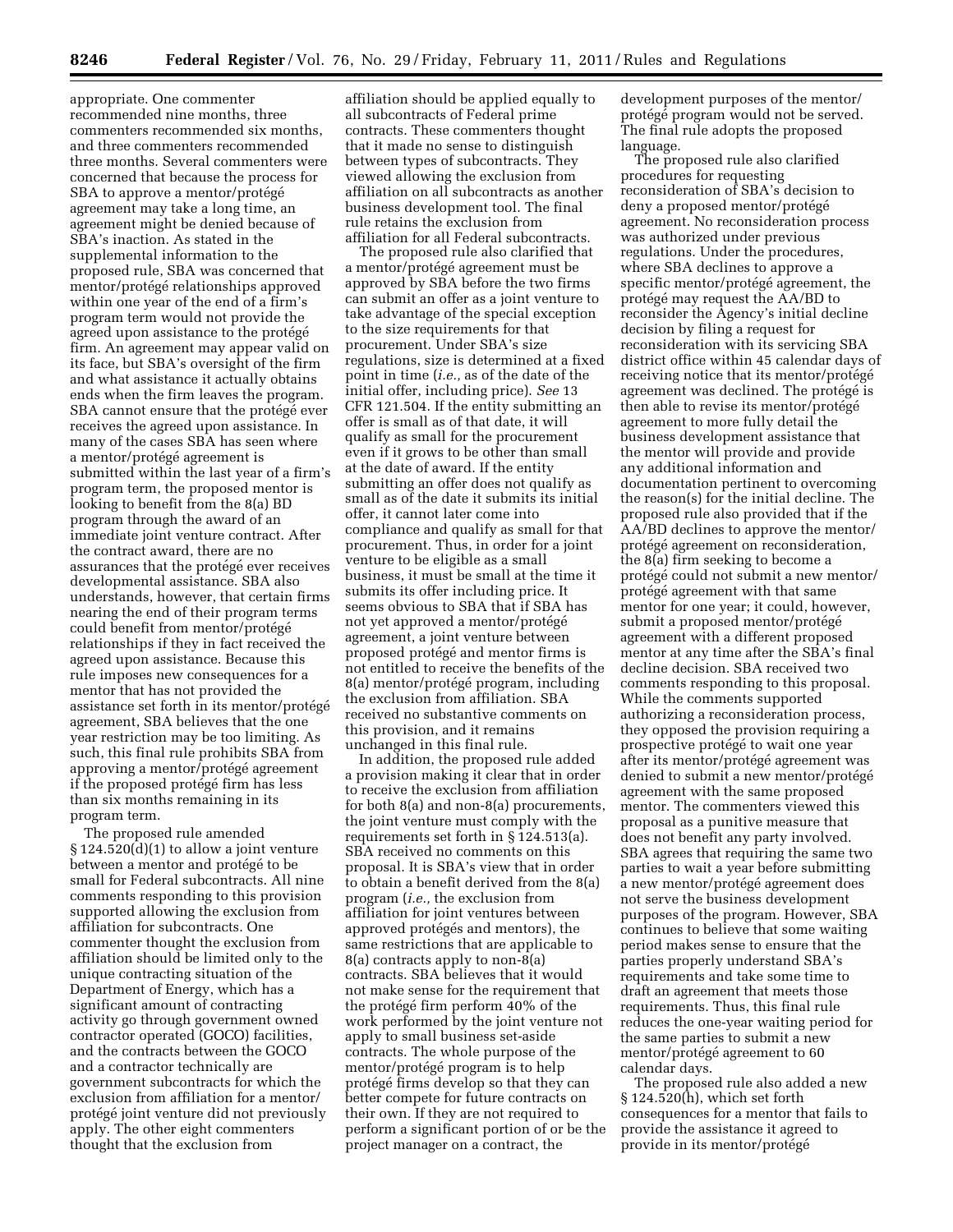agreement. Where SBA determines that a mentor has not provided to the protégé firm the business development assistance set forth in its mentor/protégé agreement, SBA will afford the mentor an opportunity to respond. The response must explain why the assistance set forth in the mentor/ protégé agreement has not been provided to date and must set forth a definitive plan as to when it will provide such assistance. Under the proposed rule, if the mentor fails to respond, does not supply adequate reasons for its failure to provide the agreed upon assistance, or does not set forth a definite plan to provide the assistance, SBA will recommend to the relevant procuring agency to issue a stop work order for each Federal contract for which the mentor and protégé are performing as a small business joint venture and received the exclusion from affiliation authorized by § 124.520(d)(1). SBA received over 50 comments responding to this proposal. Many commenters opposed the stop work order authority because they feared that it would harm protégé firms and discourage procuring agencies from awarding contracts to mentor/protégé joint ventures. Any stop work order issued under this section is intended to be temporary to encourage the mentor to come into compliance with its mentor/ protégé agreement. SBA anticipates that it will be withdrawn when SBA is satisfied that the assistance has been or will be provided to the protégé. If the work is critical to and any delay in contract performance would harm the procuring activity, SBA may request that another Participant be substituted for the joint venture to continue performance. SBA continues to believe that some seemingly harsh measure must be imposed to ensure that protégé firms obtain the business development assistance promised to them in their various mentor/protégé agreements. SBA has no other way to compel mentors to comply with their mentor/ protégé agreements. Without such authority, SBA fears that protégé firms will continue to be taken advantage of by firms who merely want to get access to 8(a) contracts that they would not otherwise be able to do without the mentor/protégé relationship. SBA understands the concerns raised by commenters who view a stop work order as something that will hurt protégé firms in addition to not obtaining the agreed-upon development assistance through their mentor/protégé agreements. However, SBA believes that this is a valuable tool to maintain the integrity of small business programs.

Large business mentors that are performing significant portions of 8(a) and small business contracts that they otherwise would not be eligible for should not be able to continue to benefit from such contracts when they are not meeting SBA's requirements. Instead of providing that SBA will recommend the issuance of a stop work order in every case where the mentor does not supply adequate reasons for its failure to provide the agreed upon assistance or does not set forth a definite plan to provide the assistance, the final rule gives SBA the authority to recommend a stop work order, but makes it discretionary. SBA will look at the circumstances in each case before deciding whether to make such a recommendation. In addition, the final rule adds further language to attempt to protect protégé firms. Specifically, the final rule provides that where a protégé firm is able to independently complete performance of any contract awarded to a joint venture between it and its mentor, SBA may authorize a substitution of the protégé firm for the joint venture. This would allow the protégé firm to continue to perform the contract without the mentor.

The proposed rule also authorized SBA to terminate a mentor/protégé agreement where the mentor has failed to provide the agreed upon developmental assistance, and render the mentor firm ineligible to again act as a mentor for a period of two years from the date SBA terminates the mentor/ protégé agreement. If SBA believes that the mentor entered into the mentor/ protégé relationship solely to obtain one or more Federal contracts as a joint venture partner with the protégé and had no intent to provide developmental assistance to the protégé, SBA could initiate proceedings to debar the mentor from Federal contracting. Similarly, if SBA believes that a protégé firm entered a mentor/protégé agreement in order to be awarded joint venture contracts with its mentor knowing that it would bring little or no value to the joint venture, SBA could initiate proceedings to terminate the firm from 8(a) participation or debar the firm from Federal contracting. Several commenters believed that a firm should be forever barred from again acting as a mentor if it failed to provide the agreed upon developmental assistance to the protégé firm in one mentor/protégé relationship. SBA takes seriously a mentor's failure to live up to its mentor/ protégé agreement, particularly where the mentor has benefited from the 8(a) BD program through joint venture contracts. However, SBA believes that a

permanent ban is too restrictive, and that two years is an appropriate penalty. If after two years the firm seeks to be a mentor for another 8(a) Participant, SBA would require the firm to demonstrate when and how it will provide developmental assistance to the protégé firm, and it may not approve any joint venture between the mentor and protégé until the firms demonstrate that the protégé has already received some developmental assistance.

#### **Reporting Requirement and Submission of Financial Statements**

The proposed rule amended § 124.601, which addresses a statutorily required reporting requirement for 8(a) Participants. Small business concerns participating in the 8(a) BD program are required by statute to semiannually submit a written report to their assigned BDS that includes a listing of any agents, representatives, attorneys, accountants, consultants and other parties (other than employees) receiving fees, commissions, or compensation of any kind to assist such participant in obtaining a Federal contract. The previous regulation incorrectly required this report to be submitted annually. This change is needed in order to bring the regulation into compliance with the statutory requirement. SBA received several comments supporting this change. Two commenters believed that semi-annual reporting will add an unnecessary burden to 8(a) Participants. Again, SBA is merely changing the regulation to coincide with statutory authority.

The proposed rule also amended § 124.602 regarding the submission of audited and reviewed financial statements. SBA proposed to raise the level above which audited financial statements are required from Participants with gross annual receipts of more than \$5,000,000 to Participants with gross annual receipts of more than \$10,000,000. The proposed rule required reviewed financial statements of all Participants with gross annual receipts between \$2,000,000 and \$10,000,000, instead of between \$1,000,000 and \$5,000,000. SBA received more than 40 comments supporting the changes in the levels of gross annual receipts that require a firm to submit audited and reviewed financial statements. One commenter recommended that audited financial statements be required only of firms with more than \$15,000,000 in gross annual receipts, and another commenter recommended that reviewed financial statements be required only for firms with gross annual receipts between \$5,000,000 and \$10,000,000. Because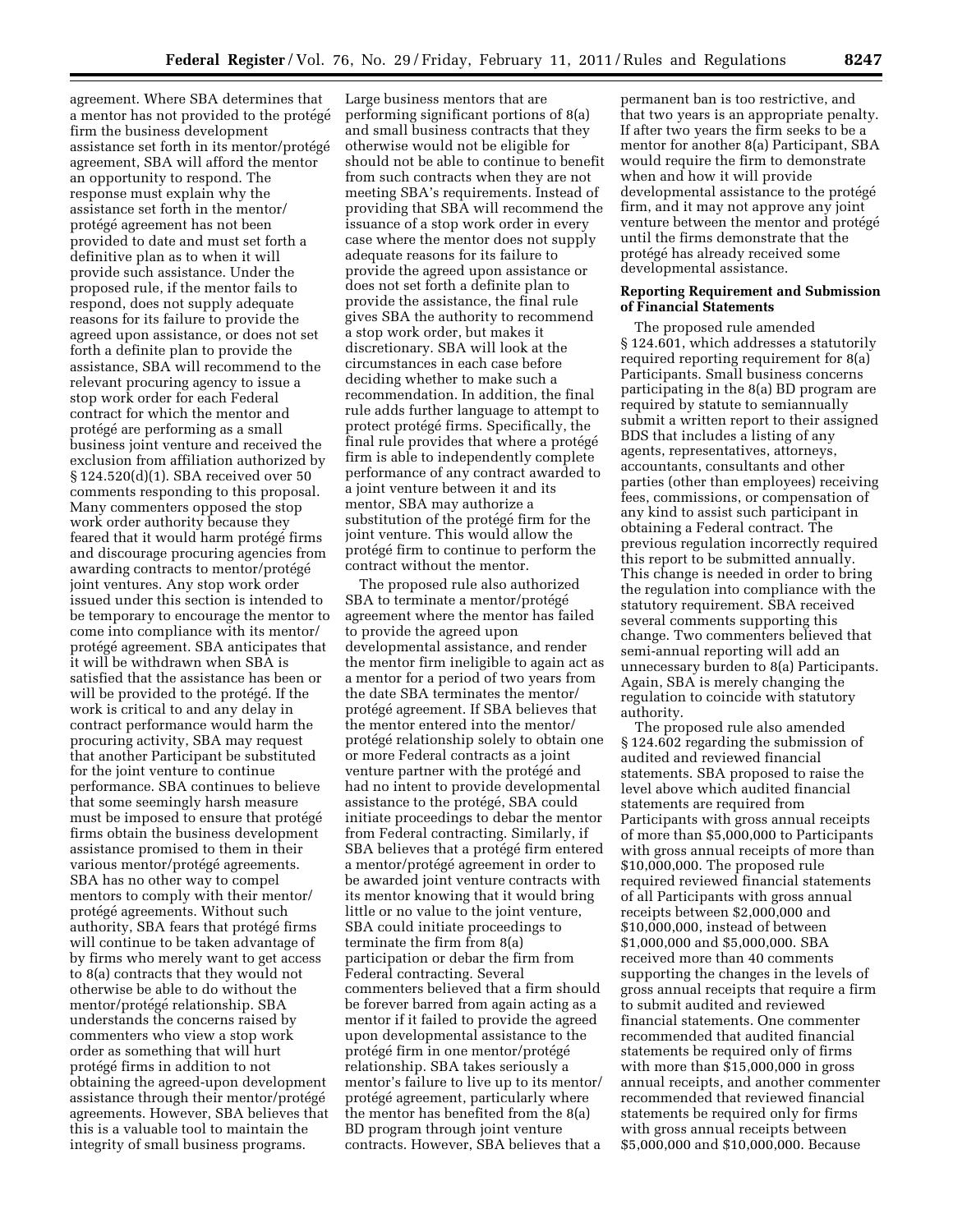SBA did not receive any other comments questioning the levels for audited and reviewed financial statements and the vast majority of comments supported the changes, SBA believes that the proposed levels are appropriate. Several commenters recommended that SBA allow for a transition for firms who for the first time exceed \$10,000,000 in gross annual receipts and who would, therefore, be required to submit audited financial statements for the first time. These commenters believed that it would be difficult for a firm to provide audited financial statements in the first year it exceeds the \$10,000,000 receipts figure. This is because audited income and cash flow statements generally require an audited balance sheet for both the beginning and the end of the period covered by the income and cash flow statements. One commenter noted that it is technically difficult for an auditor to recreate an audited balance sheet for a prior period and costly for the client company. For example, if a company has inventories and accounts receivable, the commenter observed that Generally Accepted Auditing Standards would generally require that the auditors observe the taking of the physical inventory and confirm the receivables with the debtors. The commenter believed that it is challenging and expensive for the auditor to carry out these tasks a year later if the client company discovers that its sales have increased to the point that an audit will be required. In response to these comments, SBA has added a provision to the regulations allowing 8(a) Participants to provide an audited balance sheet for the first year an audit is required, with the income and cash flow statements receiving the level of service required for the previous year (review or none, depending on sales the year before the audit is required).

Additionally, during the Tribal consultations, two Tribal representatives believed that it was unduly expensive and burdensome for Tribally-owned firms to submit separate audited financial statements for each individual 8(a) Participant. They recommended that where an audited financial statement is required for one or more Tribally-owned firms, the firm be able to submit audited consolidated financial statements that include audited schedules for each 8(a) Participant. They understood that SBA needs separate financial information for each Participant to monitor 8(a) compliance, but believed that this information is already provided within the schedules which are attached to the

consolidated financial statements. In addition, they felt that requiring a separate, stand alone audit for each 8(a) Participant would not provide additional, meaningful detail for the SBA, but would impose substantial costs on the Tribe, ANC, NHO, or CDC. SBA recognizes the unique nature of ANC, NHO, CDC and Tribal participation in the 8(a) BD program. Provided that consolidated financial statements contain audited schedules for each 8(a) Participant, SBA agrees that separate audited financial statements for each entity-owned 8(a) Participant are not necessary. As such, this final rule amends § 124.602 by adding a new paragraph (g) making it clear that SBA will accept audited consolidated financial statements that contain audited schedules for each 8(a) Participant. It will be up to each Participant how it wishes to meet the audited financial statements requirement. If there is only one 8(a) Participant that must submit an audited financial statement, it may make sense for that Participant to provide separate, individual audited financial statements. If there are two or more 8(a) Participants that must submit audited financial statements, or if it otherwise makes sense for the 8(a) Participant, the Participant may provide audited consolidated financial statements with audited schedules for each 8(a) Participant. Even if there is only one 8(a) Participant required to submit audited financial statements, it may make sense to provide consolidated financial statements with audited schedules where the audited consolidated statements with audited schedules already exists for other purposes and it would be an added cost to have audited financial statements of the one 8(a) Participant.

Several commenters also noted that the previous regulations authorize the appropriate SBA district director to waive the requirement for audited financial statements where good cause is shown, but do not authorize the district director to waive the requirement for reviewed financial statements in similar circumstances. These commenters recommended that the appropriate district director to waive the requirement for reviewed financial statements where good cause similar to that permitted to waive audited financial statements is shown. SBA agrees and has added such a waiver to § 124.602(b)(2). If a waiver is granted, the Participant would be permitted to submit a compilation statement instead of reviewed financial statements.

Finally, as noted above in the discussion under the heading *Changes* 

*Applying Specifically to Tribally-Owned Firm,* this final rule moves the proposed provision requiring each Participant owned by a Tribe, ANC, NHO or CDC to submit information demonstrating how its 8(a) participation has benefited the Tribal or native members and/or the Tribal, native or other community as part of its annual review submission from § 124.112(b)(8) to a new § 124.604. That section discusses the other changes made to that requirement in this rule.

#### **Requirements Relating to SDBs**

This rule amends § 124.1002, which defines what is an SDB. SBA first adds a provision to § 124.1002(d) to make it clear that the ''other eligibility requirements'' set forth in § 124.108 for 8(a) BD program participation do not apply to SDBs. As part of an SDB protest, SBA will merely be determining whether a concern is owned and controlled by one or more individuals who qualify as socially and economically disadvantaged. SBA will not consider whether the concern is a responsible business for the particular contract. As such, issues such as good character and failure to pay Federal financial obligations should not be part of SBA's determination as to whether a firm qualifies as an SDB.

This rule also adds a new paragraph to § 124.1002 to define full time management as it applies to the SDB program. Since the SDB program is a contracts program and not a business development program, and since there is no good policy reason to exclude parttime companies from the SDB program, SBA proposes to permit SDB owners to devote fewer than 40 hours per week to their SDB firms provided that the disadvantaged manager works for the firm during all the hours that the firm operates. For example, if a firm is in operation only 20 hours per week, the disadvantaged manager of the firm would be considered to devote full time to the firm if the individual was available and working for the firm during the 20 hours the firm was operating. This definition is not being extended to 8(a) firms as those firms are expected to operate 40 or more hours per week.

SBA received eight comments in response to the proposed changes and all but one supported the proposed changes to the SDB regulations. One commenter disagreed that SDB is not a business development program. SBA does not currently provide business development assistance to those firms that self certify their SDB status.

Finally, SBA amends § 124.1009, *Who decides disadvantaged status protests?*, clarifying that the AA/BD, or designee,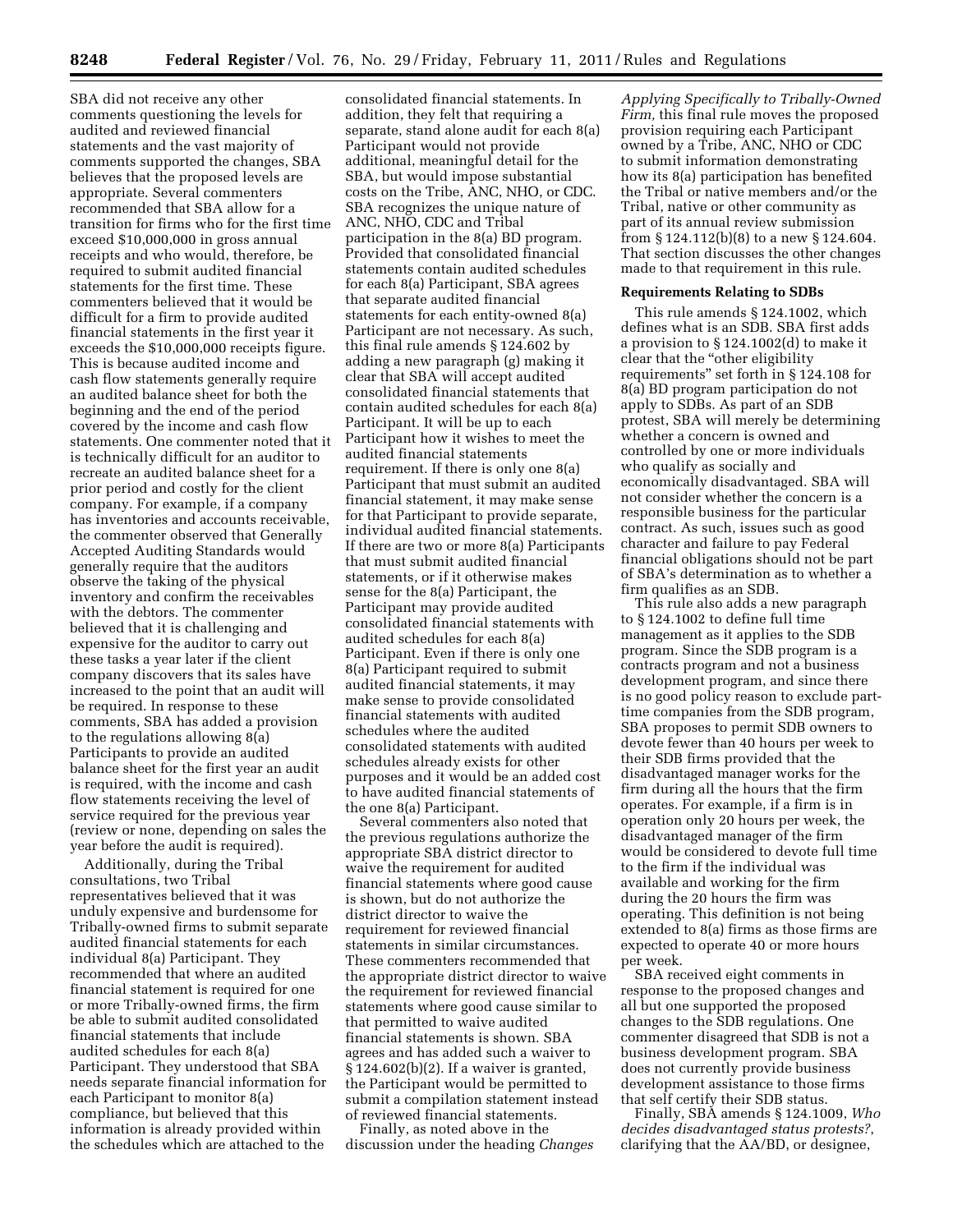will determine whether the concern is disadvantaged. This change is required due to the recent suspension of SBA's receipt of applications for the SDB program. 73 FR 54881(September 23, 2008). SBA no longer processes applications for SDB certification and therefore no longer has the position Division Chief, Small Disadvantaged Business Certification and Eligibility. *Compliance with Executive Orders 12866, 12988, 13175, and 13132, the Regulatory Flexibility Act (5 U.S.C. 601– 612), and the Paperwork Reduction Act (44 U.S.C., Ch. 35).* 

#### **Executive Order 12866**

OMB has determined that this rule is a ''significant'' regulatory action under Executive Order 12866. In the proposed rule, the SBA set forth its initial regulatory impact analysis, which addressed the following: Necessity of the regulation; alternative approaches to the proposed rule; and the potential benefits and costs of the regulation. The SBA did not receive any comment specifically addressing its regulatory impact analysis. However, numerous commenters agreed that the proposed changes were necessary and positive. Several commenters commended SBA's efforts to address certain program abuses and described the changes as a strong effort to improve the program for legitimate 8(a) BD program participants. In addition, the SBA received numerous comments supporting its proposed approaches to the specific provision changes. The specific comments on these approaches are discussed above. Although SBA received comments not in favor of specific provisions in the rule overall the comments generally supported the proposed changes and recognized SBA's requirements and effort to remove confusion. Those provisions that received unanimous opposition were removed or amended in consideration of the well-founded comments received. SBA also considered a number of alternatives to the proposed rule and requested comments from the public concerning those alternatives. The comments on the alternative approaches and SBA's response are also discussed above.

For these reasons, and those set forth in the preamble, the SBA adopts as final its initial regulatory impact analysis.

#### **Executive Order 12988**

This action meets applicable standards set forth in Sec. Sec. 3(a) and 3(b)(2) of Executive Order 12988, Civil Justice Reform, to minimize litigation, eliminate ambiguity, and reduce burden. The action does not have retroactive or preemptive effect.

#### **Executive Order 13132**

This rule does not have federalism implications as defined in Executive Order 13132, Federalism. It will not have substantial direct effects on the States, on the relationship between the national government and the States, or on the distribution of power and responsibilities among the various levels of government, as specified in the Executive Order. As such it does not warrant the preparation of a Federalism Assessment.

#### **Executive Order 13175, Tribal Summary Impact Statement**

For the purposes of Executive Order 13175, Consultation and Coordination with Indian Tribal Governments, the SBA's General Counsel has determined that the requirements of this order have been met in a meaningful and timely manner. This rule complies with the standards set forth in the Executive Order and SBA has provided the Tribal officials with an opportunity to provide meaningful and timely input on regulatory policies that have a Tribal implications.

In drafting this final rule, SBA consulted with representatives of Alaska Native Corporations (ANCs) and Indian Tribes, both informally and formally, pursuant to Executive Order 13175, primarily to discuss potential changes to the mentor/protégé requirements. SBA met informally with Tribal and ANC representatives in Washington, DC on July 19, 2007, and more formally in Fairbanks, Alaska on October 24, 2007, 72 FR 57889, and in Denver, Colorado on November 11, 2007, 72 FR 60702. In addition, SBA conducted Tribal consultations on December 16, 2009 in Seattle, Washington, on January 14, 2010 in Albuquerque, New Mexico, and on January 27, 2010 for Anchorage, Alaska in Vienna, Virginia via a video teleconference with representatives located in Anchorage, Alaska.

A vast majority of the comments received from these discussions were concerned that SBA would overreact to negative publicity regarding one or two 8(a) Participants and would change the mentor/protégé program in a way that would take away an important business development tool to Tribal and ANCowned firms. Many Tribal representatives discussed the importance of the 8(a) BD program to the Tribal and ANC communities. They stressed that the 8(a) BD program works, providing the government with a contracting option that is efficient and cost effective while permitting the government to achieve its policy of supporting disadvantaged small

businesses and providing benefits to some of the most underemployed people in America. They explained that they have been trying to dispel program misperceptions caused by unsubstantiated allegations of misconduct and abuse, when they would rather be devoting their efforts to business and community development. Several Tribal representatives felt that relatively few Tribes have realized the benefits of the mentor/protégé component of the 8(a) program, and were concerned that SBA would be closing this business development option just as they are getting to the point where they would use it. Representatives also were concerned that SBA would propose changes that would restrict the participation of mentors in the program. That is not SBA's intent. SBA also believes that the 8(a) BD program is a much-needed and beneficial program, and that the Tribal and ANC component of the program serves a valuable economic and community development purpose in addition to its business development purpose. It is not SBA's intent to shut down any component of the 8(a) program that truly assists the development of any small disadvantaged businesses. Specifically, SBA is not proposing to close this business development option to Tribes and ANCs as some Tribal representatives were concerned. SBA does not seek to make it more difficult for Tribally-owned and ANC-owned firms to participate in the 8(a) BD program, and merely looks for ways to help ensure that the benefits of the program flow to those who are truly eligible to participate. SBA has carefully reviewed both the testimony given at the Tribal consultation meetings and the formal comments submitted in response thereto. SBA believes the final rule, as drafted, considered the comments and testimony received from the Native communities impacted by this rule change. Additionally, SBA has delayed the effective date for certain provisions for a period of six months so that additional discussions may take place with the Native communities regarding the Annual Review reporting requirements and how best to implement.

#### **Regulatory Flexibility Act**

The SBA set forth an Initial Regulatory Flexibility Analysis (IRFA) addressing the impact of the proposed rule in accordance with section 603, title 5, of the United States Code. The IRFA examined the objectives and legal basis for this proposed rule; the kind and number of small entities that may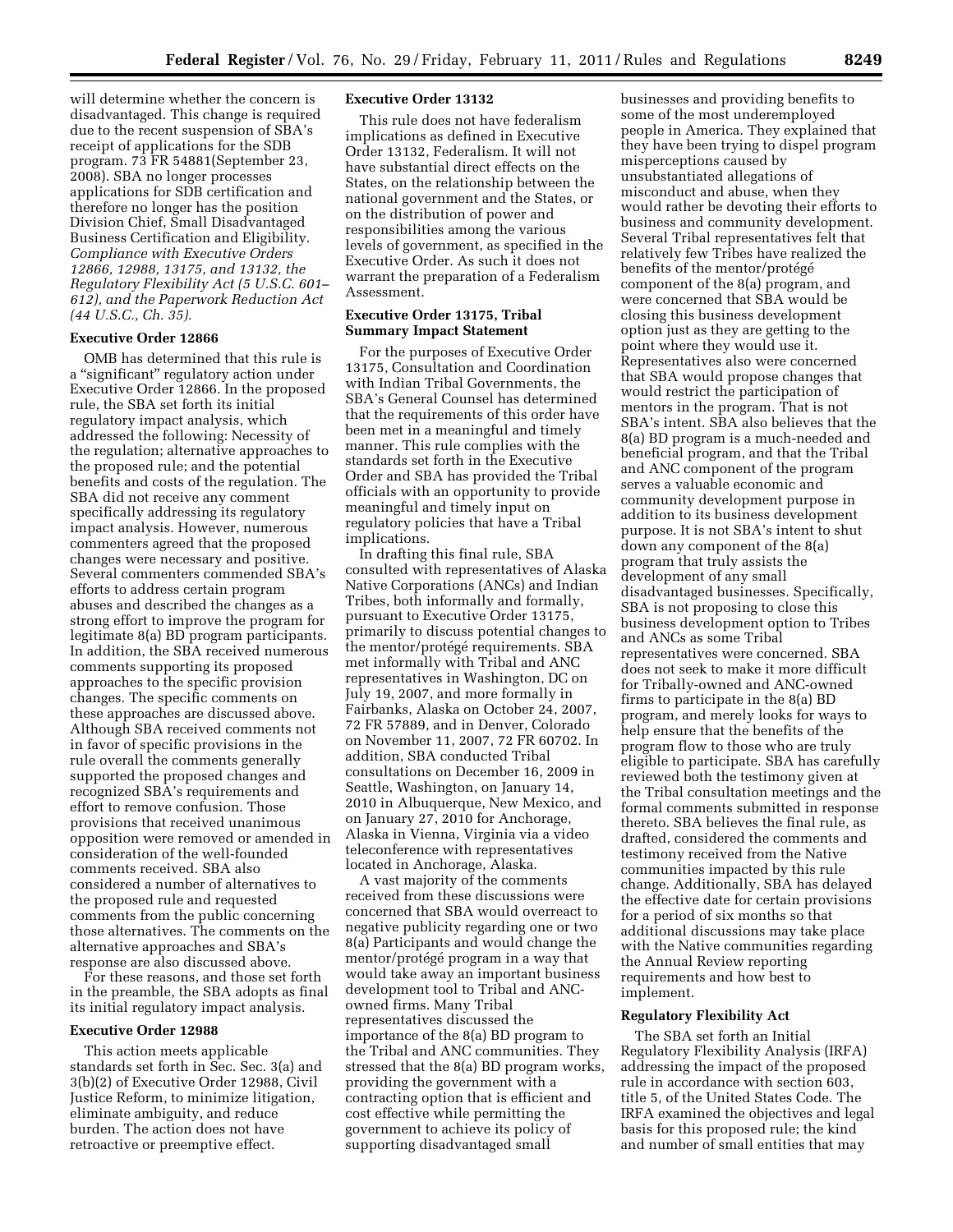be affected; the projected recordkeeping, reporting, and other requirements; whether there are any Federal rules that may duplicate, overlap, or conflict with this proposed rule; and whether there are any significant alternatives to this proposed rule.

SBA identified six specific provisions of the proposed rule which it anticipated may have a significant impact on a substantial number of small businesses. Those provisions were: (1) The provisions relating to joint ventures between protégé firms and their SBAapproved mentors; (2) the requirement that the disadvantaged manager of an 8(a) applicant or Participant must reside in the United States and spend part of every month physically present at the primary offices of the applicant or Participant; (3) the provision excluding qualified individual retirement accounts from an individual's net worth in determining economic disadvantage; (4) the provisions establishing objective criteria for determining economic disadvantage in terms of income and total assets; (5) the provision requiring SBA to early graduate a firm from the 8(a) program if the firm becomes large for the size standard corresponding to its primary NAICS code; and (6) the provisions relating to what size 8(a) Participants must annually submit either audited or reviewed financial statements to SBA.

SBA received a couple of comments directly addressing the IRFA and several comments discussing provisions of the proposed rule that addressed included subjects addressed in the IRFA. The SBA received a comment that correctly pointed out that the statement that the rule imposes no additional reporting requirement or recordkeeping requirements was inaccurate. This same commenter correctly pointed out that the Annual Review reporting requirement for Tribes is new. Several comments stated that SBA should consider the costs and burdens of the reporting and recordkeeping requirements for the Native owned firms and the consistency of the data.

SBA notes that Annual Review reporting and recordkeeping requirements are necessary to reduce fraud in the program and to ensure that the intended beneficiaries receive the benefits of the program and only eligible businesses participate. SBA's rule adopts methods and processes aimed at meeting these objectives, while also minimizing, as much as possible, the burden on small businesses.

In addition to public comments, the Office of Advocacy (Advocacy), an independent office within SBA, also provided comments on the proposed

rule. In the comments Advocacy commends SBA for its efforts in making necessary revisions to the 8(a) BD program rules, moving some of the internal practices to a regulatory framework, and recognizing cost burdens that 8(a) companies encounter in complying with the program requirements for audited financial statements. Advocacy supports SBA's changes to the economic disadvantage analysis and treatment of IRAs and applauded SBA's efforts to seek broad public input in this rulemaking. In addition to noting the positive aspects of the proposed rule, Advocacy also expressed concern with certain of the proposed changes which SBA addresses here.

#### **Residency Requirement**

In response to the comments SBA received regarding the physical presence requirement and as explained in the preamble above, SBA has removed the requirement from the final rule.

#### **Program Graduation**

Although Public Law 95–507 was the enabling statute for the 8(a) BD program, Public Law 100–656 specifically required graduation based on the economic disadvantaged condition only. *See* section 8(a)(6)(C)(ii) of the Small Business Act. Because the final rule as written is consistent with the Small Business Act as amended, SBA adopts the final rule.

#### **Administration of 8(a) Contracts**

SBA believes that Advocacy has misinterpreted the delegation of contract administration with the delegation of program administration. SBA does not delegate the administration of the 8(a) BD program to other agencies. The changes to § 124.512 address the delegation of contract administration, not program administration as suggested by Advocacy in its comments. SBA has historically delegated contract administration and contract execution to procuring agencies, but has maintained program administration responsibilities and the setting of policy with regard to the 8(a) BD program. Additionally, the FAR specifically addresses the delegation of contract execution authority from SBA to other procuring activities.

Nothing has changed with regard to the assistance provided by SBA to 8(a) BD program Participants as delivered through the Business Development Specialist serving as advocates and administering assistance.

#### **Requirements Relating to SDBs**

Advocacy objects to the change to allow ''part time companies'' to participate in the SDB program and suggests that SBA does not have the legal authority to change its definition of small business concern and the legislative history of the socially and economic disadvantaged programs does not seem to support or encourage the participation of part-time business owners. Although true for the 8(a) program (eligibility is based on the full time devotion of the disadvantaged individual(s) upon whom eligibility is based) for Small Disadvantaged Businesses the requirement is for an award to a small business concern owned and controlled by socially and economically disadvantaged individuals. SBA defines a small business as a business entity organized for profit, with a place of business located in the United States, and which operates primarily within the United States or which makes a significant contribution to the U.S. economy through payment of taxes or use of American products, materials or labor. *See* 13 CFR 121.105(a). The definition does not have a full time devotion requirement, consequently SBA believes a firm run part time by one or more socially and economically disadvantaged individuals meets this definition. If an agency determines that the SDB has the capability to perform a subcontract and that firm is owned and controlled by a socially and economically disadvantaged individual who manages the firm on a part time basis, in the SDB context, SBA believes the firm is eligible assuming the other eligibility criteria for SDB are met.

In response to Advocacy's recommendation that SBA conduct an economic impact analysis based on the concerns it raised, as addressed above, SBA does not believe it is necessary because in one instance SBA has made the recommended change and as for the remaining comments, Advocacy's interpretation and suggested results are not consistent with the actual application of the rule.

For these reasons, and the reasons set forth in the preamble, the SBA adopts the IRFA as final.

Finally, Advocacy recommended that SBA provide the public with an opportunity to review the comments from the regional hearings. SBA has summarized the comments received on the listening tour and has audio tapes of those hearing, but no transcripts. Someone seeking to listen to the tapes of one or more hearings may request SBA for such access.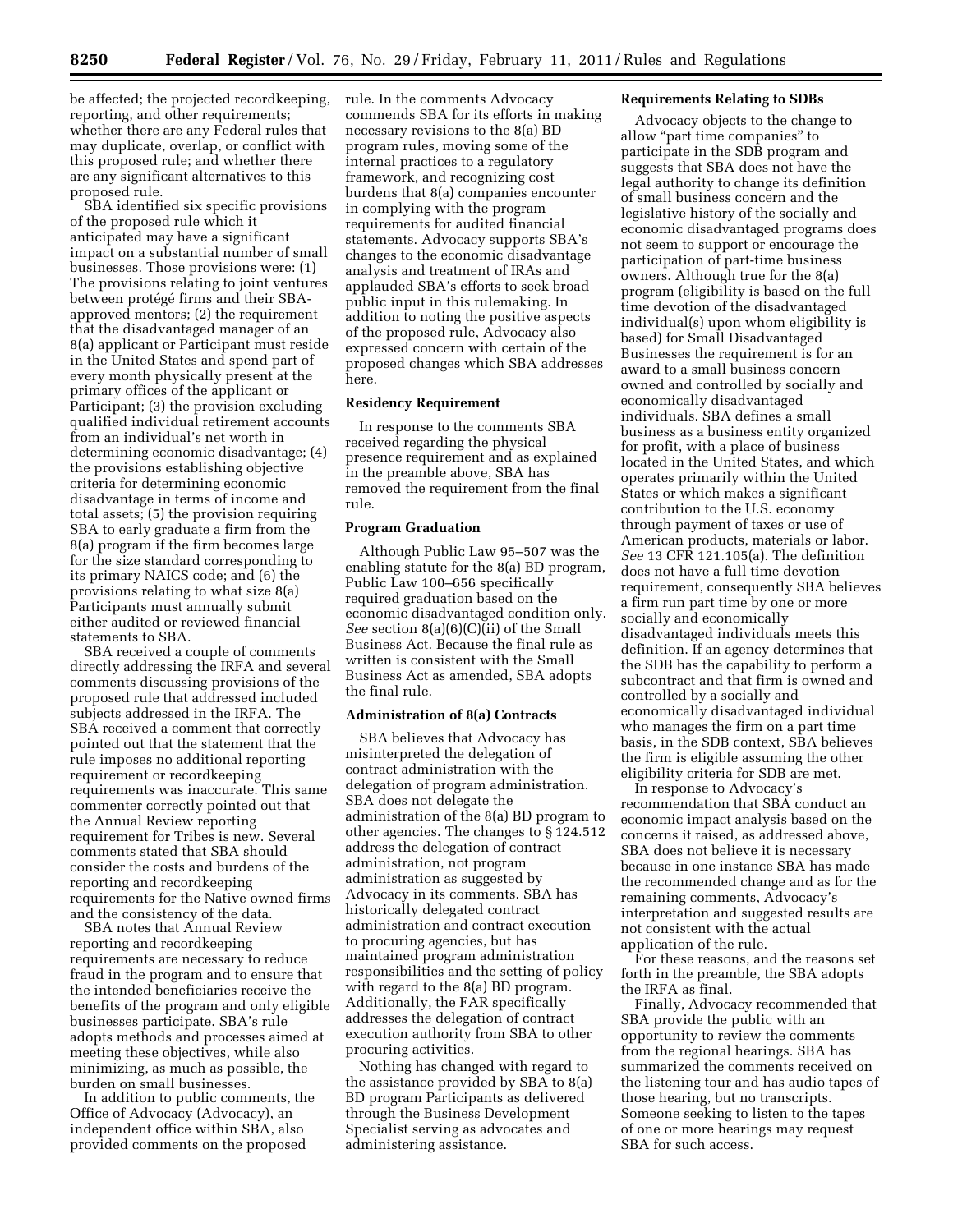#### **Paperwork Reduction Act**

For purposes of the Paperwork Reduction Act, 44 U.S.C. Chapter 35, SBA has determined that the rule imposes new reporting and recordkeeping requirements. Specifically, the final rule imposes a new requirement on each Participant owned by a Tribe, ANC, NHO, and CDC to submit information to SBA that evidences how participation in the 8(a) program has benefited the Tribal or native members and/or communities. This provision, as proposed in § 124.112(b)(8), required each Participant to report how its participation in the 8(a) BD program benefited the Tribal or native members and/or communities. In response to public comments on this requirement, SBA has decided that it would be less onerous on the 8(a) firms if the reporting requirement was at the parent corporation level as opposed to the individual firm level. In addition, because 124.112 relates to eligibility criteria and not reporting requirements, SBA has relocated this new requirement to a new § 124.604, to avoid any confusion as to the purpose for the information requested.

As discussed above, several commenters recommended that SBA delay implementation of this reporting requirement to allow affected firms additional time to gather and synthesize the data and for the Agency to analyze the requirement further. In response SBA has decided to delay implementation for a minimum of six months from the effective date of this final rule.

Although this reporting requirement was identified in the proposed rule, SBA unintentionally stated that there were no additional reporting or recordkeeping requirement resulting from this rule, and further did not submit the information collection to OMB for review and approval as required by the Paperwork Reduction Act, and OMB information collection regulations. In order to meet these requirements, SBA will publish a notice in the **Federal Register** to request comments on, among other things, the need for the information, who is expected to respond to the request for the information, and the estimated hour and cost burden on these respondents as a result of the requirement. This action will not impact implementation of the other aspects of the rule, since, in any event, implementation of the reporting requirement has been delayed for six months.

#### **List of Subjects**

*13 CFR Part 121* 

Administrative practice and procedure, Government procurement, Government property, Grant programs business, Individuals with disabilities, Loan programs—business, Reporting and recordkeeping requirements, Small businesses.

#### *13 CFR Part 124*

Administrative practice and procedures, Government procurement, Hawaiian natives, Indians—business and finance, Minority businesses, Reporting and recordkeeping requirements, Tribally-owned concerns, Technical assistance.

For the reasons set forth above, the Small Business Administration amends parts 121 and 124 of title 13 of the Code of Federal Regulations as follows:

#### **PART 121—SMALL BUSINESS SIZE REGULATIONS**

#### **Subpart A—Size Eligibility Provisions and Standards**

■ 1. The authority citation for part 121 continues to read as follows:

**Authority:** 15 U.S.C. 632, 634(b)(6), 636(b), 637(a), 644 and 662(5); and, Pub. L. 105–135, sec. 401 *et seq.,* 111 Stat. 2592.

■ 2. Amend § 121.103 as follows:

- $\blacksquare$  a. Revise paragraphs (b)(3) and (b)(6);
- b. Revise paragraph (h) introductory
- text; and

■ c. Revise paragraph (h)(3)(iii).

#### **§ 121.103 How does SBA determine affiliation?**

\* \* \* \* \*

(b) \* \* \*

(3) Business concerns which are part of an SBA approved pool of concerns for a joint program of research and development or for defense production as authorized by the Small Business Act are not affiliates of one another because of the pool.

\* \* \* \* \* (6) An 8(a) BD Participant that has an SBA-approved mentor/protégé agreement is not affiliated with a mentor firm solely because the protégé firm receives assistance from the mentor under the agreement. Similarly, a protégé firm is not affiliated with its mentor solely because the protégé firm receives assistance from the mentor under a Federal Mentor-Protégé program where an exception to affiliation is specifically authorized by statute or by SBA under the procedures set forth in § 121.903. Affiliation may be found in either case for other reasons.

\* \* \* \* \*

(h) *Affiliation based on joint ventures.*  A joint venture is an association of individuals and/or concerns with interests in any degree or proportion consorting to engage in and carry out no more than three specific or limitedpurpose business ventures for joint profit over a two year period, for which purpose they combine their efforts, property, money, skill, or knowledge, but not on a continuing or permanent basis for conducting business generally. This means that a specific joint venture entity generally may not be awarded more than three contracts over a two year period, starting from the date of the award of the first contract, without the partners to the joint venture being deemed affiliated for all purposes. Once a joint venture receives one contract, SBA will determine compliance with the three awards in two years rule for future awards as of the date of initial offer including price. As such, an individual joint venture may be awarded more than three contracts without SBA finding general affiliation between the joint venture partners where the joint venture had received two or fewer contracts as of the date it submitted one or more additional offers which thereafter result in one or more additional contract awards. The same two (or more) entities may create additional joint ventures, and each new joint venture entity may be awarded up to three contracts in accordance with this section. At some point, however, such a longstanding inter-relationship or contractual dependence between the same joint venture partners will lead to a finding of general affiliation between and among them. For purposes of this provision and in order to facilitate tracking of the number of contract awards made to a joint venture, a joint venture must be in writing and must do business under its own name, and it may (but need not) be in the form of a separate legal entity, and if it is a separate legal entity it may (but need not) be populated (*i.e.,* have its own separate employees). SBA may also determine that the relationship between a prime contractor and its subcontractor is a joint venture, and that affiliation between the two exists, pursuant to paragraph (h)(4) of this section.

*Example 1 to paragraph (h) introductory text.* Joint Venture AB has received two contracts. On April 2, Joint Venture AB submits an offer for Solicitation 1. On June 6, Joint Venture AB submits an offer for Solicitation 2. On July 13, Joint Venture AB submits an offer for Solicitation 3. In September, Joint Venture AB is found to be the apparent successful offeror for all three solicitations. Even though the award of the three contracts would give Joint Venture AB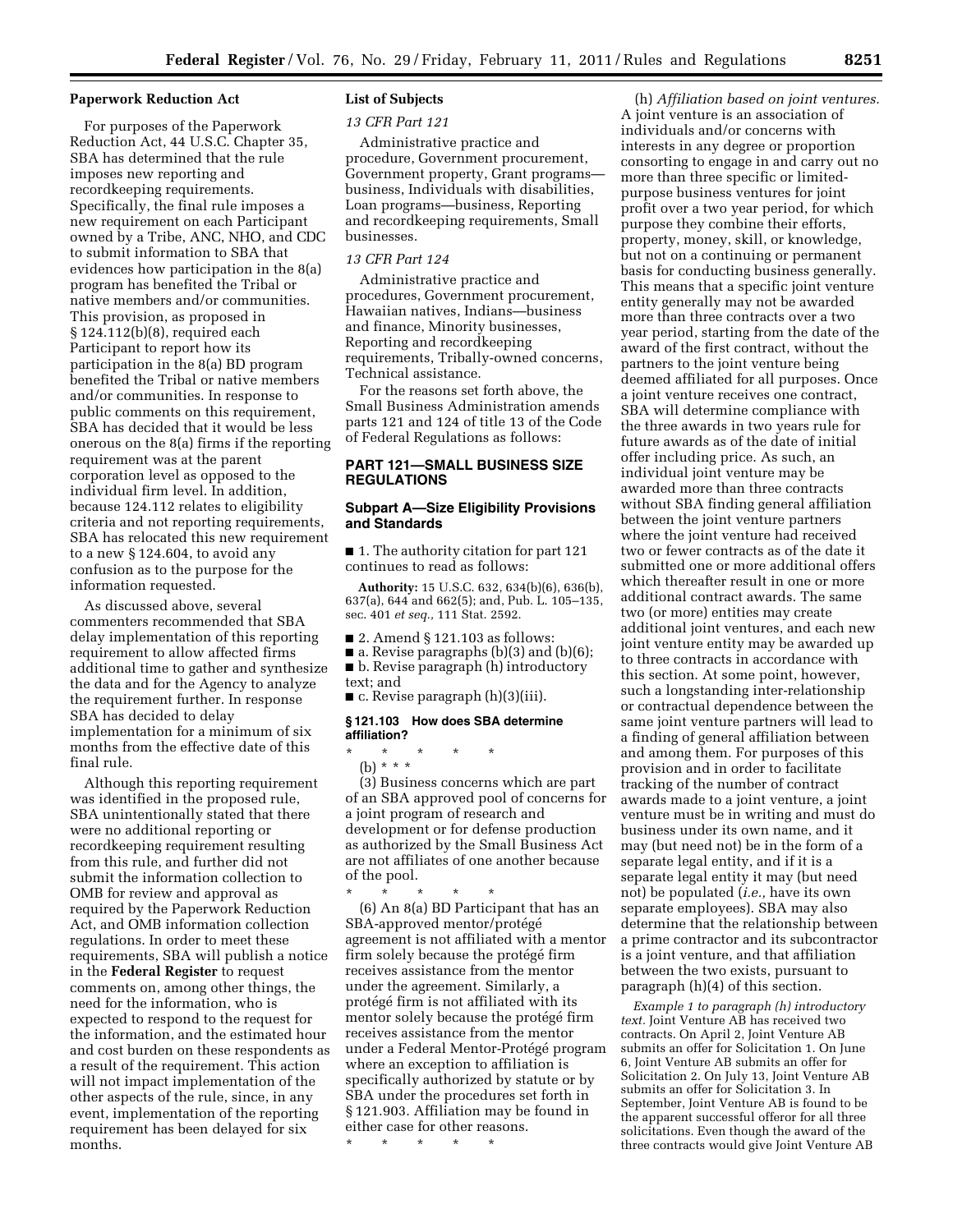a total of five contract awards, it could receive those awards without causing general affiliation between its joint venture partners because Joint Venture AB had not yet received three contract awards as of the dates of the offers for each of three solicitations at issue.

*Example 2 to paragraph (h) introductory text.* Joint Venture XY receives a contract on December 19, year 1. It may receive two additional contracts through December 19, year 3. On August 6, year 2, XY receives a second contract. It receives no other contract awards through December 19, year 3 and has submitted no additional offers prior to December 19, year 3. Because two years have passed since the date of the first contract award, after December 19, year 3, XY cannot receive an additional contract award. The individual parties to XY must form a new joint venture if they want to seek and be awarded additional contracts as a joint venture.

*Example 3 to paragraph (h) introductory text.* Joint Venture XY receives a contract on December 19, year 1. On May 22, year 2, XY submits an offer for Solicitation 1. On June 10, year 2, XY submits an offer for Solicitation 2. On June 19, year 2, XY receives a second contract responding to Solicitation 1. XY is not awarded a contract responding to Solicitation 2. On December 15, year 3, XY submits an offer for Solicitation 3. In January, XY is found to be the apparent successful offeror for Solicitation 3. XY is eligible for the contract award because compliance with the three awards in two years rule is determined as of the date of the initial offer including price, XY submitted its offer prior to December 19, year 3, and XY had not received three contract awards prior to its offer on December 15.

- \* \* \* \* \*
	- (3) \* \* \*

(iii) Two firms approved by SBA to be a mentor and protégé under § 124.520 of these regulations may joint venture as a small business for any Federal government prime contract or subcontract, provided the protégé qualifies as small for the size standard corresponding to the NAICS code assigned to the procurement and, for purposes of 8(a) sole source requirements, has not reached the dollar limit set forth in § 124.519 of these regulations. If the procurement is to be awarded through the 8(a) BD program, SBA must approve the joint venture pursuant to § 124.513. If the procurement is to be awarded other than through the 8(a) BD program (*e.g.,* small business set aside, HUBZone set aside), SBA need not approve the joint venture prior to award, but if the size status of the joint venture is protested, the provisions of §§ 124.513(c) and (d) will apply. This means that the joint venture must meet the requirements of §§ 124.513(c) and (d) in order to receive the exception to affiliation authorized by this paragraph. In either case, after

contract performance is complete, the 8(a) partner to the joint venture must submit a report to its servicing SBA district office explaining how the applicable performance of work requirements were met for the contract.

■ 3. Amend § 121.402(b) by revising the last sentence and adding a new sentence at the end thereof to read as follows:

#### **§ 121.402 What size standards are applicable to Federal Government contracting programs?**

\* \* \* \* \*

\* \* \* \* \*

\* \* \* \* \*

(b) \* \* \* Acquisitions for supplies must be classified under the appropriate manufacturing or supply NAICS code, not under a wholesale trade or retail trade NAICS code. A concern that submits an offer or quote for a contract where the NAICS code assigned to the contract is one for supplies, and furnishes a product it did not itself manufacture or produce, is categorized as a nonmanufacturer and deemed small if it meets the requirements set forth in § 121.406(b).

 $\blacksquare$  4. Amend § 121.404 by adding a new paragraph (g)(4) to read as follows:

#### **§ 121.404 When does SBA determine the size status of a business concern?**  \* \* \* \* \*

(g) \* \* \*

(4) If during contract performance a subcontractor performs primary and vital requirements of a contract, the contractor and its ostensible subcontractor will be treated as joint venturers. *See* § 121.103(h)(4). If the two firms exceed the applicable size standard in the aggregate, the contractor cannot continue to certify as small for that contract or for any task order under that contract.

\* \* \* \* \*

■ 5. Amend § 121.406 as follows:

■ a. Revise the section heading and paragraphs (a) introductory text, and  $(a)(1);$ 

 $\blacksquare$  b. Revise paragraph (b)(1) introductory text;

■ c. Remove the word "and" at the end of paragraph (b)(1)(ii);

■ d. Revise paragraph (b)(1)(iii);

 $\blacksquare$  e. Add a new paragraph (b)(1)(iv);  $\blacksquare$  f. Redesignate paragraphs (b)(3), (b)(4) and  $(b)(5)$  as paragraphs  $(b)(5)$ ,  $(b)(6)$ , and (b)(7), respectively, and add new

paragraphs (b)(3) and (b)(4); and ■ g. Revise newly redesignated paragraph (b)(6) to read as follows:

**§ 121.406 How does a small business concern qualify to provide manufactured products or other supply items under a small business set-aside, service-disabled veteran-owned small business set-aside, WOSB or EDWOSB set-aside, or 8(a) contract?** 

(a) *General.* In order to qualify as a small business concern for a small business set-aside, service-disabled veteran-owned small business set-aside, WOSB or EDWOSB set-aside, or 8(a) contract to provide manufactured products or other supply items, an offeror must either:

(1) Be the manufacturer or producer of the end item being procured (and the end item must be manufactured or produced in the United States); or

\* \* \* \* \* (b) *\* \* \** 

(1) A firm may qualify as a small business concern for a requirement to provide manufactured products or other supply items as a nonmanufacturer if it: \* \* \* \* \*

(iii) Takes ownership or possession of the item(s) with its personnel, equipment or facilities in a manner consistent with industry practice; and

(iv) Will supply the end item of a small business manufacturer, processor or producer made in the United States, or obtains a waiver of such requirement pursuant to paragraph (b)(5) of this section.

\* \* \* \* \* (3) The nonmanufacturer rule applies only to procurements that have been assigned a manufacturing or supply NAICS code. The nonmanufacturer rule does not apply to contracts that have been assigned a service, construction, or specialty trade construction NAICS code.

(4) The nonmanufacturer rule applies only to the supply component of a requirement classified as a manufacturing or supply contract. If a requirement is classified as a service contract, but also has a supply component, the nonmanufacturer rule does not apply to the supply component of the requirement.

*Example 1 to paragraph (b)(4).* A procuring agency seeks to acquire computer integration and maintenance services. Included within that requirement, the agency also seeks to acquire some computer hardware. If the procuring agency determines that the principal nature of the procurement is services and classifies the procurement as a services procurement, the nonmanufacturer rule does not apply to the computer hardware portion of the requirement. This means that while a contractor must meet the applicable performance of work requirement set forth in § 125.6 for the services portion of the contract, the contractor does not have to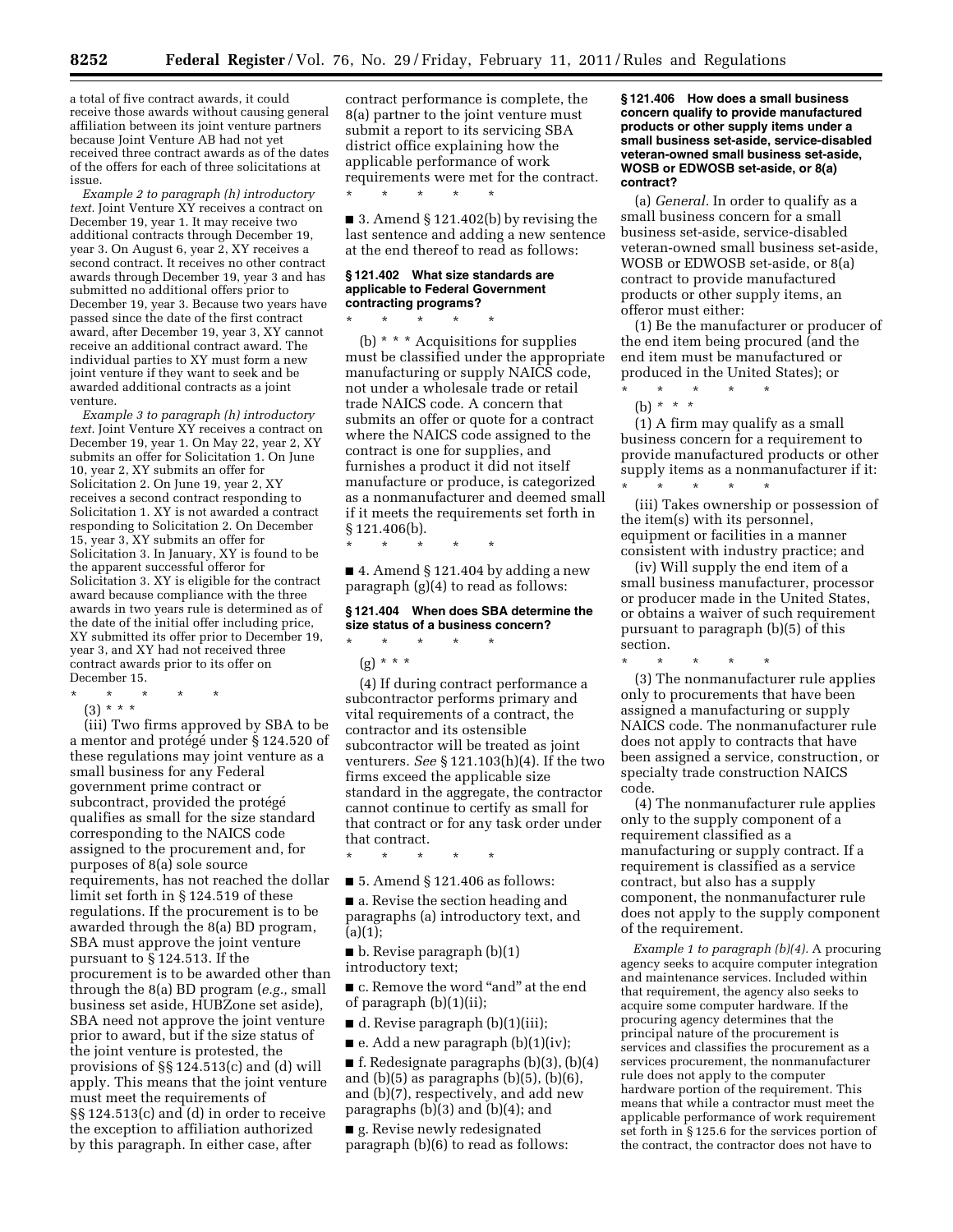supply the computer hardware of a small business manufacturer.

*Example 2 to paragraph (b)(4).* A procuring agency seeks to acquire computer hardware, as well as computer integration and maintenance services. If the procuring agency determines that the principal nature of the procurement is for supplies and classifies the procurement as a supply procurement, the nonmanufacturer rule applies to the computer hardware portion of the requirement. A firm seeking to qualify as a small business nonmanufacturer must supply the computer hardware manufactured by a small business. Because the requirement is classified as a supply contract, the contractor does not have to meet the performance of work requirement set forth in § 125.6 for the services portion of the contract.

\* \* \* \* \*

(6) The two waiver possibilities identified in paragraph (b)(5) of this section are called "individual" and ''class'' waivers respectively, and the procedures for requesting and granting them are contained in § 121.1204. \* \* \* \* \*

■ 6. Amend § 121.1001(b) by adding a new paragraph (b)(10) at the end thereof to read as follows:

#### **§ 121.1001 Who may initiate a size protest or request a formal size determination?**

\* \* \* \* \*

(b) \* \* \*

(10) The SBA Inspector General may request a formal size determination with respect to any of the programs identified in paragraph (b) of this section.

#### **PART 124—8(A) BUSINESS DEVELOPMENT/SMALL DISADVANTAGED BUSINESS STATUS DETERMINATIONS**

■ 7. The authority citation for part 124 is revised to read as follows:

**Authority:** 15 U.S.C. 634(b)(6), 636(j), 637(a), 637(d) and Pub. L. 99–661, Pub. L. 100–656, sec. 1207, Pub. L. 101–37, Pub. L. 101–574, section 8021, Pub. L. 108–87, and 42 U.S.C. 9815.

#### **§§ 124.110, 124.111, 124.502, 124,503, 124.505, 124.507, 124.513, 124.514, 124.515, 124.517, 124.519, and 124.1002 [Amended]**

■ 8. Remove the term "Standard Industrial Classification'' in § 124.1002(b)(1) and add, in its place the term ''North American Industry Classification System''; and remove the term "SIC" and add, in its place, the term "NAICS," in the following places:  $\blacksquare$  a. § 124.110(c);

- $\blacksquare$  b. § 124.111(d);
- c. § 124.502(c)(3);
- d. § 124.503(b) introductory text;
- $\blacksquare$  e. § 124.503(b)(1);
- f. § 124.503(b)(2);
- $\blacksquare$  g. § 124.503(c)(1)(iii);
- $\bar{h}$ . § 124.503(g)(3);
- $\blacksquare$  i. § 124.505(a)(3);  $\blacksquare$  j. § 124.507(b)(2)(i); ■ k. § 124.513(b)(1) introductory text,  $(b)(1)(i)$ , and  $(b)(1)(ii)(A)$ ;  $\blacksquare$  l. § 124.513(b)(2);  $\blacksquare$  m. § 124.513(b)(3);  $\blacksquare$  n. § 124.514(a)(1);  $\blacksquare$  o. § 124.515(d);  $\blacksquare$  p. § 124.517(d)(1);  $\blacksquare$  q. § 124.517(d)(2);  $\blacksquare$  r. § 124.519(a)(1);  $\blacksquare$  s. § 124.519(a)(2);
- t. § 124.1002 (b)(1)(i), and (b)(1)(ii); and
- $\blacksquare$  u. § 124.1002(f)(3).
- 9. Revise § 124.2 to read as follows:

#### **§ 124.2 What length of time may a business participate in the 8(a) BD program?**

A Participant receives a program term of nine years from the date of SBA's approval letter certifying the concern's admission to the program. The Participant must maintain its program eligibility during its tenure in the program and must inform SBA of any changes that would adversely affect its program eligibility. The nine year program term may be shortened only by termination, early graduation (including voluntary early graduation) or voluntary withdrawal as provided for in this subpart.

 $\blacksquare$  10. Amend § 124.3 as follows: ■ a. By amending the definition of "Alaska Native" by adding in the first sentence, the phrase ", as defined by the Alaska Native Claims Settlement Act (43 U.S.C. 1602)," before the word "means"; ■ b. By adding a definition of ''NAICS code'';

■ c. By revising the definitions of ''Primary industry classification'' and ''Same or similar line of business,''; and ■ d. By adding a definition of the term "Regularly maintains an office" to read

as follows: **§ 124.3 What definitions are important in** 

## **the 8(a) BD program?**

\* \* \* \* \* *NAICS code* means North American Industry Classification System code. \* \* \* \* \*

*Primary industry classification* means the six digit North American Industry Classification System (NAICS) code designation which best describes the primary business activity of the 8(a) BD applicant or Participant. The NAICS code designations are described in the North American Industry Classification System book published by the U.S. Office of Management and Budget. SBA utilizes § 121.107 of this chapter in determining a firm's primary industry classification. A Participant may change its primary industry classification where it can demonstrate to SBA by clear evidence that the majority of its total revenues during a two-year period have evolved from one NAICS code to another.

\* \* \* \* \* *Regularly maintains an office* means conducting business activities as an ongoing business concern from a fixed location on a daily basis. The best evidence of the regular maintenance of an office is documentation that shows that third parties routinely transact business with a Participant at a location within a particular geographical area. Such evidence includes lease agreements, payroll records, advertisements, bills, correspondence, and evidence that the Participant has complied with all local requirements concerning registering, licensing, or filing with the State or County where the place of business is located. Although a firm would generally be required to have a license to do business in a particular location in order to ''regularly maintain an office'' there, the firm would not be required to have an additional construction license or other specific type of license in order to regularly maintain an office.

*Same or similar line of business*  means business activities within the same four-digit ''Industry Group'' of the NAICS Manual as the primary industry classification of the applicant or Participant. The phrase "same business" area'' is synonymous with this definition.

\* \* \* \* \*

 $\blacksquare$  11. Add § 124.4 to read as follows:

#### **§ 124.4 What restrictions apply to fees for applicant and Participant representatives?**

(a) The compensation received by any packager, agent or representative of an 8(a) applicant or Participant for assisting the applicant in obtaining 8(a) certification or for assisting the Participant in obtaining 8(a) contracts, or any other assistance to support program participation, must be reasonable in light of the service(s) performed by the packager, agent or representative.

(b) In assisting a Participant obtain one or more 8(a) contracts, a packager, agent or representative cannot receive a fee that is a percentage of the gross contract value.

(c) For good cause, the AA/BD may initiate proceedings to suspend or revoke a packager's, agent's or representative's privilege to assist applicants obtain 8(a) certification, assist Participants obtain 8(a) contracts, or any other assistance to support program participation. Good cause is defined in § 103.4 of these regulations.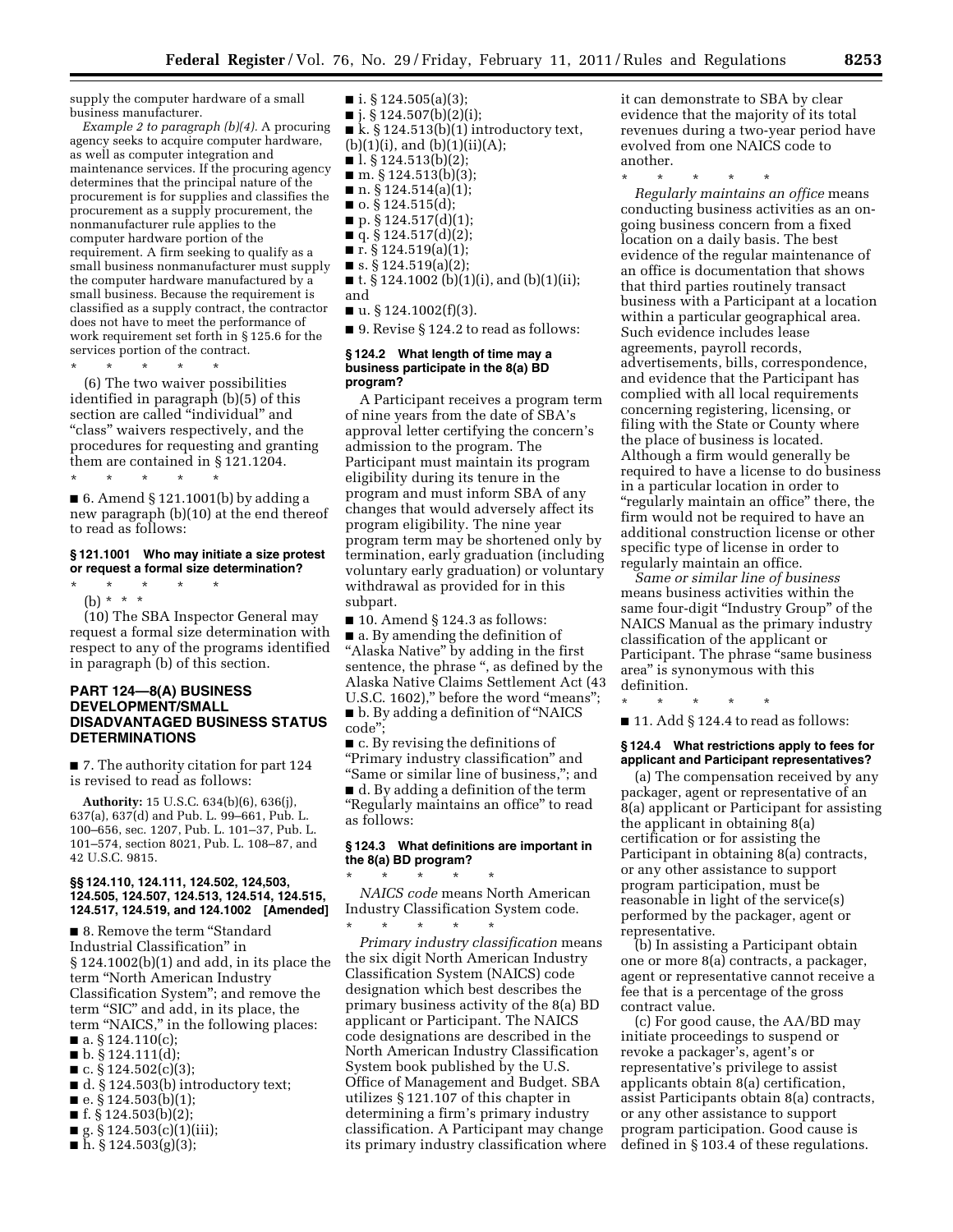(1) The AA/BD may send a show cause letter requesting the agent or representative to demonstrate why the agent or representative should not be suspended or proposed for revocation, or may immediately send a written notice suspending or proposing revocation, depending upon the evidence in the administrative record. The notice will include a discussion of the relevant facts and the reason(s) why the AA/BD believes that good cause exists.

(2) Unless the AA/BD specifies a different time in the notice, the agent or representative must respond to the notice within 30 days of the date of the notice with any facts or arguments showing why good cause does not exist. The agent or representative may request additional time to respond, which the AA/BD may grant in his or her discretion.

(3) After considering the agent's or representative's response, the AA/BD will issue a final determination, setting forth the reasons for this decision and, if a suspension continues to be effective or a revocation is implemented, the term of the suspension or revocation.

(d) The AA/BD may refer a packager, agent, or other representative to SBA's Suspension and Debarment Official for possible Government-wide suspension or debarment where appropriate, including where it appears that the packager, agent or representative assisted an applicant to or Participant in the 8(a) BD program submit information to SBA that the packager, agent or representative knew was false or materially misleading.

■ 12. Revise § 124.101 to read as follows:

#### **§ 124.101 What are the basic requirements a concern must meet for the 8(a) BD program?**

Generally, a concern meets the basic requirements for admission to the 8(a) BD program if it is a small business which is unconditionally owned and controlled by one or more socially and economically disadvantaged individuals who are of good character and citizens of and residing in the United States, and which demonstrates potential for success.

■ 13. Amend § 124.102 by redesignating paragraph (a) as paragraph (a)(1), and by adding a new paragraph (a)(2) to read as follows:

#### **§ 124.102 What size business is eligible to participate in the 8(a) BD program?**

 $(a)(1) * * * *$ 

(2) In order to remain eligible to participate in the 8(a) BD program after certification, a firm must generally

remain small for its primary industry classification, as adjusted during the program. SBA may graduate a Participant prior to the expiration of its program term where the firm exceeds the size standard corresponding to its primary NAICS code, as adjusted, for three successive program years, unless the firm demonstrates that through its growth and development its primary industry is changing, pursuant to the criteria described in 13 CFR 121.107, to a related secondary NAICS code that is contained in its most recently approved business plan. The firm's business plan must contain specific targets, objectives, and goals for its continued growth and development under its new primary industry.

\* \* \* \* \*

#### **§ 124.103 [Amended]**

■ 14. Amend § 124.103(b)(1) by removing the parenthetical ''(American Indians, Eskimos, Aleuts, or Native Hawaiians)'' and by adding in its place, the parenthetical ''(Alaska Natives, Native Hawaiians, or enrolled members of a Federally or State recognized Indian Tribe)''.

■ 15. Amend § 124.104 as follows:

 $\blacksquare$  a. Revise paragraph (b)(2);

■ b. Revise paragraph (c), introductory text;

■ c. Redesignate paragraph (c)(2)(ii) as paragraph (c)(2)(iv), and add new paragraphs (c)(2)(ii) and (c)(2)(iii); and ■ d. Add new paragraphs (c)(3) and (c)(4) to read as follows:

#### **§ 124.104 Who is economically disadvantaged?**

\* \* \* \* \*

(b) \* \* \*

(2) When married, an individual claiming economic disadvantage must submit separate financial information for his or her spouse, unless the individual and the spouse are legally separated. SBA will consider a spouse's financial situation in determining an individual's access to credit and capital where the spouse has a role in the business (*e.g.,* an officer, employee or director) or has lent money to, provided credit support to, or guaranteed a loan of the business. SBA does not take into consideration community property laws when determining economic disadvantage.

\* \* \* \* \*

(c) *Factors to be considered.* In considering diminished capital and credit opportunities, SBA will examine factors relating to the personal financial condition of any individual claiming disadvantaged status, including income for the past three years (including

bonuses and the value of company stock received in lieu of cash), personal net worth, and the fair market value of all assets, whether encumbered or not. An individual who exceeds any one of the thresholds set forth in this paragraph for personal income, net worth or total assets will generally be deemed to have access to credit and capital and not economically disadvantaged.<br>\* \* \* \* \* \* \* \*

\* \* \* \* \*

(2) \* \* \*

(ii) Funds invested in an Individual Retirement Account (IRA) or other official retirement account that are unavailable to an individual until retirement age without a significant penalty will not be considered in determining an individual's net worth. In order to properly assess whether funds invested in a retirement account may be excluded from an individual's net worth, the individual must provide information about the terms and restrictions of the account to SBA and certify that the retirement account is legitimate.

(iii) Income received from an applicant or Participant that is an S corporation, limited liability company (LLC) or partnership will be excluded from an individual's net worth where the applicant or Participant provides documentary evidence demonstrating that the income was reinvested in the firm or used to pay taxes arising in the normal course of operations of the firm. Losses from the S corporation, LLC or partnership, however, are losses to the company only, not losses to the individual, and cannot be used to reduce an individual's net worth.

\* \* \* \* \*

(3) *Personal income for the past three years.* (i) If an individual's adjusted gross income averaged over the three years preceding submission of the 8(a) application exceeds \$250,000, SBA will presume that such individual is not economically disadvantaged. For continued 8(a) BD eligibility, SBA will presume that an individual is not economically disadvantaged if his or her adjusted gross income averaged over the three preceding years exceeds \$350,000. The presumption may be rebutted by a showing that this income level was unusual and not likely to occur in the future, that losses commensurate with and directly related to the earnings were suffered, or by evidence that the income is not indicative of lack of economic disadvantage.

(ii) Income received from an applicant or Participant that is an S corporation, LLC or partnership will be excluded from an individual's income where the applicant or Participant provides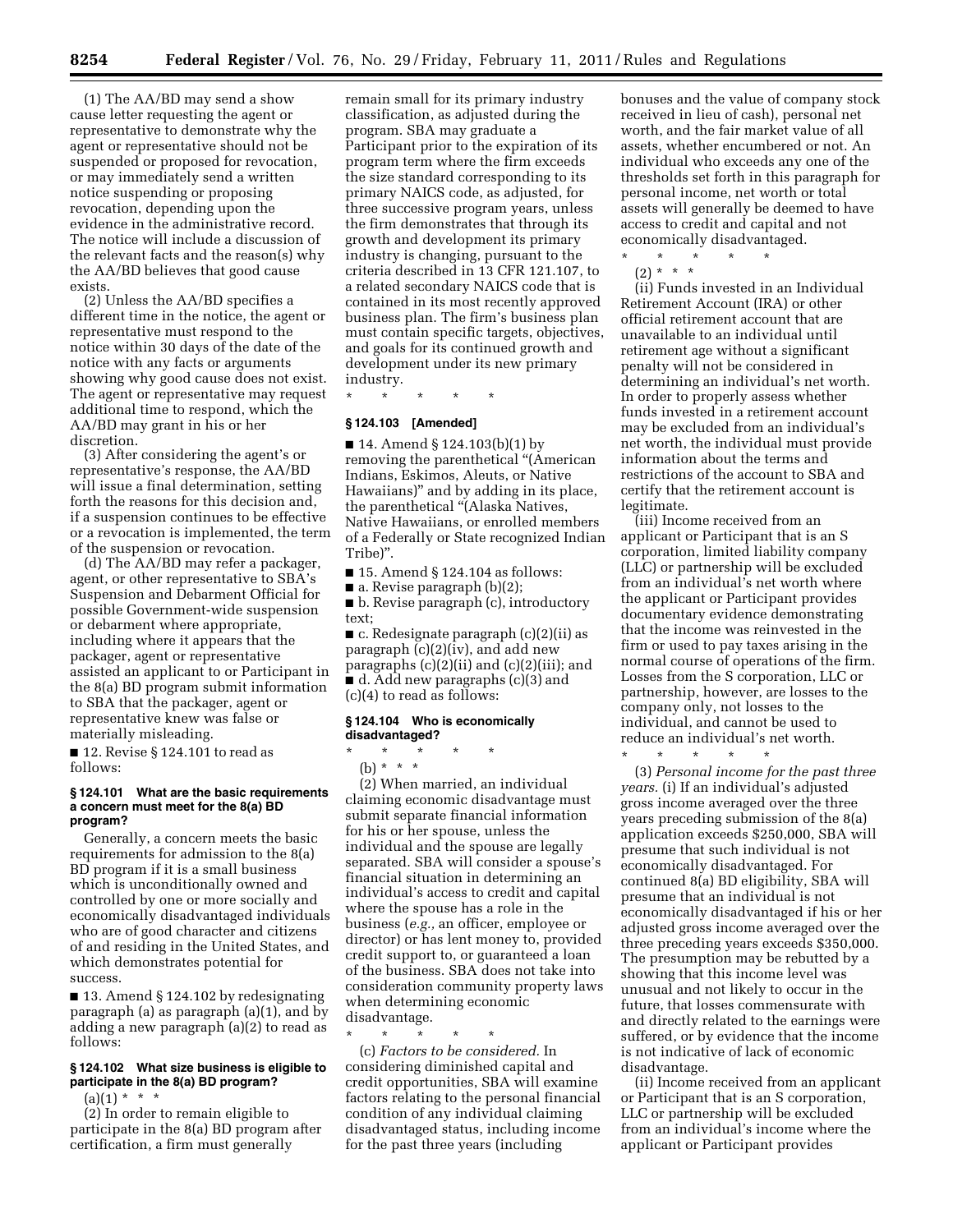documentary evidence demonstrating that the income was reinvested in the firm or used to pay taxes arising in the normal course of operations of the firm. Losses from the S corporation, LLC or partnership, however, are losses to the company only, not losses to the individual, and cannot be used to reduce an individual's personal income.

(4) *Fair market value of all assets.* An individual will generally not be considered economically disadvantaged if the fair market value of all his or her assets (including his or her primary residence and the value of the applicant/Participant firm) exceeds \$4 million for an applicant concern and \$6 million for continued 8(a) BD eligibility. The only assets excluded from this determination are funds excluded under paragraph (c)(2)(ii) of this section as being invested in a qualified IRA account.

■ 16. Amend § 124.105 by revising paragraphs (g) and (h)(2) to read as follows:

#### **§ 124.105 What does it mean to be unconditionally owned by one or more disadvantaged individuals?**

\* \* \* \* \* (g) *Ownership of another Participant in the same or similar line of business.*  (1) An individual may not use his or her disadvantaged status to qualify a concern if that individual has an immediate family member who is using or has used his or her disadvantaged status to qualify another concern for the 8(a) BD program. The AA/BD may waive this prohibition if the two concerns have no connections, either in the form of ownership, control or contractual relationships, and provided the individual seeking to qualify the second concern has management and technical experience in the industry. Where the concern seeking a waiver is in the same or similar line of business as the current or former 8(a) concern, there is a presumption against granting the waiver. The applicant must provide clear and compelling evidence that no connection exists between the two firms.

(2) If the AA/BD grants a waiver under paragraph (g)(1) of this section, SBA will, as part of its annual review, assess whether the firm continues to operate independently of the other current or former 8(a) concern of an immediate family member. SBA may initiate proceedings to terminate a firm for which a waiver was granted from further participation in the 8(a) BD program if it is apparent that there are connections between the two firms that were not disclosed to the AA/BD when the waiver was granted or that came into

existence after the waiver was granted. SBA may also initiate termination proceedings if the firm begins to operate in the same or similar line of business as the current or former 8(a) concern of the immediate family member and the firm did not operate in the same or similar line of business at the time the waiver was granted.

 $(h) * * * *$ 

(2) A non-Participant concern in the same or similar line of business or a principal of such concern may not own more than a 10 percent interest in a Participant that is in the developmental stage or more than a 20 percent interest in a Participant in a transitional stage of the program, except that a former Participant or a principal of a former Participant (except those that have been terminated from 8(a) BD program participation pursuant to §§ 124.303 and 124.304) may have an equity ownership interest of up to 20 percent in a current Participant in the developmental stage of the program or up to 30 percent in a transitional stage Participant, in the same or similar line of business.

 $\blacksquare$  17. Amend § 124.106 by revising paragraph (a)(2), and paragraph (e), introductory text, and by adding a new paragraph (h) to read as follows:

#### **§ 124.106 When do disadvantaged individuals control an applicant or Participant?**

\* \* \* \* \*

\* \* \* \* \*

(a) \* \* \* (2) A disadvantaged full-time manager must hold the highest officer position (usually President or Chief Executive Officer) in the applicant or Participant and be physically located in the United States.

\* \* \* \* \* (e) Non-disadvantaged individuals may be involved in the management of an applicant or Participant, and may be stockholders, partners, limited liability members, officers, and/or directors of the applicant or Participant. However, no non-disadvantaged individual or immediate family member may:

\* \* \* \* \* (h) Notwithstanding the provisions of this section requiring a disadvantaged owner to control the daily business operations and long-term strategic planning of an 8(a) BD Participant, where a disadvantaged individual upon whom eligibility is based is a reserve component member in the United States military who has been called to active duty, the Participant may elect to designate one or more individuals to control the Participant on behalf of the disadvantaged individual during the

active duty call-up period. If such an election is made, the Participant will continue to be treated as an eligible 8(a) Participant and no additional time will be added to its program term. Alternatively, the Participant may elect to suspend its 8(a) BD participation during the active duty call-up period pursuant to §§ 124.305(h)(1)(ii) and 124.305(h)(4).

■ 18. Amend § 124.108 by revising paragraph (a)(1) and removing paragraph (f) to read as follows:

#### **§ 124.108 What other eligibility requirements apply for individuals or businesses?**

 $(a) * * * *$ 

(1) If during the processing of an application, adverse information is obtained from the applicant or a credible source regarding possible criminal conduct by the applicant or any of its principals, SBA will suspend further processing of the application and refer it to SBA's Office of Inspector General (OIG) for review. If SBA does not hear back from OIG within 45 days, SBA will coordinate with OIG a suitable date to recommence the processing of the application. The AA/BD will consider any findings of the OIG when evaluating the application.

\* \* \* \* \*

 $\blacksquare$  19. Amend § 124.109 by revising paragraphs (b) introductory text,  $(c)(3)(i)$ ,  $(c)(3)(ii)$ ,  $(c)(4)(i)$  introductory text,  $(c)(4)(i)(B)$ , and  $(c)(6)$  to read as follows:

#### **§ 124.109 Do Indian Tribes and Alaska Native Corporations have any special rules for applying to the 8(a) program?**

\* \* \* \* \* (b) *Tribal eligibility.* In order to qualify a concern which it owns and controls for participation in the 8(a) BD program, an Indian Tribe must establish its own economic disadvantaged status under paragraph (b)(2) of this section. Once an Indian Tribe establishes that it is economically disadvantaged in connection with the application for one Tribally-owned firm, it need not reestablish such status in order to have other businesses that it owns certified for 8(a) BD program participation, unless specifically requested to do so by the AA/BD. An Indian Tribe may request to meet with SBA prior to submitting an application for 8(a) BD participation for its first applicant firm to better understand what SBA requires for it to establish economic disadvantage. Each Tribally-owned concern seeking to be certified for 8(a) BD participation must comply with the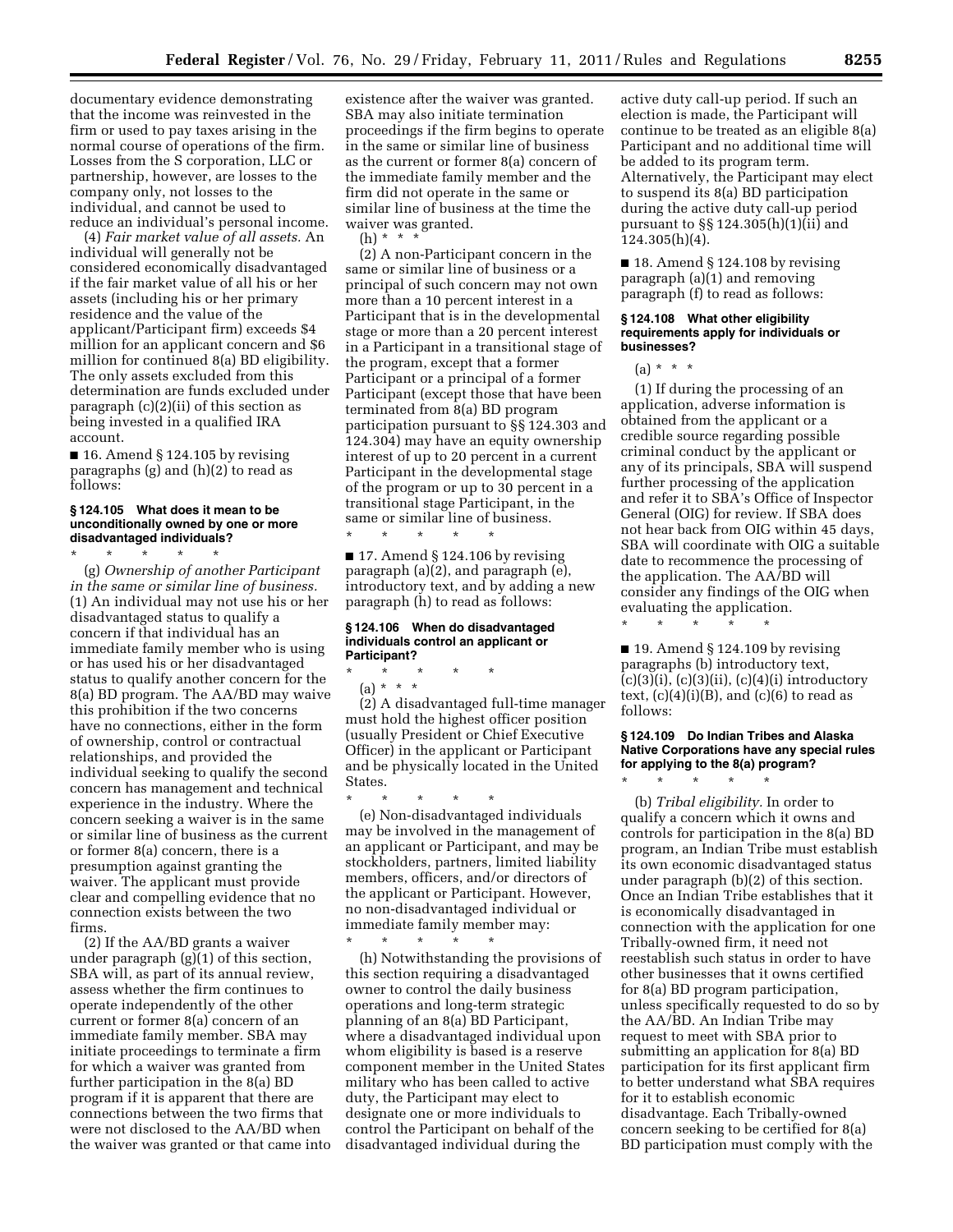provisions of paragraph (c) of this section.

- (c) \* \* \*
- $(3) * * * *$

(i) For corporate entities, a Tribe must unconditionally own at least 51 percent of the voting stock and at least 51 percent of the aggregate of all classes of stock. For non-corporate entities, a Tribe must unconditionally own at least a 51 percent interest.

(ii) A Tribe may not own 51% or more of another firm which, either at the time of application or within the previous two years, has been operating in the 8(a) program under the same primary NAICS code as the applicant. A Tribe may, however, own a Participant or other applicant that conducts or will conduct secondary business in the 8(a) BD program under the NAICS code which is the primary NAICS code of the applicant concern. In addition, once an applicant is admitted to the 8(a) BD program, it may not receive an 8(a) sole source contract that is a follow-on contract to an 8(a) contract that was performed immediately previously by another Participant (or former Participant) owned by the same Tribe. For purposes of this paragraph, the same primary NAICS code means the six digit NAICS code having the same corresponding size standard. \* \* \* \* \*

 $(4) * * * *$ 

(i) The management and daily business operations of a Tribally-owned concern must be controlled by the Tribe. The Tribally-owned concern may be controlled by the Tribe through one or more individuals who possess sufficient management experience of an extent and complexity needed to run the concern, or through management as follows:

\* \* \* \* \*

(B) Management may be provided by non-Tribal members if the concern can demonstrate that the Tribe can hire and fire those individuals, that it will retain control of all management decisions common to boards of directors, including strategic planning, budget approval, and the employment and compensation of officers, and that a written management development plan exists which shows how Tribal members will develop managerial skills sufficient to manage the concern or similar Tribally-owned concerns in the future.

\* \* \* \* \*

(6) *Potential for success.* A Triballyowned applicant concern must possess reasonable prospects for success in competing in the private sector if

admitted to the 8(a) BD program. A Tribally-owned applicant may establish potential for success by demonstrating that:

(i) It has been in business for at least two years, as evidenced by income tax returns (individual or consolidated) for each of the two previous tax years showing operating revenues in the primary industry in which the applicant is seeking 8(a) BD certification; or

(ii) The individual(s) who will manage and control the daily business operations of the firm have substantial technical and management experience, the applicant has a record of successful performance on contracts from governmental or nongovernmental sources in its primary industry category, and the applicant has adequate capital to sustain its operations and carry out its business plan as a Participant; or

(iii) The Tribe has made a firm written commitment to support the operations of the applicant concern and it has the financial ability to do so.

\* \* \* \* \* ■ 20. Amend § 124.110 as follows: ■ a. Redesignate paragraphs (c), (d) and (e) as paragraphs (e), (f) and (g), respectively;

■ b. Add new paragraphs (c) and (d); ■ c. Add two new sentences to the end of newly designated paragraph (e); and ■ d. Revise newly designated paragraph (g).

#### **§ 124.110 Do Native Hawaiian Organizations have any special rules for applying to the 8(a) BD program?**

\* \* \* \* \* (c) An NHO must establish that it is economically disadvantaged and that its business activities will principally benefit Native Hawaiians.

(1) To determine whether an NHO is economically disadvantaged, SBA considers the individual economic status of the NHO's members. The majority of an NHO's members must qualify as economically disadvantaged under § 124.104. For the first 8(a) applicant owned by a particular NHO, individual NHO members must meet the same initial eligibility economic disadvantage thresholds as individuallyowned 8(a) applicants. For any additional 8(a) applicant owned by the NHO, individual NHO members must meet the economic disadvantage thresholds for continued 8(a) eligibility. If the NHO has no members, then a majority of the members of the board of directors must qualify as economically disadvantaged. If there are members and a board of directors, only a majority of the members must be economically disadvantaged.

(2) An NHO should describe any activities that it has done to benefit Native Hawaiians at the time its NHOowned firm applies to the 8(a) BD program. In addition, the NHO must include statements in its bylaws or operating agreements identifying the benefits Native Hawaiians will receive from the NHO. The NHO must have a detailed plan that shows how revenue earned by the NHO will principally benefit Native Hawaiians. As part of an annual review conducted for an NHOowned Participant, SBA will review how the NHO is fulfilling its obligation to principally benefit Native Hawaiians.

(d) An NHO must control the applicant or Participant firm. To establish that it is controlled by an NHO, an applicant or Participant must demonstrate that the NHO controls its board of directors. An individual responsible for the day-to-day management of an NHO-owned firm need not establish personal social and economic disadvantage.

(e) \* \* \* In addition, once an applicant is admitted to the 8(a) BD program, it may not receive an 8(a) sole source contract that is a follow-on contract to an 8(a) contract performed by another Participant (or former Participant that has left the program within two years of the date of application) owned by the Native Hawaiian Organization for a period of two years from the date of admission to the program. For purposes of this paragraph, the same primary NAICS code means the six digit NAICS code having the same corresponding size standard.

\* \* \* \* \*

(g) An applicant concern owned by a NHO must possess reasonable prospects for success in competing in the private sector if admitted to the 8(a) BD program. An applicant concern owned by a NHO may establish potential for success by demonstrating that:

(1) It has been in business for at least two years, as evidenced by income tax returns (individual or consolidated) for each of the two previous tax years showing operating revenues in the primary industry in with the applicant is seeking 8(a) BD certification; or

(2) The individual(s) who will manage and control the daily business operations of the firm have substantial technical and management experience, the applicant has a record of successful performance on contracts from governmental or nongovernmental sources in its primary industry category, and the applicant has adequate capital to sustain its operations and carry out its business plan as a Participant; or

<sup>\* \* \* \* \*</sup>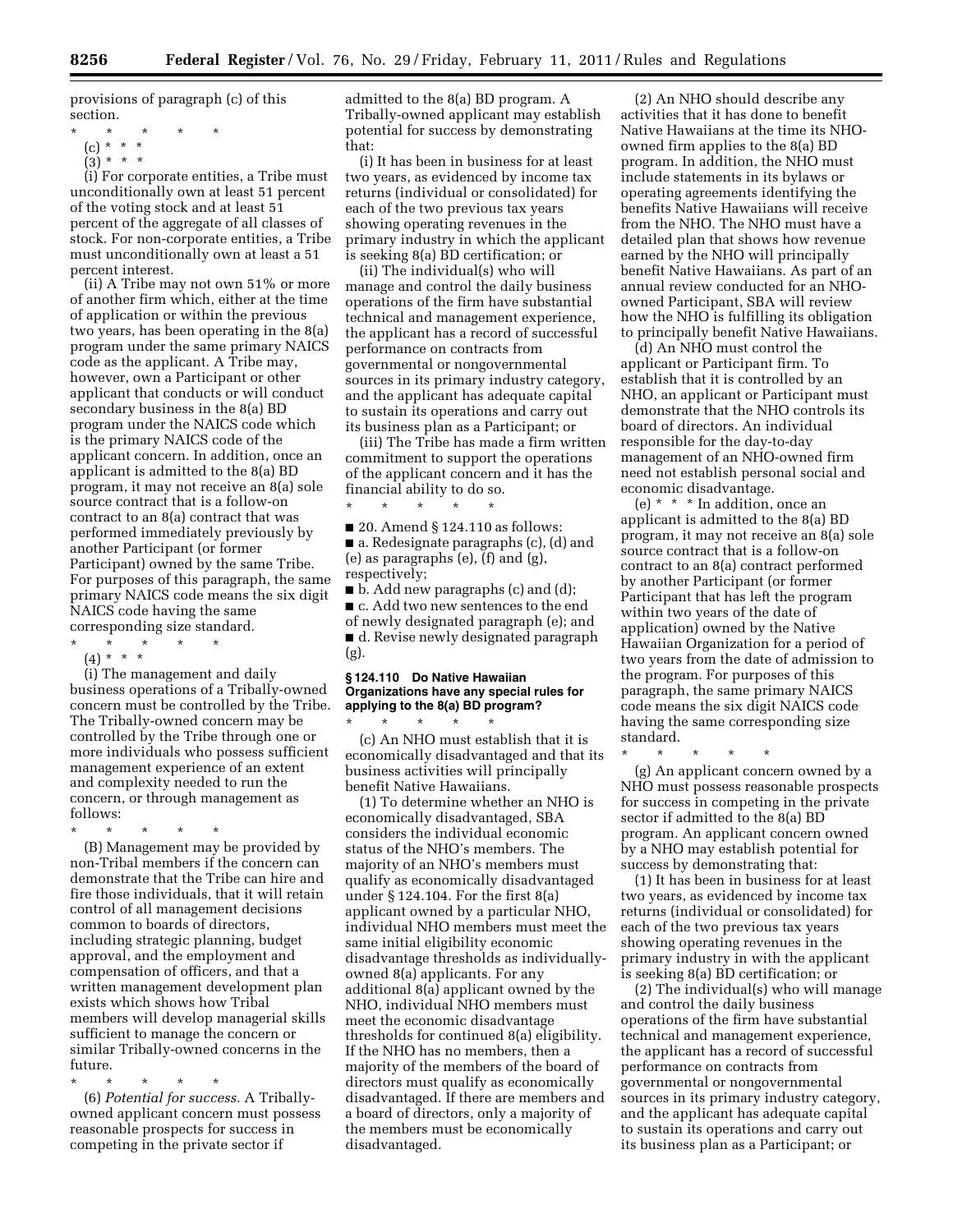(3) The NHO has made a firm written commitment to support the operations of the applicant concern and it has the financial ability to do so.

■ 21. Amend § 124.111 by adding two new sentences to the end of paragraph (d) and by revising paragraph (f) to read as follows:

#### **§ 124.111 Do Community Development Corporations (CDCs) have any special rules for applying to the 8(a) BD program?**

\* \* \* \* \* (d) \* \* \* In addition, once an applicant is admitted to the 8(a) BD program, it may not receive an 8(a) sole source contract that is a follow-on contract to an 8(a) contract performed by another Participant (or former Participant that has left the program within two years of the date of application) owned by the CDC for a period of two years from the date of admission to the program. For purposes of this paragraph, the same primary NAICS code means the six digit NAICS code having the same corresponding size standard.

\* \* \* \* \*

(f) An applicant concern owned by a CDC must possess reasonable prospects for success in competing in the private sector if admitted to the 8(a) BD program. An applicant concern owned by a CDC may establish potential for success by demonstrating that:

(1) It has been in business for at least two years, as evidenced by income tax returns (individual or consolidated) for each of the two previous tax years showing operating revenues in the primary industry in with the applicant is seeking 8(a) BD certification; or

(2) The individual(s) who will manage and control the daily business operations of the firm have substantial technical and management experience, the applicant has a record of successful performance on contracts from governmental or nongovernmental sources in its primary industry category, and the applicant has adequate capital to sustain its operations and carry out its business plan as a Participant; or

(3) The CDC has made a firm written commitment to support the operations of the applicant concern and it has the financial ability to do so.

\* \* \* \* \* ■ 22. Amend § 124.112 as follows: ■ a. Redesignate paragraphs (b)(7) and  $(b)(8)$  as paragraphs  $(b)(9)$  and  $(b)(10)$ , respectively, and add new paragraphs (b)(7) and (b)(8);

 $\blacksquare$  b. Revise paragraphs  $(d)(1)$ ,  $(d)(2)$ introductory text, and (d)(3); and ■ c. Add new paragraphs (d)(5), (e) and (f) to read as follows:

**§ 124.112 What criteria must a business meet to remain eligible to participate in the 8(a) BD program?** 

\* \* \* \* \*

(b) \* \* \*

(7) A listing of any fees paid to agents or representatives to assist the Participant in obtaining or seeking to obtain a Federal contract;

(8) A report for each 8(a) contract performed during the year explaining how the performance of work requirements are being met for the contract, including any 8(a) contracts performed as a joint venture;

\* \* \* \* \* (d) \* \* \*

(1) The term withdrawal includes, but is not limited to, the following: Cash dividends; distributions in excess of amounts needed to pay S Corporation, LLC or partnership taxes; cash and property withdrawals; payments to immediate family members not employed by the Participant; bonuses to officers; and investments on behalf of an owner. Although officers' salaries are generally not considered withdrawals for purposes of this paragraph, SBA will count those salaries as withdrawals where SBA believes that a firm is attempting to circumvent the excessive withdrawal limitations though the payment of officers' salaries. SBA will look at the totality of the circumstances in determining whether to include any specific amount as a withdrawal under this paragraph.

(2) If SBA determines that funds or assets have been excessively withdrawn from the Participant for the personal benefit of one or more owners or managers, or any person or entity affiliated with such owners or managers, and such withdrawal was detrimental to the achievement of the targets, objectives, and goals contained in the Participant's business plan, SBA may: \* \* \*

(3) Withdrawals are excessive if in the aggregate during any fiscal year of the Participant they exceed (i) \$250,000 for firms with sales up to \$1,000,000; (ii) \$300,000 for firms with sales between \$1,000,000 and \$2,000,000; and (iii) \$400,000 for firms with sales exceeding \$2,000,000.

\* \* \* \* \*

(5) The excessive withdrawal analysis does not apply to Participants owned by Tribes, ANCs, NHOs, or CDCs where a withdrawal is made for the benefit of the Tribe, ANC, NHO, CDC or the native or shareholder community. It does, however, apply to withdrawals from a firm owned by a Tribe, ANC, NHO, or CDC that do not benefit the relevant entity or community. Thus, if funds or

assets are withdrawn from an entityowned Participant for the benefit of a non-disadvantaged manager or owner that exceed the withdrawal thresholds, SBA may find that withdrawal to be excessive. For example, a \$1,000,000 payout to a non-disadvantaged manager would be deemed an excessive withdrawal.

(e) *Change in primary industry classification.* A Participant may request that the primary industry classification contained in its business plan be changed by filing such a request with its servicing SBA district office. SBA will grant such a request where the Participant can demonstrate that the majority of its total revenues during a three-year period have evolved from one NAICS code to another.

(f) *Graduation determination.* As part of the final annual review performed by SBA prior to the expiration of a Participant's nine-year program term, SBA will determine if the Participant has met the targets, objectives and goals set forth in its business plan and, thus, whether the Participant will be considered to have graduated from the 8(a) BD program at the expiration of its program term. A firm that has not met the targets, objectives and goals set forth in its business plan at the end of its nine-year term in the 8(a) BD program will not be considered to have graduated from the 8(a) BD program, but rather to have merely completed its program term.

■ 23. Revise § 124.202 to read as follows:

#### **§ 124.202 How must an application be filed?**

An application for 8(a) BD program admission must generally be filed in an electronic format. An electronic application can be found by going to the 8(a) BD page of SBA's Web site (*<http://www.sba.gov>*). An applicant concern that does not have access to the electronic format or does not wish to file an electronic application may request in writing a hard copy application from the AA/BD. The SBA district office will provide an applicant concern with information regarding the 8(a) BD program.

■ 24. Revise § 124.203 to read as follows:

#### **§ 124.203 What must a concern submit to apply to the 8(a) BD program?**

Each 8(a) BD applicant concern must submit those forms and attachments required by SBA when applying for admission to the 8(a) BD program. These forms and attachments may include, but not be limited to, financial statements, copies of signed Federal personal and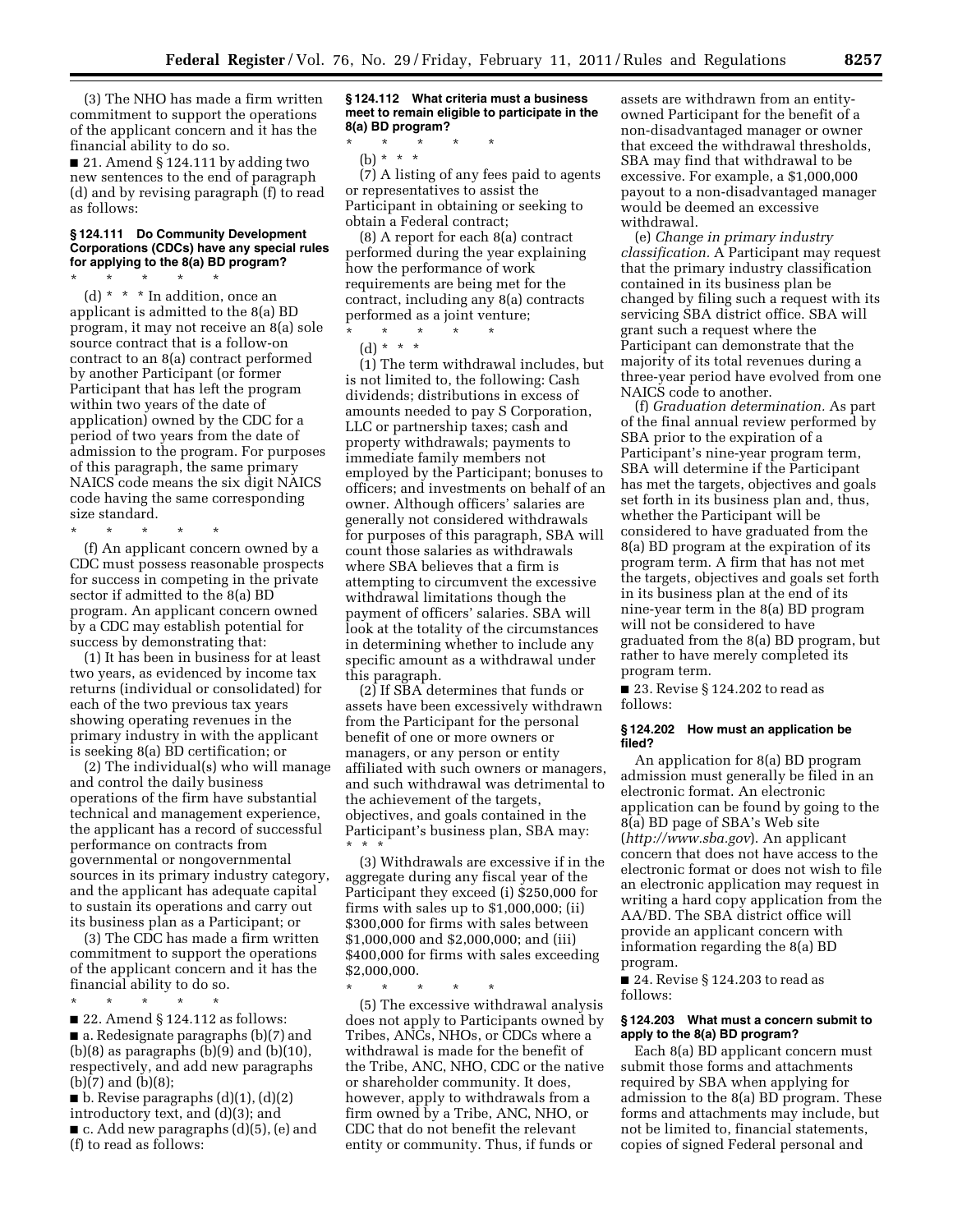business tax returns, individual and business bank statements, and personal history statements. An applicant must also submit a signed IRS Form 4506T, Request for Copy or Transcript of Tax Form, to SBA. In all cases, the applicant must provide a wet signature from each individual claiming social and economic disadvantage status.

■ 25. Amend § 124.204 as follows:

■ a. Revise paragraph (a);

■ b. Redesignate paragraphs (c), (d) (e) and (f) as paragraphs (d), (e), (f) and (g); ■ c. Add a new paragraph (c); and ■ d. Revise newly designated paragraph (d).

#### **§ 124.204 How does SBA process applications for 8(a) BD program admission?**

(a) The AA/BD is authorized to approve or decline applications for admission to the 8(a) BD program. The DPCE will receive, review and evaluate all 8(a) BD applications. SBA will advise each program applicant within 15 days after the receipt of an application whether the application is complete and suitable for evaluation and, if not, what additional information or clarification is required to complete the application. SBA will process an application for 8(a) BD program participation within 90 days of receipt of a complete application package by the DPCE. Incomplete packages will not be processed.

\* \* \* \* \* (c) The burden of proof to demonstrate eligibility is on the applicant concern. If a concern does not provide requested information within the allotted time provided by SBA, or if it submits incomplete information, SBA may presume that disclosure of the missing information would adversely affect the firm or would demonstrate lack of eligibility in the area to which the information relates.

(d) An applicant must be eligible as of the date the AA/BD issues a decision. The decision will be based on the facts set forth in the application, any information received in response to SBA's request for clarification made pursuant to paragraph (b) of this section, and any changed circumstances since the date of application.

\* \* \* \* \*

■ 26. Amend § 124.205 by revising paragraphs (a) and (b) to read as follows:

#### **§ 124.205 Can an applicant ask SBA to reconsider SBA's initial decision to decline its application?**

(a) An applicant may request the AA/ BD to reconsider his or her initial decline decision by filing a request for reconsideration with SBA. The

applicant may submit a revised electronic application or submit its request for reconsideration to the SBA DPCE unit that originally processed its application by personal delivery, first class mail, express mail, facsimile transmission followed by first class mail, or commercial delivery service. The applicant must submit its request for reconsideration within 45 days of its receipt of written notice that its application was declined. If the date of actual receipt of such written notice cannot be determined, SBA will presume receipt to have occurred ten calendar days after the date the notice was sent to the applicant. The applicant must provide any additional information and documentation pertinent to overcoming the reason(s) for the initial decline, whether or not available at the time of initial application, including information and documentation regarding changed circumstances.

(b) The AA/BD will issue a written decision within 45 days of SBA's receipt of the applicant's request. The AA/BD may either approve the application, deny it on the same grounds as the original decision, or deny it on other grounds. If denied, the AA/BD will explain why the applicant is not eligible for admission to the 8(a) BD program and give specific reasons for the decline. \* \* \* \* \*

■ 27. Revise § 124.301 to read as follows:

#### **§ 124.301 What are the ways a business may leave the 8(a) BD program?**

A concern participating in the 8(a) BD program may leave the program by any of the following means:

(a) Expiration of the program term established pursuant to § 124.2;

(b) Voluntary withdrawal or voluntary early graduation;

(c) Graduation pursuant to § 124.302; (d) Early graduation pursuant to the

provisions of §§ 124.302 and 124.304; or (e) Termination pursuant to the

provisions of §§ 124.303 and 124.304.

■ 28. Amend § 124.302 as follows:

■ a. Revise the section heading;

■ b. Revise paragraphs (a) introductory text, and  $(a)(1)$ ;

■ c. Remove paragraph (d);

■ d. Redesignate paragraph (c) as paragraph (d); and

3. Add a new paragraph (c) to read as follows:

#### **§ 124.302 What is graduation and what is early graduation?**

(a) *General.* SBA may graduate a firm from the 8(a) BD program at the expiration of its program term (graduation) or prior to the expiration of its program term (early graduation) where SBA determines that:

(1) The concern has successfully completed the 8(a) BD program by substantially achieving the targets, objectives, and goals set forth in its business plan, and has demonstrated the ability to compete in the marketplace without assistance under the 8(a) BD program; or  $*$ 

\* \* \* \* \*

(c) *Exceeding the size standard corresponding to the primary NAICS code.* SBA may graduate a Participant prior to the expiration of its program term where the firm exceeds the size standard corresponding to its primary NAICS code, as adjusted during the program, for three successive program years unless the firm is able to demonstrate that it has taken steps to change its industry focus to another NAICS code that is contained in the goals, targets and objectives of its business plan.

 $\blacksquare$  29. Amend § 124.303 by revising paragraphs  $(a)(2)$ ,  $(a)(13)$  and  $(a)(16)$  to read as follows:

#### **§ 124.303 What is termination?**

\* \* \* \* \*

 $(a) * * * *$ 

(2) Failure by the concern to maintain its eligibility for program participation, including failure by an individual owner or manager to continue to meet the requirements for economic disadvantage set forth in § 124.104 where such status is needed for eligibility. \* \* \*

(13) Excessive withdrawals that are detrimental to the achievement of the targets, objectives, and goals contained in the Participant's business plan, including transfers of funds or other business assets from the concern for the personal benefit of any of its owners or managers, or any person or entity affiliated with the owners or managers (*see* § 124.112(d)). \* \* \*

(16) Debarment, suspension, voluntary exclusion, or ineligibility of the concern or its principals pursuant to 2 CFR parts 180 and 2700 or FAR subpart 9.4 (48 CFR part 9, subpart 9.4). \* \* \*

■ 30. Revise § 124.304(f) to read as follows:

#### **§ 124.304 What are the procedures for early graduation and termination?**

\* \* \* \* \* (f) *Effect or early graduation or termination.* (1) After the effective date of early graduation or termination, a Participant is no longer eligible to receive any 8(a) BD program assistance. However, such concern is obligated to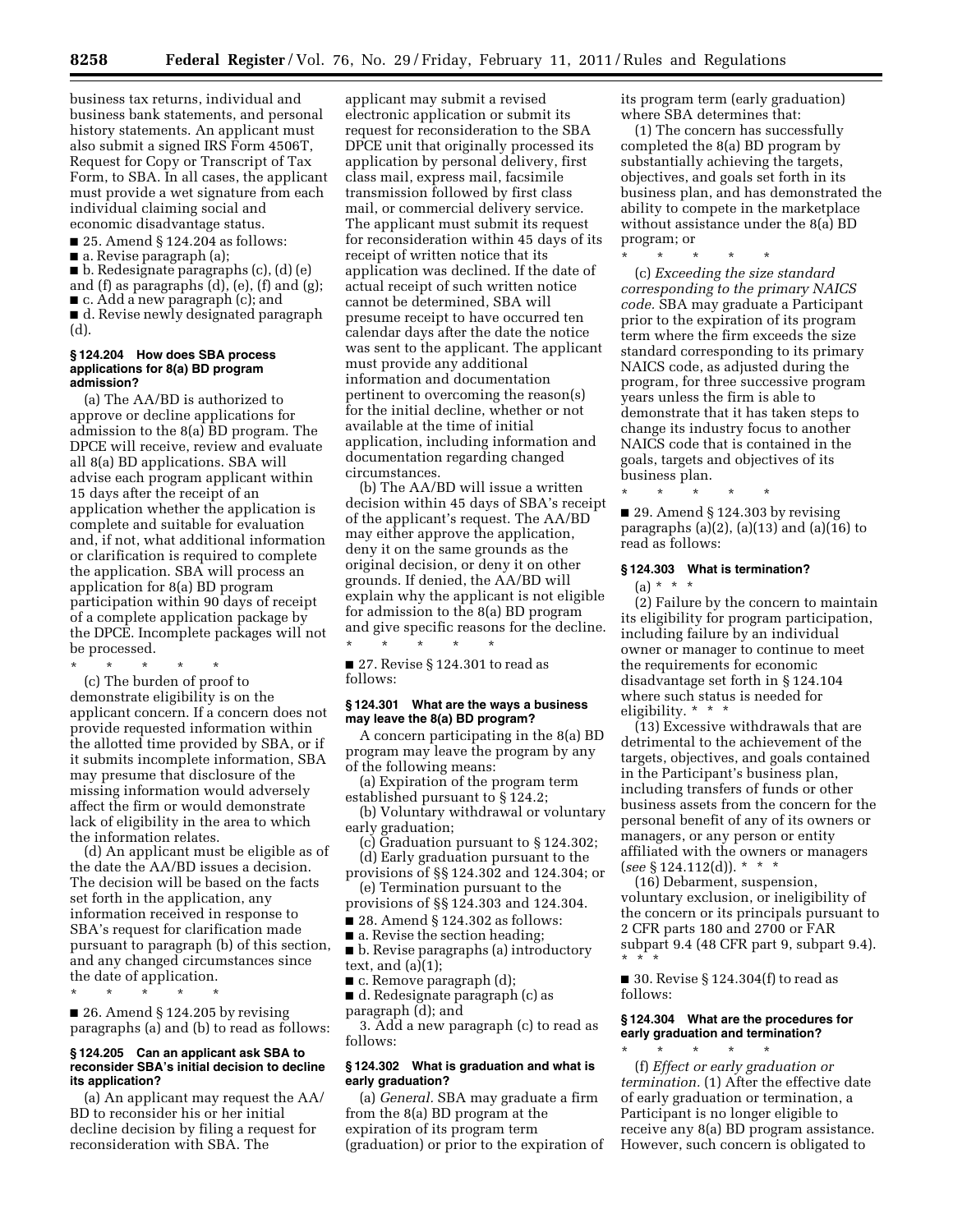complete previously awarded 8(a) contracts, including any priced options which may be exercised.

(2) When SBA early graduates or terminates a firm from the 8(a) BD program, the firm will generally not qualify as an SDB for future procurement actions. If the firm believes that it does qualify as an SDB and seeks to certify itself as an SDB, as part of its SDB certification the firm must identify:

(i) That it has been early graduated or terminated;

(ii) The statutory or regulatory authority that qualifies the firm for SDB status; and

(iii) Where applicable, the circumstances that have changed since the early graduation or termination or that do not prevent it from qualifying as an SDB.

(3) Where a concern certifies that it qualifies as an SDB pursuant to paragraph (f)(2) of the section, the procuring activity contracting officer may protest the SDB status of the firm to SBA pursuant to § 124.1010 where questions regarding the firm's SDB status remain.

■ 31. Amend § 124.305 by revising the first sentence of paragraph (a), by revising paragraph (h), to read as follows:

#### **§ 124.305 What is suspension and how is a Participant suspended from the 8(a) BD program?**

(a) Except as set forth in paragraph (h) of this section, at any time after SBA issues a Letter of Intent to Terminate an 8(a) Participant pursuant to § 124.304, the AA/BD may suspend 8(a) contract support and all other forms of 8(a) BD program assistance to that Participant until the issue of the Participant's termination from the program is finally determined. \* \* \*

\* \* \* \* \*

(h)(1) SBA will suspend a Participant from receiving further 8(a) BD program benefits when termination proceedings have not been commenced pursuant to § 124.304 where:

(i) A Participant requests a change of ownership and/or control and SBA discovers that a change of ownership or control has in fact occurred prior to SBA's approval; or

(ii) A disadvantaged individual who is involved in the ownership and/or control of the Participant is called to active military duty by the United States, his or her participation in the firm's management and daily business operations is critical to the firm's continued eligibility, and the Participant elects not to designate a nondisadvantaged individual to control the

concern during the call-up period pursuant to § 124.106(h).

(2) A suspension initiated under paragraph (h) of this section will be commenced by the issuance of a notice similar to that required for terminationrelated suspensions under paragraph (b) of this section, except that a suspension issued under paragraph (h) is not appealable.

(3) Where a Participant is suspended pursuant to paragraph (h)(1)(i) of this section and SBA approves the change of ownership and/or control, the length of the suspension will be added to the firm's program term only where the change in ownership or control results from the death or incapacity of a disadvantaged individual or where the firm requested prior approval and waited at least 60 days for SBA approval before making the change.

(4) Where a Participant is suspended pursuant to paragraph (h)(1)(ii) of this section, the Participant must notify SBA when the disadvantaged individual returns to control the firm so that SBA can immediately lift the suspension. When the suspension is lifted, the length of the suspension will be added to the concern's program term.

(5) *Effect of suspension.* Once a suspension is issued pursuant to this section, a Participant cannot receive any additional 8(a) BD program assistance, including new 8(a) contract awards, for as long as the Participant is suspended. This includes any procurement requirements that the firm has selfmarketed and those that have been accepted into the 8(a) BD program on behalf of the suspended concern. However, the suspended Participant must complete any previously awarded 8(a) contracts.

\* \* \* \* \* **§ 124.403 [Amended]** 

\* \* \* \* \*

\* \* \* \* \*

 $\blacksquare$  32. Amend § 124.403 by removing paragraph (d).

■ 33. Amend § 124.501 by revising the first sentence of paragraph (h) to read as follows:

#### **§ 124.501 What general provisions apply to the award of 8(a) contracts?**

(h) A Participant must certify that it qualifies as a small business under the size standard corresponding to the NAICS code assigned to each 8(a) contract. \* \* \*

 $\blacksquare$  34. Amend § 124.503 by revising paragraph (h) to read as follows:

#### **§ 124.503 How does SBA accept a procurement for award through the 8(a) BD program?**

\* \* \* \* \* (h) *Task or Delivery Order Contracts*— (1) *Contracts set aside for exclusive competition among 8(a) Participants.* (i) A task or delivery order contract that is reserved exclusively for 8(a) Program Participants must follow the normal 8(a) competitive procedures, including an offering to and acceptance into the 8(a) program, SBA eligibility verification of the apparent successful offerors prior to contract award, and application of the performance of work requirements set forth in § 124.510, and the nonmanufacturer rule, if applicable, (*see*  § 121.406(b).

(ii) Individual orders need not be offered to or accepted into the 8(a) BD program.

(iii) A concern awarded such a contract may generally continue to receive new orders even if it has grown to be other than small or has exited the 8(a) BD program, and agencies may continue to take credit toward their prime contracting goals for orders awarded to 8(a) Participants. However, a concern may not receive, and agencies may not take 8(a), SDB or small business credit, for an order where the concern has been asked by the procuring agency to re-certify its size status and is unable to do so (*see* § 121.404(g)), or where ownership or control of the concern has changed and SBA has granted a waiver to allow performance to continue (*see*  § 124.515).

(2) *8(a) credit for orders issued under multiple award contracts that were not set aside for exclusive competition among eligible 8(a) Participants.* In order to receive 8(a) credit for orders placed under multiple award contracts that were not initially set aside for exclusive competition among 8(a) Participants:

(i) The order must be offered to and accepted into the 8(a) BD program;

(ii) The order must be competed exclusively among 8(a) concerns;

(iii) The order must require the concern comply with applicable limitations on subcontracting provisions (*see* § 125.6) and the nonmanufacturer rule, if applicable, (*see* § 121.406(b)) in the performance of the individual order; and

(iv) SBA must verify that a concern is an eligible 8(a) concern prior to award of the order in accordance with § 124.507.

\* \* \* \* \* ■ 35. Amend § 124.504 as follows: ■ a. Revise the heading and the first sentence of paragraph (a);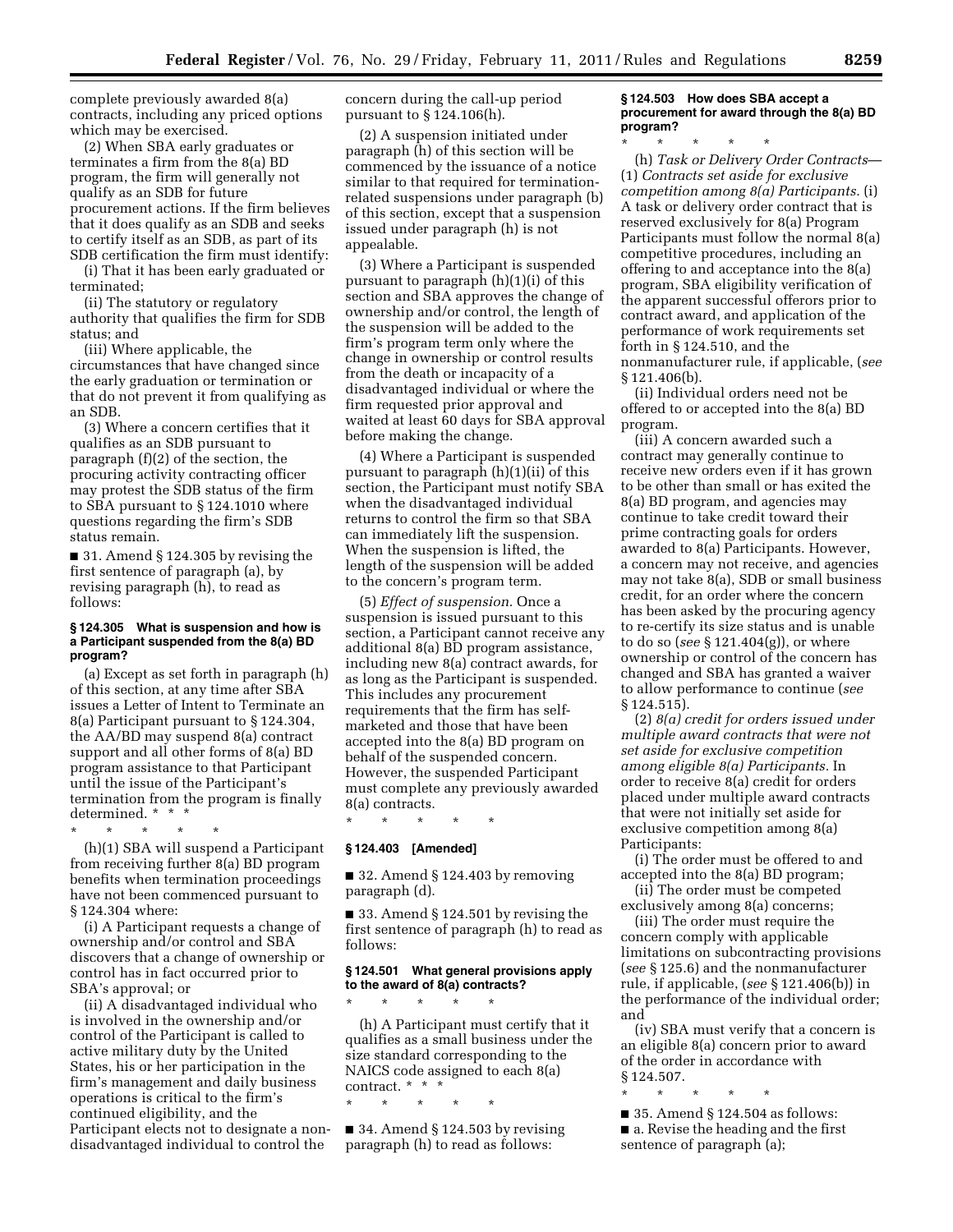■ b. Remove paragraph (d); and ■ c. Redesignate paragraph (e) as paragraph (d), and revise redesignated paragraph (d) to read as follows:

#### **§ 124.504 What circumstances limit SBA's ability to accept a procurement for award as an 8(a) contract?**

\* \* \* \* \*

(a) *Reservation as small business setaside, or HUBZone, service disabled veteran-owned small business, or women-owned small business award.*  The procuring activity issued a solicitation for or otherwise expressed publicly a clear intent to reserve the procurement as a small business setaside, or a HUBZone, service disabled veteran-owned small business, or women-owned small business award prior to offering the requirement to SBA for award as an 8(a) contract. \* \* \* \* \* \* \* \*

(d) *Release for non-8(a) competition.*  (1) Except as set forth in (d)(4) of this section, where a procurement is awarded as an 8(a) contract, its followon or renewable acquisition must remain in the 8(a) BD program unless SBA agrees to release it for non-8(a) competition. If a procuring agency would like to fulfill a follow-on or renewable acquisition outside of the 8(a) BD program, it must make a written request to and receive the concurrence of the AA/BD to do so. In determining whether to release a requirement from the 8(a) BD program, SBA will consider:

(i) Whether the agency has achieved its SDB goal;

(ii) Where the agency is in achieving its HUBZone, SDVO, WOSB, or small business goal, as appropriate; and

(iii) Whether the requirement is critical to the business development of the 8(a) Participant that is currently performing it.

(2) SBA may decline to accept the offer of a follow-on or renewable 8(a) acquisition in order to give a concern previously awarded the contract that is leaving or has left the 8(a) BD program the opportunity to compete for the requirement outside of the 8(a) BD program.

(i) SBA will consider release under paragraph (2) only where:

(A) The procurement awarded through the 8(a) BD program is being or was performed by either a Participant whose program term will expire prior to contract completion, or by a former Participant whose program term expired within one year of the date of the offering letter;

(B) The concern requests in writing that SBA decline to accept the offer prior to SBA's acceptance of the

requirement for award as an 8(a) contract; and

(C) The concern qualifies as a small business for the requirement now offered to the  $8(a)$   $\overline{BD}$  program.

(ii) In considering release under paragraph (2), SBA will balance the importance of the requirement to the concern's business development needs against the business development needs of other Participants that are qualified to perform the requirement. This determination will include consideration of whether rejection of the requirement would seriously reduce the pool of similar types of contracts available for award as 8(a) contracts. SBA will also seek the views of the procuring agency.

(3) SBA will release a requirement under this paragraph only where the procuring activity agrees to procure the requirement as a small business, HUBZone, SDVO small business, or WOSB set-aside.

(4) The requirement that a follow-on procurement must be released from the 8(a) BD program in order for it to be fulfilled outside the 8(a) BD program does not apply to orders offered to and accepted for the 8(a) BD program pursuant to § 124.503(h).

■ 36. Amend § 124.506 by revising paragraph (a)(2)(ii), the example in paragraph (a) (3), and paragraph (b) to read as follows:

#### **§ 124.506 At what dollar threshold must an 8(a) procurement be competed among eligible Participants?**

- \* \* \* \* \*
	- (a) \* \* \*
	- $(2) * * * *$

(ii) The anticipated award price of the contract, including options, will exceed \$6,500,000 for contracts assigned manufacturing NAICS codes and \$4,000,000 for all other contracts; and \* \* \*

\* \* \* \* \*

(3) \* \* \*

*Example to paragraph (a)(3).* If the anticipated award price for a professional services requirement is determined to be \$3.8 million and it is accepted as a sole source 8(a) requirement on that basis, a sole source award will be valid even if the contract price arrived at after negotiation is \$4.2 million.

\* \* \* \* \* (b) *Exemption from competitive thresholds for Participants owned by Indian Tribes, ANCs and NHOs.* (1) A Participant concern owned and controlled by an Indian Tribe or an ANC may be awarded a sole source 8(a) contract where the anticipated value of the procurement exceeds the applicable competitive threshold if SBA has not accepted the requirement into the 8(a)

BD program as a competitive procurement.

(2) A Participant concern owned and controlled by an NHO may be awarded a sole source Department of Defense (DoD) 8(a) contract where the anticipated value of the procurement exceeds the applicable competitive threshold if SBA has not accepted the requirement into the 8(a) BD program as a competitive procurement.

(3) There is no requirement that a procurement must be competed whenever possible before it can be accepted on a sole source basis for a Tribally-owned or ANC-owned concern, or a concern owned by an NHO for DoD contracts, but a procurement may not be removed from competition to award it to a Tribally-owned, ANC-owned or NHOowned concern on a sole source basis.

(4) A joint venture between one or more eligible Tribally-owned, ANCowned or NHO-owned Participants and one or more non-8(a) business concerns may be awarded sole source 8(a) contracts above the competitive threshold amount, provided that it meets the requirements of § 124.513.

■ 37. Amend § 124.507 as follows: ■ a. Redesignate paragraphs (b)(2)(iii) and  $(b)(2)(iv)$  as paragraphs  $(b)(2)(iv)$ and (b)(2)(v), respectively; ■ b. Add new paragraphs (b)(2)(iii),  $(c)(2)(i)$ ,  $(c)(2)(ii)$  and  $(c)(2)(iii)$ ; and ■ c. Add an example to paragraph (d)(1) to read as follows:

#### **§ 124.507 What procedures apply to competitive procurements?**

\* \* \* \* \*

\* \* \* \* \*

- (b) \* \* \*
- $(2) * * * *$

(iii) In compliance with the continued eligibility reporting requirements set forth in § 124.112(b);

- \* \* \* \* \*
	- (c) \* \* \*  $(2) * * * *$

(i) A Participant may have bona fide places of business in more than one location.

(ii) In order for a Participant to establish a bona fide place of business in a particular geographic location, the SBA district office serving the geographic area of that location must determine if that location in fact qualifies as a bona fide place of business under SBA's requirements.

(A) A Participant must submit a request for a bona fide business determination to the SBA district office servicing it.

(B) The servicing district office will forward the request to the SBA district office serving the geographic area of the particular location for processing.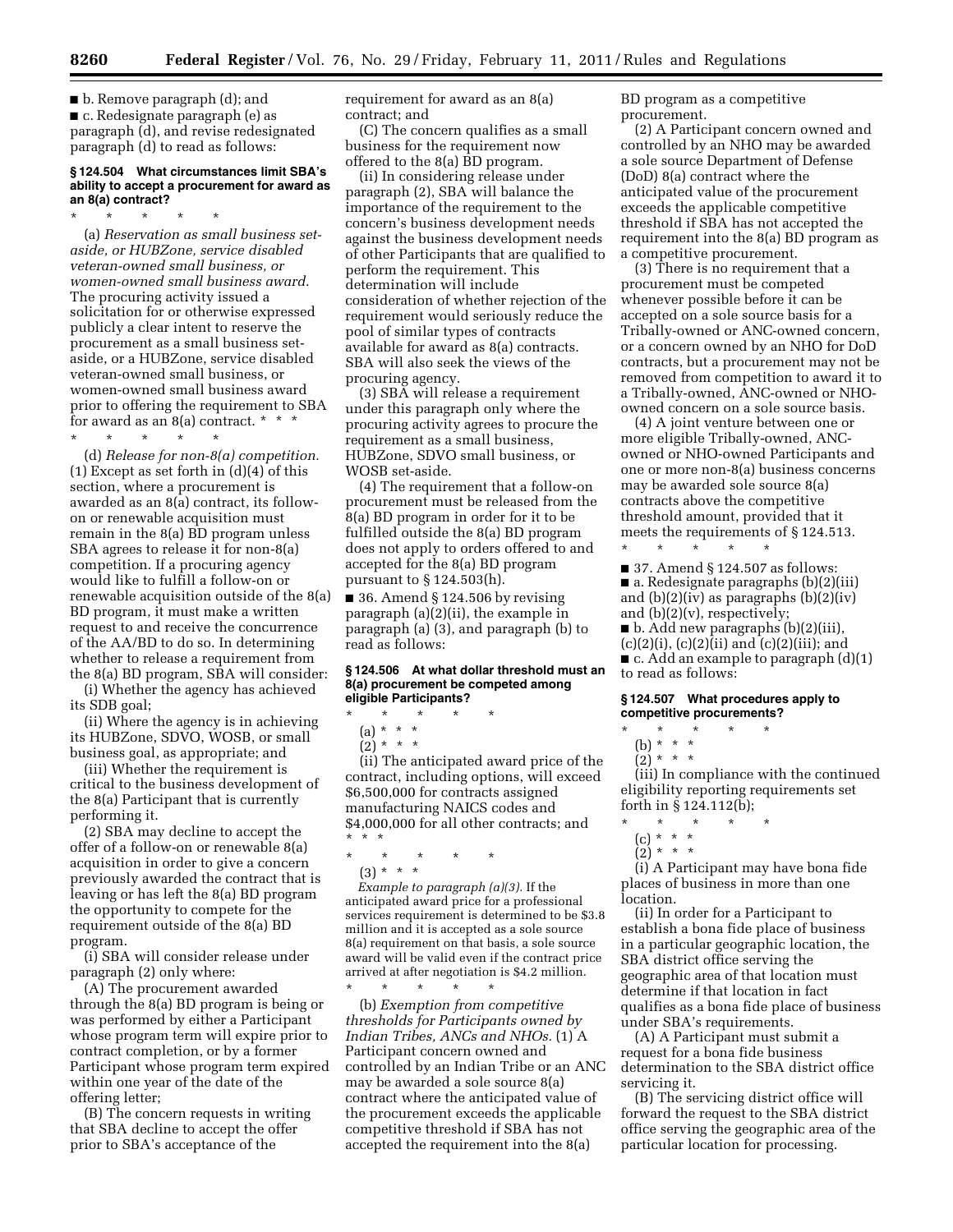(iii) The effective date of a bona fide place of business is the date that the evidence (paperwork) shows that the business in fact regularly maintained its business at the new geographic location.

(iv) In order for a Participant to be eligible to submit an offer for a 8(a) procurement limited to a specific geographic area, it must receive from SBA a determination that it has a bona fide place of business within that area prior to submitting its offer for the procurement.

- (d) \* \* \*
- (1) \* \* \*

*Example to paragraph (d)(1).* The program term for 8(a) Participant X is scheduled to expire on December 19. A solicitation for a competitive 8(a) procurement specifies that initial offers are due on December 15. The procuring activity amends the solicitation to extend the date for the receipt of offers to January 5. X submits its offer on January 5 and is selected as the apparent successful offeror. X is eligible for award because it was an eligible 8(a) Participant on the initial date set forth in the solicitation for the receipt of offers.

\* \* \* \* \*

■ 38. Amend § 124.509 by adding a new sentence at the end of paragraph (a)(1), and by adding two new sentences after the first sentence of paragraph (e)(1) to read as follows:

#### **§ 124.509 What are non-8(a) business activity targets.**

 $(a) * * *$ 

 $(1)$  \* \* \* Work performed by an 8(a) Participant for any Federal department or agency other than through an 8(a) contract, including work performed on orders under the General Services Administration Multiple Award Schedule program, and work performed as a subcontractor, including work performed as a subcontractor to another 8(a) Participant on an 8(a) contract, qualifies as work performed outside the 8(a) BD program.

\* \* \* \* \*

(e) \* \* \*  $(1)$  \* \* \* A firm receiving a waiver will be able to self market its capabilities and receive one or more sole source 8(a) contracts during the next program year. At its next annual review, SBA will reevaluate the firm's circumstances and determine whether the waiver should be extended an additional program year. \* \* \* \* \* \* \* \*

 $\blacksquare$  39. Amend § 124.510 by revising paragraph (b) to read as follows:

#### **§ 124.510 What percentage of work must a Participant perform on an 8(a) contract?**

\* \* \* \* \* (b) A Participant must certify in its offer that it will meet the applicable

performance of work requirement. Compliance with the requirement will be determined as of the date of contract award, so that a Participant may revise its initial offer to clarify or otherwise come into compliance with the performance of work requirements. The procuring agency contracting officer must be satisfied that the Participant will meet the applicable performance of work requirement at time of award. \* \* \* \* \*

 $\blacksquare$  40. Amend § 124.512 by adding a new sentence at the end of paragraph (a), by revising paragraph (b), and by adding a new paragraph (c) to read as follows:

#### **§ 124.512 Delegation of contract administration to procuring agencies.**

(a)  $* * *$  Tracking compliance with the performance of work requirements set forth in § 124.510 is included within the functions performed by the procuring activity as part of contract administration.

(b) This delegation of contract administration authorizes a contracting officer to execute any priced option or in scope modification without SBA's concurrence. The contracting officer must, however, submit copies to the SBA servicing district office of all modifications and options exercised within 15 business days of their occurrence, or by another date agreed upon by SBA.

(c) SBA may conduct periodic compliance on-site agency reviews of the files of all contracts awarded pursuant to Section 8(a) authority.

■ 41. Amend § 124.513 as follows: ■ a. Revise paragraph (c)(2); ■ b. Redesignate paragraphs (c)(3) through  $(c)(11)$  as  $(c)(4)$  through  $(c)(12)$ , ■ c. Adding a new paragraph (c)(3); ■ d. Revise newly designated paragraphs  $(c)(4)$  and  $(c)(7)$ ; ■ e. Remove the phrase "the managing venturer'' from newly designated paragraphs (c)(9) and (c)(10) and add in its place the phrase ''the 8(a) Participant managing venturer''; ■ f. Revise paragraphs (d) and (e); and

■ g. Add a new paragraph (i) to read as follows:

#### **§ 124.513 Under what circumstances can a joint venture be awarded an 8(a) contract?**  \* \* \* \* \*

 $(c) * * * *$ (2) Designating an 8(a) Participant as the managing venturer of the joint venture. In an unpopulated joint venture or a joint venture populated only with administrative personnel, the joint venture must designate an employee of the 8(a) managing venturer as the project manager responsible for performance of the contract. In a joint

venture populated with individuals intended to perform any contracts awarded to the joint venture, the joint venture must otherwise demonstrate that performance of the contract is controlled by the 8(a) managing venturer;

(3) Stating that with respect to a separate legal entity joint venture the 8(a) Participant(s) must own at least 51% of the joint venture entity;

(4) Stating that the 8(a) Participant(s) must receive profits from the joint venture commensurate with the work performed by the 8(a) Participant(s), or in the case of a separate legal entity joint venture commensurate with their ownership interests in the joint venture;

\* \* \* \* \* (7) Specifying the responsibilities of the parties with regard to negotiation of the contract, source of labor, and contract performance, including ways that the parties to the joint venture will ensure that the joint venture and the 8(a) partner(s) to the joint venture will meet the performance of work requirements set forth in paragraph (d) of this section.

\* \* \* \* \*

(d) *Performance of work.* (1) For any 8(a) contract, including those between mentors and protégés authorized by § 124.520, the joint venture must perform the applicable percentage of work required by § 124.510. For an unpopulated joint venture or a joint venture populated only with one or more administrative personnel, the 8(a) partner(s) to the joint venture must perform at least 40% of the work performed by the joint venture. The work performed by 8(a) partners to a joint venture must be more than administrative or ministerial functions so that they gain substantive experience. For a joint venture populated with individuals intended to perform contracts awarded to the joint venture, each 8(a) Participant to the joint venture must demonstrate what it will gain from performance of the contract and how such performance will assist in its business development.

(2)(i) In an unpopulated joint venture, where both the 8(a) and non-8(a) partners are technically subcontractors, the amount of work done by the partners will be aggregated and the work done by the 8(a) partner(s) must be at least 40% of the total done by all partners. In determining the amount of work done by a non-8(a) partner, all work done by the non-8(a) partner and any of its affiliates at any subcontracting tier will be counted.

(ii) In a populated joint venture, a non-8(a) joint venture partner, or any of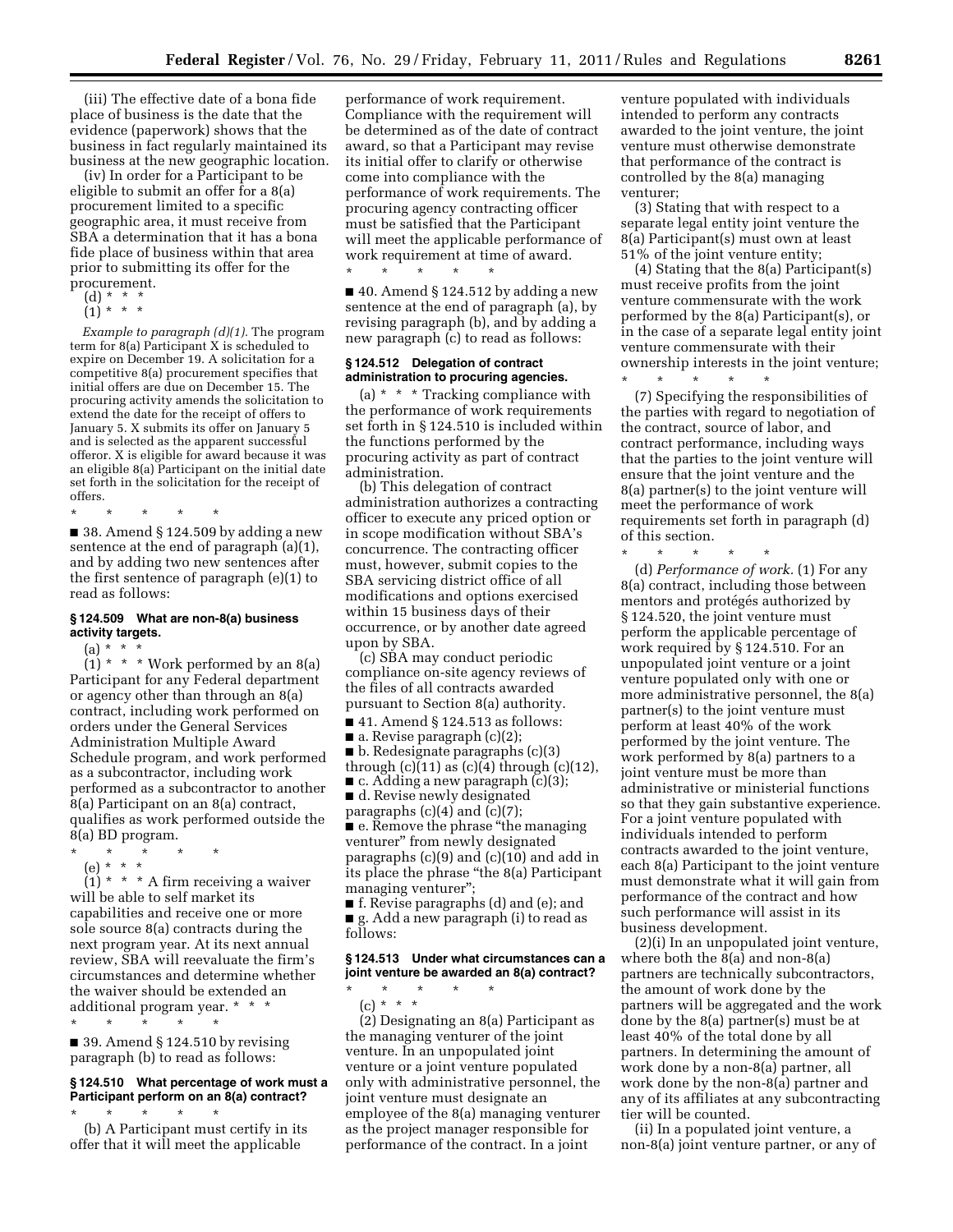its affiliates, may not act as a subcontractor to the joint venture awardee, or to any other subcontractor of the joint venture, unless the AA/BD determines that other potential subcontractors are not available, or the joint venture is populated only with administrative personnel.

 $(A)$  If a non- $\delta$ (a) joint venture partner seeks to do more work, the additional work must generally be done through the joint venture, which would require the 8(a) partner(s) to the joint venture to also do additional work to meet the 40% requirement set forth in paragraph (d)(1) of this section.

(B) If a joint venture is populated only with administrative personnel, the joint venture may subcontract performance to a non-8(a) joint venture partner provided it also subcontracts work to the 8(a) partner(s) in an amount sufficient to meet the 40% requirement. The amount of work done by the partners will be aggregated and the work done by the 8(a) partner(s) must be at least 40% of the total done by all partners. In determining the amount of work done by a non-8(a) partner, all work done by the non-8(a) partner and any of its affiliates at any subcontracting tier will be counted.

(e) *Prior approval by SBA.* (1) SBA must approve a joint venture agreement prior to the award of an 8(a) contract on behalf of the joint venture.

(2) Where a joint venture has been established and approved by SBA for one 8(a) contract, a second or third 8(a) contract may be awarded to that joint venture provided an addendum to the joint venture agreement, setting forth the performance requirements on that second or third contract, is provided to and approved by SBA prior to contract award.

(i) After approving the structure of the joint venture in connection with the first contract, SBA will review only the addendums relating to performance of work on successive contracts.

(ii) SBA must approve the addendums prior to the award of any successive 8(a) contract to the joint venture.

\* \* \* \* \*

(i) *Performance of work reports.* An 8(a) Participant to a joint venture must describe how it is meeting or has met the applicable performance of work requirements for each 8(a) contract it performs as a joint venture.

(1) As part of its annual review, the 8(a) Participant(s) to the joint venture must explain for each 8(a) contract performed during the year how the performance of work requirements are being met for the contract.

 $(2)$  At the completion of every 8(a) contract awarded to a joint venture, the

8(a) Participant(s) to the joint venture must submit a report to the local SBA district office explaining how the performance of work requirements were met for the contract.

 $\blacksquare$  42. Amend § 124.519 by revising paragraph (a), by removing paragraph (c), by redesignating paragraphs (d), (e) and (f) as paragraphs (c), (d) and (e), respectively, and by revising newly designated paragraph (e) to read as follows:

#### **§ 124.519 Are there any dollar limits on the amount of 8(a) contracts that a Participant may receive?**

(a) A Participant (other than one owned by an Indian Tribe, ANC or NHO) may not receive sole source 8(a) contract awards where it has received a combined total of competitive and sole source 8(a) contracts in excess of the dollar amount set forth in this section during its participation in the 8(a) BD program.

\* \* \* \* \*

(e) The AA/BD may waive the requirement prohibiting a Participant from receiving sole source 8(a) contracts in excess of the dollar amount set forth in this section where the head of a procuring activity represents that award of a sole source 8(a) contract to the Participant is needed to achieve significant interests of the Government.

■ 43. Amend § 124.520 as follows:

■ a. Revise the heading;

■ b. Revise paragraph (a);

■ c. Revise paragraph (b) introductory text;

■ d. Revise paragraphs (b)(1)(i) and (iv), (b)(2), and (b)(3);

 $\blacksquare$  e. Revise paragraphs (c)(1) and (c)(3); ■ f. Add new paragraphs (c)(4) and  $(c)(5)$ :

 $\blacksquare$  g. Revise paragraph  $(d)(1);$ 

■ h. Revise paragraph (e)(1), and the second sentence of (e)(2);

■ i. Redesignate paragraph (f) as paragraph (g) and add new paragraph (f);

■ j. Redesignate newly designated paragraphs  $(g)(2)$  and  $(g)(3)$  as paragraphs  $(g)(3)$  and  $(g)(4)$ ;

■ k. Add a new paragraph (g)(2); and ■ l. Add a new paragraph (h) to read as follows:

#### **§ 124.520 What are the rules governing SBA's Mentor/Prote´ge´ program?**

(a) *General*. The mentor/protégé program is designed to encourage approved mentors to provide various forms of business development assistance to protégé firms. This assistance may include technical and/or management assistance; financial assistance in the form of equity investments and/or loans; subcontracts;

and/or assistance in performing prime contracts with the Government through joint venture arrangements. Mentors are encouraged to provide assistance relating to the performance of non-8(a) contracts so that protégé firms may more fully develop their capabilities. The purpose of the mentor/protégé relationship is to enhance the capabilities of the protégé, assist the protégé with meeting the goals established in its SBA-approved business plan, and to improve its ability to successfully compete for contracts.

(b) *Mentors.* Any concern or nonprofit entity that demonstrates a commitment and the ability to assist developing 8(a) Participants may act as a mentor and receive benefits as set forth in this section. This includes businesses that have graduated from the 8(a) BD program, firms that are in the transitional stage of program participation, other small businesses, and large businesses.

 $(1) * * * *$ 

(i) Possesses favorable financial health; \* \* \*

(iv) Can impart value to a protégé firm due to lessons learned and practical experience gained because of the 8(a) BD program, or through its knowledge of general business operations and government contracting.

(2) Generally a mentor will have no more than one protégé at a time. However, the AA/BD may authorize a concern or non-profit entity to mentor more than one protégé at a time where it can demonstrate that the additional mentor/protégé relationship will not adversely affect the development of either protégé firm (*e.g.*, the second firm may not be a competitor of the first firm). Under no circumstances will a mentor be permitted to have more than three protégés at one time.

(3) In order to demonstrate its favorable financial health, a firm seeking to be a mentor must submit to SBA for review copies of the Federal tax returns it submitted to the IRS, or audited financial statements, including any notes, or in the case of publicly traded concerns the filings required by the Securities and Exchange Commission for the past three years.

\* \* \* \* \* (c) *Protégés.* (1) In order to initially qualify as a protégé firm, a Participant must:

(i) Be in the developmental stage of program participation; or

(ii) Have never received an 8(a) contract; or

(iii) Have a size that is less than half the size standard corresponding to its primary NAICS code.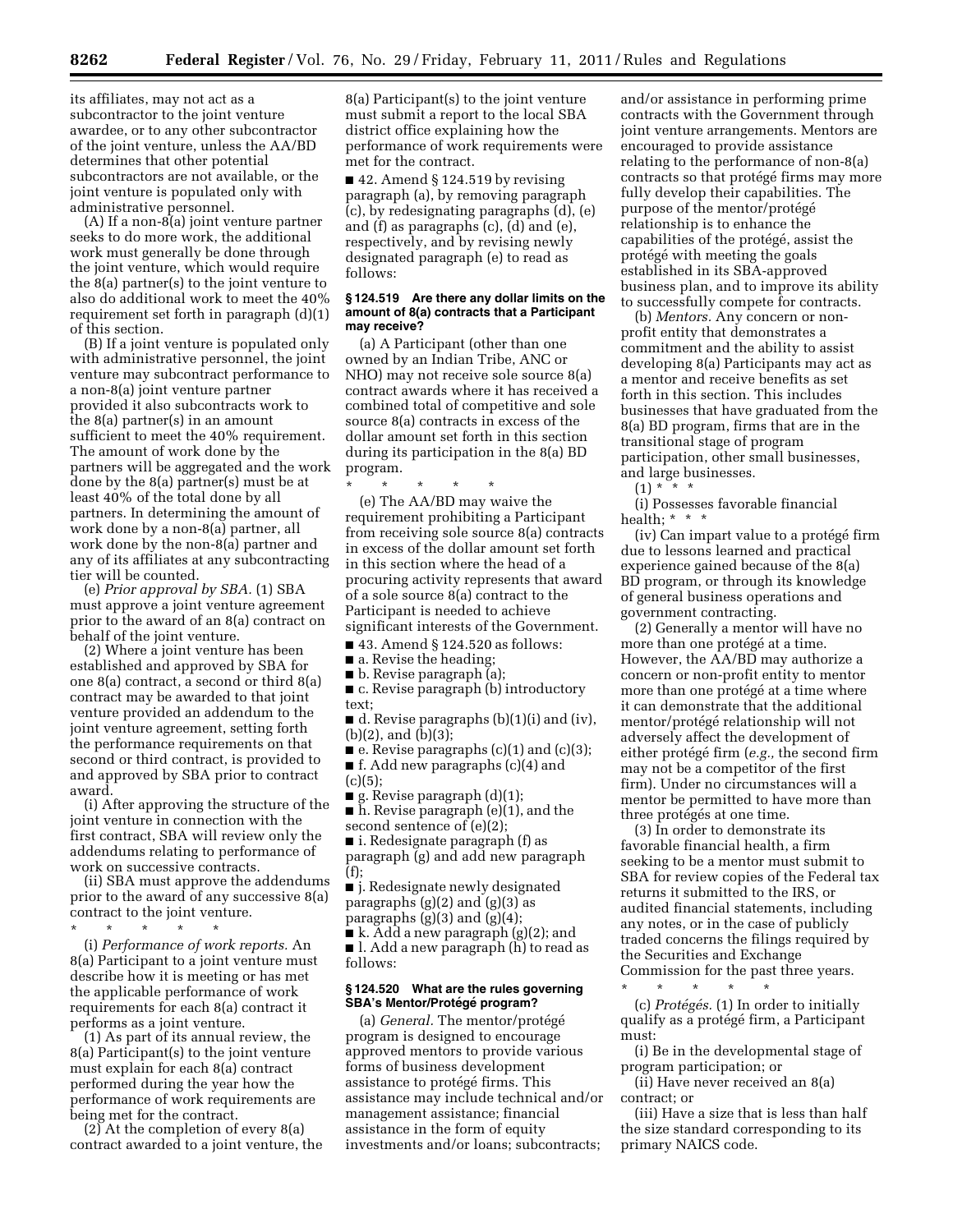$(2) * * * *$ 

(3) A protégé firm may generally have only one mentor at a time. The AA/BD may approve a second mentor for a particular protégé firm where:

(i) The second relationship pertains to an unrelated, secondary NAICS code;

(ii) The protégé firm is seeking to acquire a specific expertise that the first mentor does not possess; and

(iii) The second relationship will not compete or otherwise conflict with the business development assistance set forth in the first mentor/protégé relationship.

(4) A protégé may not become a mentor and retain its protégé status. The protégé must terminate its mentor/ protégé agreement with its mentor before it will be approved as a mentor to another 8(a) Participant.

(5) SBA will not approve a mentor/ protégé relationship for an 8(a) Participant with less than six months remaining in its program term.  $(d) * *^* *$ 

 $(1)$  A mentor and protégé may joint venture as a small business for any government prime contract or subcontract, including procurements with a dollar value less than half the size standard corresponding to the assigned NAICS code and 8(a) sole source contracts, provided the protégé qualifies as small for the procurement and, for purposes of 8(a) sole source requirements, the protégé has not reached the dollar limit set forth in § 124.519.

(i) SBA must approve the mentor/ protégé agreement before the two firms may submit an offer as a joint venture on a particular government prime contract or subcontract in order for the joint venture to receive the exclusion from affiliation.

(ii) In order to receive the exclusion from affiliation for both 8(a) and non-8(a) procurements, the joint venture must meet the requirements set forth in § 124.513(c).

(iii) Once a protégé firm graduates from or otherwise leaves the 8(a) BD program, it will not be eligible for any further benefits from its mentor/protégé relationship (*i.e.,* the receipts and/or employees of the protégé and mentor will generally be aggregated in determining size for any joint venture between the mentor and protégé after the protégé leaves the 8(a) BD program). Leaving the 8(a) BD program, or terminating the mentor/protégé relationship while a protégé firm is still in the program, does not, however, affect contracts previously awarded to a joint venture between the protégé and its mentor. In such a case, the joint venture continues to qualify as small for

previously awarded contracts and is obligated to continue performance on those contracts.

\* \* \* \* \* (e) \* \* \*

 $(1)$  The mentor and protégé firms must enter a written agreement setting forth an assessment of the protégé's needs and providing a detailed description and timeline for the delivery of the assistance the mentor commits to provide to address those needs (*e.g.,*  management and/or technical assistance, loans and/or equity investments, cooperation on joint venture projects, or subcontracts under prime contracts being performed by the mentor). The mentor/protégé agreement must:

(i) Address how the assistance to be provided through the agreement will help the protégé firm meet the goals established in its SBA-approved business plan;

(ii) Establish a single point of contact in the mentor concern who is responsible for managing and implementing the mentor/protégé agreement; and

(iii) Provide that the mentor will provide such assistance to the protégé firm for at least one year.

(2) \* \* \* The agreement will not be approved if SBA determines that the assistance to be provided is not sufficient to promote any real developmental gains to the protégé, or if SBA determines that the agreement is merely a vehicle to enable the mentor to receive 8(a) contracts.

\* \* \* \* \* (f) *Decision to decline mentor/prote´ge´ relationship.* (1) Where SBA declines to approve a specific mentor/protégé agreement, the protégé may request the AA/BD to reconsider the Agency's initial decline decision by filing a request for reconsideration with its servicing SBA district office within 45 calendar days of receiving notice that its mentor/protégé agreement was declined. The protégé may revise the proposed mentor/protégé agreement and provide any additional information and documentation pertinent to overcoming the reason(s) for the initial decline to its servicing district office.

(2) The AA/BD will issue a written decision within 45 calendar days of receipt of the protégé's request. The AA BD may approve the mentor/protégé agreement, deny it on the same grounds as the original decision, or deny it on other grounds. If denied, the AA/BD will explain why the mentor/protégé agreement does not meet the requirements of § 124.520 and give specific reasons for the decline.

(3) If the AA/BD declines the mentor/ protégé agreement solely on issues not raised in the initial decline, the protégé can ask for reconsideration as if it were an initial decline.

(4) If SBA's final decision is to decline a specific mentor/protégé agreement, the 8(a) firm seeking to be a protégé cannot attempt to enter another mentor/protégé relationship with the same mentor for a period of 60 calendar days from the date of the final decision. The 8(a) firm may, however, submit another proposed mentor/protégé agreement with a different proposed mentor at any time after the SBA's final decline decision.

 $(g) * * * *$ 

(2) The protégé must report the mentoring services it receives by category and hours.

\* \* \* \* \* (h) *Consequences of not providing assistance set forth in the mentor/ prote´ge´ agreement.* (1) Where SBA determines that a mentor has not provided to the protégé firm the

business development assistance set forth in its mentor/protégé agreement, SBA will notify the mentor of such determination and afford the mentor an opportunity to respond. The mentor must respond within 30 days of the notification, explaining why it has not provided the agreed upon assistance and setting forth a definitive plan as to when it will provide such assistance. If the mentor fails to respond, does not supply adequate reasons for its failure to provide the agreed upon assistance, or does not set forth a definite plan to provide the assistance:

(i) SBA will terminate its mentor/ protégé agreement;

(ii) The firm will be ineligible to again act as a mentor for a period of two years from the date SBA terminates the mentor/protégé agreement; and

(iii) SBA may recommend to the relevant procuring agency to issue a stop work order for each Federal contract for which the mentor and protégé are performing as a small business joint venture pursuant to paragraph (d)(1) of this section in order to encourage the mentor to comply with its mentor/protégé agreement. Where a protégé firm is able to independently complete performance of any such contract, SBA may also authorize a substitution of the protégé firm for the joint venture.

(2) SBA may consider a mentor's failure to comply with the terms and conditions of an SBA-approved mentor/ protégé agreement as a basis for debarment on the grounds, including but not limited to, that the mentor has not complied with the terms of a public agreement under 2 CFR 180.800(b).